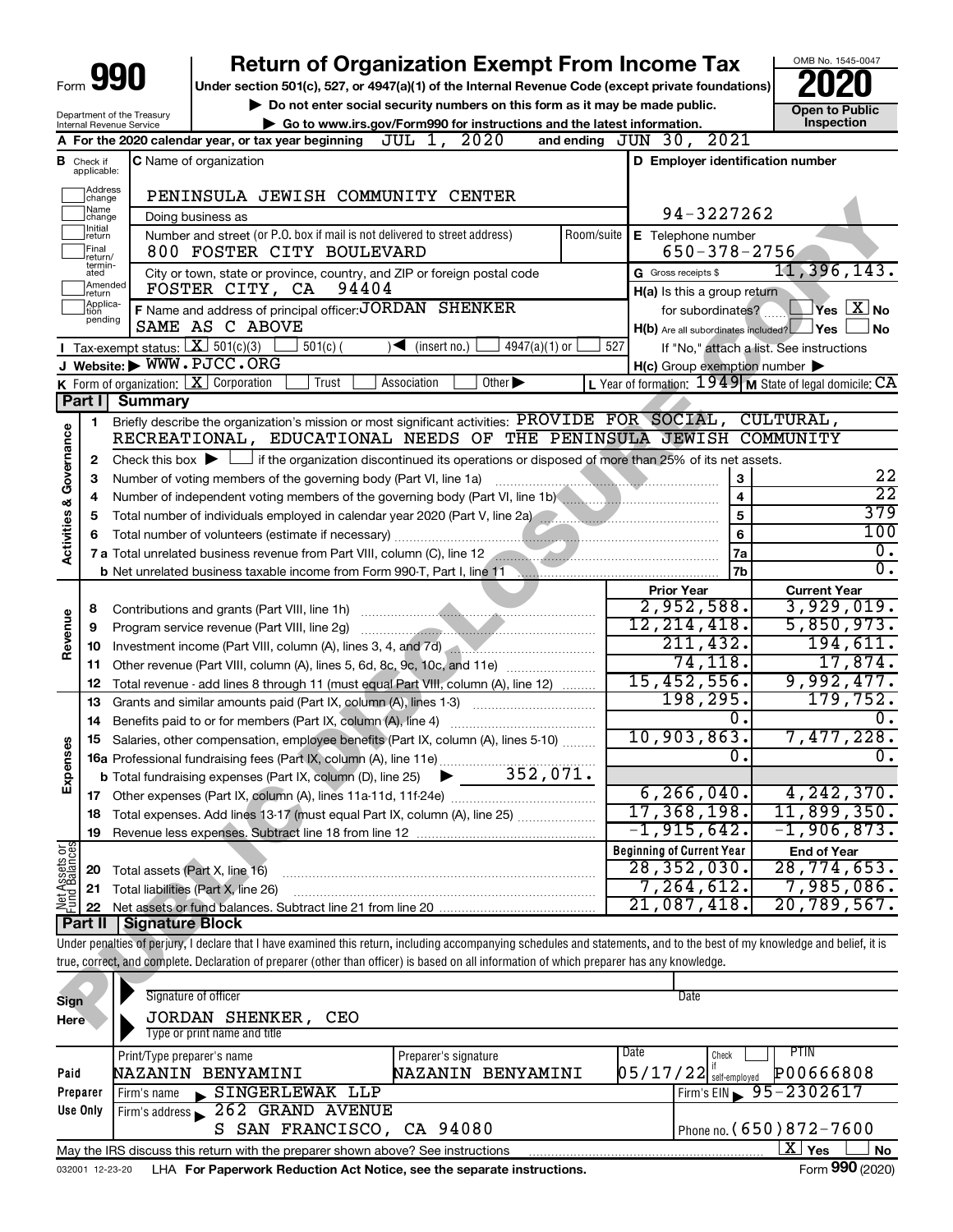|              | PENINSULA JEWISH COMMUNITY CENTER<br>Form 990 (2020)                                                                                                         | 94-3227262                          | Page 2 |
|--------------|--------------------------------------------------------------------------------------------------------------------------------------------------------------|-------------------------------------|--------|
|              | <b>Statement of Program Service Accomplishments</b><br>Part III                                                                                              |                                     |        |
|              |                                                                                                                                                              |                                     |        |
| $\mathbf{1}$ | Briefly describe the organization's mission:<br>SEE SCHEDULE O                                                                                               |                                     |        |
|              |                                                                                                                                                              |                                     |        |
|              |                                                                                                                                                              |                                     |        |
|              |                                                                                                                                                              |                                     |        |
| $\mathbf{2}$ | Did the organization undertake any significant program services during the year which were not listed on the                                                 |                                     |        |
|              | prior Form 990 or 990-EZ?                                                                                                                                    | $Yes$ $Xno$                         |        |
|              | If "Yes," describe these new services on Schedule O.                                                                                                         |                                     |        |
| 3            | Did the organization cease conducting, or make significant changes in how it conducts, any program services?                                                 | $\sqrt{}$ Yes $\boxed{\text{X}}$ No |        |
|              | If "Yes," describe these changes on Schedule O.                                                                                                              |                                     |        |
| 4            | Describe the organization's program service accomplishments for each of its three largest program services, as measured by expenses.                         |                                     |        |
|              | Section 501(c)(3) and 501(c)(4) organizations are required to report the amount of grants and allocations to others, the total expenses, and                 |                                     |        |
|              | revenue, if any, for each program service reported.                                                                                                          |                                     |        |
| 4a           | $118, 735.$ ) (Revenue \$<br>3, 319, 560. including grants of \$<br>) (Expenses \$<br>(Code:                                                                 | 2, 275, 490.                        |        |
|              | HEALTH & FITNESS: THE HEALTH & FITNESS DEPARTMENT CONSISTS OF THE BYER                                                                                       |                                     |        |
|              | ATHLETIC CENTER, WHICH INCLUDES A FULL COURT GYMNASIUM; INDOOR, OUTDOOR                                                                                      |                                     |        |
|              | AND KIDDIE POOLS; JACUZZI, SAUNA, AND STEAM ROOM; GROUP EXERCISE, YOGA                                                                                       |                                     |        |
|              | AND PILATES STUDIOS; TWO ROOMS OF CARDIOVASCULAR AND WEIGHT TRAINING                                                                                         |                                     |        |
|              | EQUIPMENT. IT OFFERS A FULL COMPLIMENT OF GROUP EXERCISE AND AQUATICS                                                                                        |                                     |        |
|              | PROGRAMS, AS WELL AS SPECIALIZED PERSONAL TRAINING.                                                                                                          |                                     |        |
|              |                                                                                                                                                              |                                     |        |
|              |                                                                                                                                                              |                                     |        |
|              |                                                                                                                                                              |                                     |        |
|              |                                                                                                                                                              |                                     |        |
|              |                                                                                                                                                              |                                     |        |
|              |                                                                                                                                                              |                                     |        |
| 4b           | $61,017.$ (Revenue \$<br>4,550,603. including grants of \$<br>) (Expenses \$<br>(Code:<br>EARLY CHILDHOOD EDUCATION: THERE ARE APPROXIMATELY 240 CHILDREN IN | 2,431,204.                          |        |
|              | PROGRAMS THAT OPERATE FROM 7:30AM-6:00PM. PROGRAMS INCLUDE SOCIAL                                                                                            |                                     |        |
|              | PROGRAMS AND PARENTING CLASSES FOR ADULTS, AS WELL AS CLASSES FOR                                                                                            |                                     |        |
|              | INFANTS & PARENTS (6-18 MONTHS), TODDLERS (18 MONTHS TO 2 YEARS),<br>PRESCHOOL (2-5 YEARS) AND PRE-KINDERGARTEN (5 YEARS). DURING THE SUMMER                 |                                     |        |
|              | MONTHS, A DAY CAMP EXPERIENCE IS OFFERED AS WELL, WHICH INCLUDES                                                                                             |                                     |        |
|              | SWIMMING, ARTS & CRAFTS, AND MUSIC.                                                                                                                          |                                     |        |
|              |                                                                                                                                                              |                                     |        |
|              |                                                                                                                                                              |                                     |        |
|              |                                                                                                                                                              |                                     |        |
|              |                                                                                                                                                              |                                     |        |
|              |                                                                                                                                                              |                                     |        |
| 4с           | 2,094,181.<br>) (Expenses \$<br>including grants of \$<br>) (Revenue \$                                                                                      | 1,089,141.                          |        |
|              | (Code:<br>YOUTH, TEEN AND FAMILY DEPARTMENTS: AMERICAN CAMPING ASSOCIATION                                                                                   |                                     |        |
|              | ACCREDITED SUMMER CAMP FOR K-8TH GRADES; VACATION CAMPS                                                                                                      | $(NON-SUMMER)$ ;                    |        |
|              | STRUCTURED AFTERSCHOOL PROGRAM FOR K-6TH GRADES. FAMILY DEPARTMENT                                                                                           |                                     |        |
|              | PROVIDES HOLIDAY CELEBRATIONS AND FAMILY EVENTS THROUGHOUT THE YEAR,                                                                                         |                                     | AS     |
|              | WELL AS A HEBREW LANGUAGE PROGRAM FOR YOUTH,<br>TEENS, AND ADULTS.                                                                                           |                                     |        |
|              |                                                                                                                                                              |                                     |        |
|              |                                                                                                                                                              |                                     |        |
|              |                                                                                                                                                              |                                     |        |
|              |                                                                                                                                                              |                                     |        |
|              |                                                                                                                                                              |                                     |        |
|              |                                                                                                                                                              |                                     |        |
|              |                                                                                                                                                              |                                     |        |
| 4d -         | Other program services (Describe on Schedule O.)<br>1, 146, 329. including grants of \$<br>(Expenses \$<br>(Revenue \$                                       | 55, 138.                            |        |
| 4е           | 11, 110, 673.<br>Total program service expenses                                                                                                              |                                     |        |
|              |                                                                                                                                                              | Form 990 (2020)                     |        |
|              | 032002 12-23-20<br>3                                                                                                                                         |                                     |        |
|              | 08570516 701224 25218<br>2020.05094 PENINSULA JEWISH COMMUNITY                                                                                               | 25218                               |        |
|              |                                                                                                                                                              |                                     |        |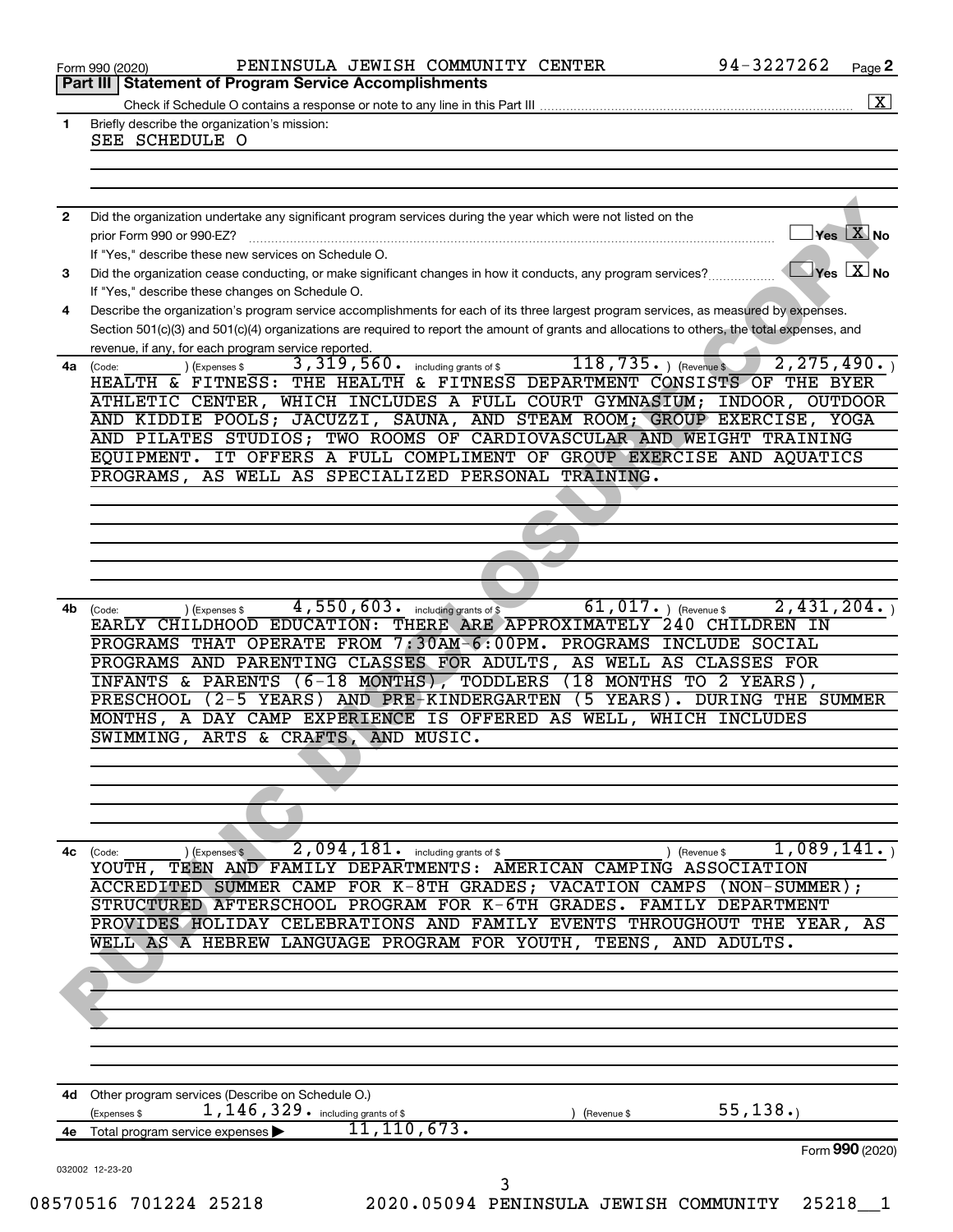|  | Form 990 (2020) |
|--|-----------------|
|  |                 |

**Part IV Checklist of Required Schedules**

Form 990 (2020) PENINSULA JEWISH COMMUNITY CENTER 94-3227262 <sub>Page</sub>

|     |                                                                                                                                                                                                                                                           |                         | Yes                     | No                      |  |  |  |
|-----|-----------------------------------------------------------------------------------------------------------------------------------------------------------------------------------------------------------------------------------------------------------|-------------------------|-------------------------|-------------------------|--|--|--|
| 1   | Is the organization described in section $501(c)(3)$ or $4947(a)(1)$ (other than a private foundation)?                                                                                                                                                   |                         |                         |                         |  |  |  |
|     | If "Yes," complete Schedule A                                                                                                                                                                                                                             | 1                       | х                       |                         |  |  |  |
| 2   | Is the organization required to complete Schedule B, Schedule of Contributors? [11] the organization required to complete Schedule B, Schedule of Contributors?                                                                                           | $\overline{2}$          | $\overline{\textbf{x}}$ |                         |  |  |  |
| 3   | Did the organization engage in direct or indirect political campaign activities on behalf of or in opposition to candidates for                                                                                                                           |                         |                         |                         |  |  |  |
|     | public office? If "Yes," complete Schedule C, Part I                                                                                                                                                                                                      | З                       |                         | х                       |  |  |  |
| 4   | Section 501(c)(3) organizations. Did the organization engage in lobbying activities, or have a section 501(h) election in effect                                                                                                                          | 4 <sup>1</sup>          |                         | X                       |  |  |  |
| 5   | Is the organization a section 501(c)(4), 501(c)(5), or 501(c)(6) organization that receives membership dues, assessments, or                                                                                                                              |                         |                         |                         |  |  |  |
|     |                                                                                                                                                                                                                                                           | $\overline{\mathbf{5}}$ |                         | х                       |  |  |  |
| 6   | Did the organization maintain any donor advised funds or any similar funds or accounts for which donors have the right to<br>provide advice on the distribution or investment of amounts in such funds or accounts? If "Yes," complete Schedule D, Part I | 6                       |                         | x                       |  |  |  |
| 7   | Did the organization receive or hold a conservation easement, including easements to preserve open space,                                                                                                                                                 | $\overline{7}$          |                         | х                       |  |  |  |
|     |                                                                                                                                                                                                                                                           |                         |                         |                         |  |  |  |
| 8   | Did the organization maintain collections of works of art, historical treasures, or other similar assets? If "Yes," complete                                                                                                                              | 8                       |                         | x                       |  |  |  |
| 9   | Did the organization report an amount in Part X, line 21, for escrow or custodial account liability, serve as a custodian for                                                                                                                             |                         |                         |                         |  |  |  |
|     | amounts not listed in Part X; or provide credit counseling, debt management, credit repair, or debt negotiation services?<br>If "Yes," complete Schedule D, Part IV                                                                                       | 9                       |                         | х                       |  |  |  |
| 10  | Did the organization, directly or through a related organization, hold assets in donor-restricted endowments                                                                                                                                              |                         |                         |                         |  |  |  |
|     |                                                                                                                                                                                                                                                           | 10                      | х                       |                         |  |  |  |
| 11  | If the organization's answer to any of the following questions is "Yes," then complete Schedule D, Parts VI, VII, VIII, IX, or X<br>as applicable.                                                                                                        |                         |                         |                         |  |  |  |
|     | a Did the organization report an amount for land, buildings, and equipment in Part X, line 10? If "Yes," complete Schedule D,                                                                                                                             |                         |                         |                         |  |  |  |
|     | Part VI                                                                                                                                                                                                                                                   | 11a                     | х                       |                         |  |  |  |
|     | <b>b</b> Did the organization report an amount for investments - other securities in Part X, line 12, that is 5% or more of its total                                                                                                                     |                         |                         |                         |  |  |  |
|     |                                                                                                                                                                                                                                                           | 11 <sub>b</sub>         |                         | х                       |  |  |  |
|     | c Did the organization report an amount for investments - program related in Part X, line 13, that is 5% or more of its total                                                                                                                             |                         |                         |                         |  |  |  |
|     | assets reported in Part X, line 16? If "Yes," complete Schedule D, Part VIII [111] [11] [11] [11] [11] [11] [1                                                                                                                                            | 11c                     |                         | х                       |  |  |  |
|     | d Did the organization report an amount for other assets in Part X, line 15, that is 5% or more of its total assets reported in                                                                                                                           |                         |                         |                         |  |  |  |
|     | Part X, line 16? If "Yes," complete Schedule D, Part IX                                                                                                                                                                                                   | 11d                     |                         | x                       |  |  |  |
|     |                                                                                                                                                                                                                                                           | 11e                     | X                       |                         |  |  |  |
|     | f Did the organization's separate or consolidated financial statements for the tax year include a footnote that addresses                                                                                                                                 |                         |                         |                         |  |  |  |
|     | the organization's liability for uncertain tax positions under FIN 48 (ASC 740)? If "Yes," complete Schedule D, Part X                                                                                                                                    | 11f                     | х                       |                         |  |  |  |
|     | 12a Did the organization obtain separate, independent audited financial statements for the tax year? If "Yes," complete<br>Schedule D, Parts XI and XII                                                                                                   | 12a                     | х                       |                         |  |  |  |
|     | <b>b</b> Was the organization included in consolidated, independent audited financial statements for the tax year?                                                                                                                                        |                         |                         |                         |  |  |  |
|     | If "Yes," and if the organization answered "No" to line 12a, then completing Schedule D, Parts XI and XII is optional <i>www.www</i>                                                                                                                      | 12 <sub>b</sub>         | X                       |                         |  |  |  |
| 13  |                                                                                                                                                                                                                                                           | 13                      |                         | $\overline{\mathbf{X}}$ |  |  |  |
| 14a |                                                                                                                                                                                                                                                           | 14a                     |                         | $\overline{\mathbf{X}}$ |  |  |  |
| b   | Did the organization have aggregate revenues or expenses of more than \$10,000 from grantmaking, fundraising, business,                                                                                                                                   |                         |                         |                         |  |  |  |
|     | investment, and program service activities outside the United States, or aggregate foreign investments valued at \$100,000                                                                                                                                |                         |                         |                         |  |  |  |
|     |                                                                                                                                                                                                                                                           | 14b                     |                         | x                       |  |  |  |
| 15  | Did the organization report on Part IX, column (A), line 3, more than \$5,000 of grants or other assistance to or for any                                                                                                                                 |                         |                         | x                       |  |  |  |
|     | Did the organization report on Part IX, column (A), line 3, more than \$5,000 of aggregate grants or other assistance to                                                                                                                                  | 15                      |                         |                         |  |  |  |
| 16  |                                                                                                                                                                                                                                                           | 16                      |                         | х                       |  |  |  |
| 17  | Did the organization report a total of more than \$15,000 of expenses for professional fundraising services on Part IX,                                                                                                                                   |                         |                         |                         |  |  |  |
|     |                                                                                                                                                                                                                                                           | 17                      |                         | х                       |  |  |  |
| 18  | Did the organization report more than \$15,000 total of fundraising event gross income and contributions on Part VIII, lines                                                                                                                              |                         |                         |                         |  |  |  |
|     |                                                                                                                                                                                                                                                           | 18                      |                         | х                       |  |  |  |
| 19  | Did the organization report more than \$15,000 of gross income from gaming activities on Part VIII, line 9a? If "Yes,"                                                                                                                                    | 19                      |                         | х                       |  |  |  |
|     |                                                                                                                                                                                                                                                           | 20a                     |                         | X                       |  |  |  |
| b   | If "Yes" to line 20a, did the organization attach a copy of its audited financial statements to this return?                                                                                                                                              | 20 <sub>b</sub>         |                         |                         |  |  |  |
| 21  | Did the organization report more than \$5,000 of grants or other assistance to any domestic organization or                                                                                                                                               |                         |                         |                         |  |  |  |
|     | domestic government on Part IX, column (A), line 1? If "Yes," complete Schedule I, Parts I and II                                                                                                                                                         | 21                      |                         | x                       |  |  |  |
|     | 032003 12-23-20                                                                                                                                                                                                                                           |                         |                         | Form 990 (2020)         |  |  |  |

08570516 701224 25218 2020.05094 PENINSULA JEWISH COMMUNITY 25218\_1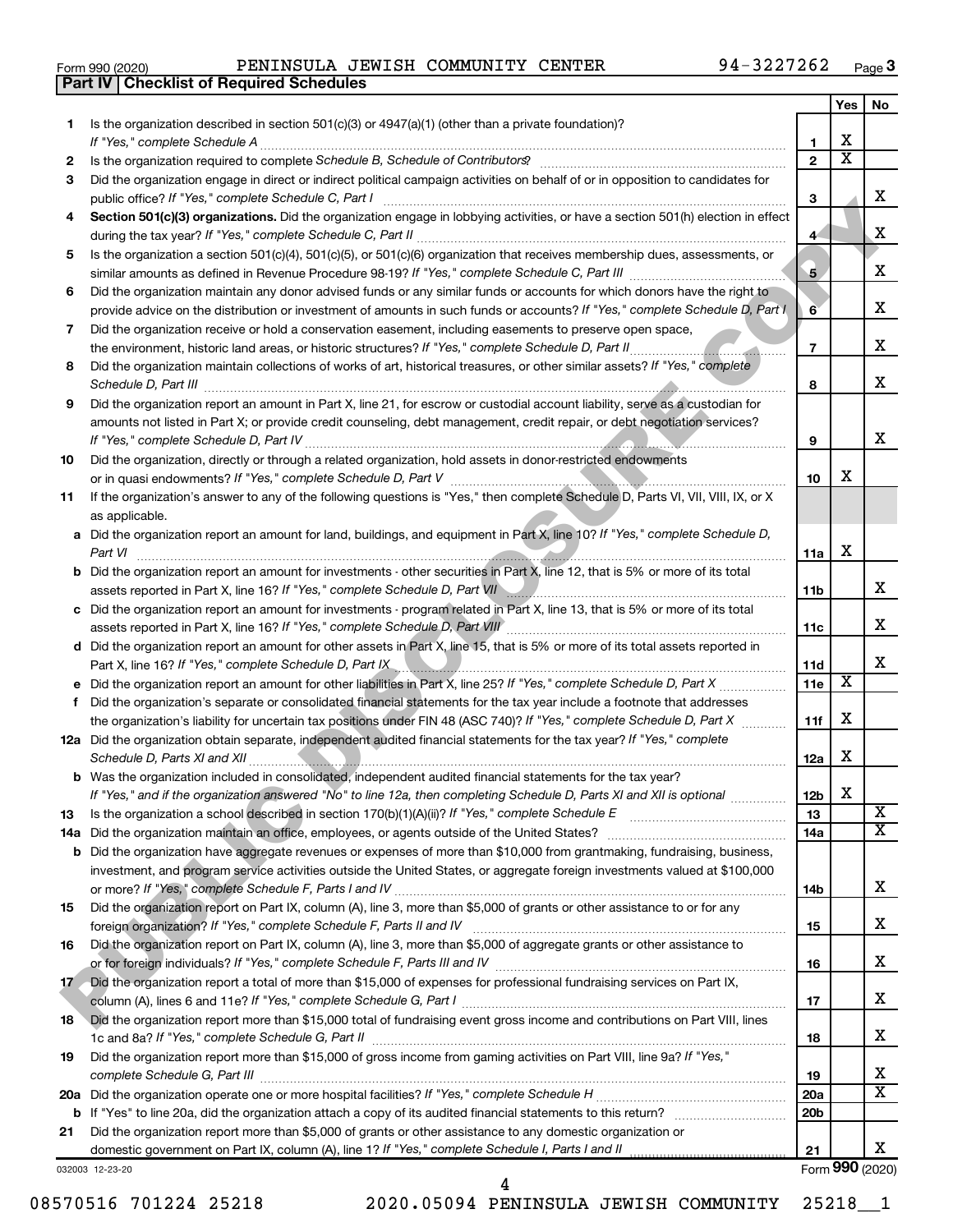|  | Form 990 (2020) |  |
|--|-----------------|--|
|  |                 |  |

*(continued)* **Part IV Checklist of Required Schedules**

|    |                                                                                                                                                                                                                                                                             |                 | Yes   No        |                              |
|----|-----------------------------------------------------------------------------------------------------------------------------------------------------------------------------------------------------------------------------------------------------------------------------|-----------------|-----------------|------------------------------|
| 22 | Did the organization report more than \$5,000 of grants or other assistance to or for domestic individuals on                                                                                                                                                               |                 | X               |                              |
| 23 | Did the organization answer "Yes" to Part VII, Section A, line 3, 4, or 5 about compensation of the organization's current                                                                                                                                                  | 22              |                 |                              |
|    | and former officers, directors, trustees, key employees, and highest compensated employees? If "Yes," complete                                                                                                                                                              |                 |                 |                              |
|    | Schedule J                                                                                                                                                                                                                                                                  | 23              | $\mathbf{X}$    |                              |
|    | 24a Did the organization have a tax-exempt bond issue with an outstanding principal amount of more than \$100,000 as of the<br>last day of the year, that was issued after December 31, 2002? If "Yes," answer lines 24b through 24d and complete                           |                 |                 |                              |
|    | Schedule K. If "No," go to line 25a                                                                                                                                                                                                                                         | 24a             |                 | X                            |
|    |                                                                                                                                                                                                                                                                             | 24 <sub>b</sub> |                 |                              |
|    | c Did the organization maintain an escrow account other than a refunding escrow at any time during the year to defease<br>any tax-exempt bonds?                                                                                                                             | 24 <sub>c</sub> |                 |                              |
|    |                                                                                                                                                                                                                                                                             | 24d             |                 |                              |
|    | 25a Section 501(c)(3), 501(c)(4), and 501(c)(29) organizations. Did the organization engage in an excess benefit                                                                                                                                                            | 25a             |                 | x                            |
|    | b Is the organization aware that it engaged in an excess benefit transaction with a disqualified person in a prior year, and<br>that the transaction has not been reported on any of the organization's prior Forms 990 or 990-EZ? If "Yes," complete<br>Schedule L, Part I | 25b             |                 | x                            |
| 26 | Did the organization report any amount on Part X, line 5 or 22, for receivables from or payables to any current<br>or former officer, director, trustee, key employee, creator or founder, substantial contributor, or 35%                                                  |                 |                 |                              |
|    | controlled entity or family member of any of these persons? If "Yes," complete Schedule L, Part II                                                                                                                                                                          | 26              |                 | x                            |
| 27 | Did the organization provide a grant or other assistance to any current or former officer, director, trustee, key employee,                                                                                                                                                 |                 |                 |                              |
|    | creator or founder, substantial contributor or employee thereof, a grant selection committee member, or to a 35% controlled                                                                                                                                                 |                 |                 | x                            |
| 28 | entity (including an employee thereof) or family member of any of these persons? If "Yes," complete Schedule L, Part III<br>Was the organization a party to a business transaction with one of the following parties (see Schedule L, Part IV                               | 27              |                 |                              |
|    | instructions, for applicable filing thresholds, conditions, and exceptions):<br>a A current or former officer, director, trustee, key employee, creator or founder, or substantial contributor? If                                                                          |                 |                 |                              |
|    |                                                                                                                                                                                                                                                                             | 28a             |                 | Х<br>$\overline{\textbf{x}}$ |
|    |                                                                                                                                                                                                                                                                             | 28 <sub>b</sub> |                 |                              |
|    | c A 35% controlled entity of one or more individuals and/or organizations described in lines 28a or 28b?/f                                                                                                                                                                  | 28c             |                 | Х                            |
| 29 |                                                                                                                                                                                                                                                                             | 29              | х               |                              |
| 30 | Did the organization receive contributions of art, historical treasures, or other similar assets, or qualified conservation<br>contributions? If "Yes," complete Schedule M                                                                                                 | 30              |                 | х                            |
| 31 | Did the organization liquidate, terminate, or dissolve and cease operations? If "Yes," complete Schedule N, Part I                                                                                                                                                          | 31              |                 | $\overline{\text{x}}$        |
| 32 | Did the organization sell, exchange, dispose of, or transfer more than 25% of its net assets? If "Yes," complete<br>Schedule N, Part II                                                                                                                                     | 32              |                 | Х                            |
| 33 | Did the organization own 100% of an entity disregarded as separate from the organization under Regulations                                                                                                                                                                  |                 |                 |                              |
|    |                                                                                                                                                                                                                                                                             | 33              |                 | x                            |
| 34 | Was the organization related to any tax-exempt or taxable entity? If "Yes," complete Schedule R, Part II, III, or IV, and<br>Part V, line 1                                                                                                                                 | 34              | X               |                              |
|    |                                                                                                                                                                                                                                                                             | 35a             |                 | X                            |
|    | b If "Yes" to line 35a, did the organization receive any payment from or engage in any transaction with a controlled entity                                                                                                                                                 | 35 <sub>b</sub> |                 |                              |
| 36 | Section 501(c)(3) organizations. Did the organization make any transfers to an exempt non-charitable related organization?                                                                                                                                                  | 36              |                 | x                            |
| 37 | Did the organization conduct more than 5% of its activities through an entity that is not a related organization                                                                                                                                                            |                 |                 | x                            |
| 38 | Did the organization complete Schedule O and provide explanations in Schedule O for Part VI, lines 11b and 19?                                                                                                                                                              | 37              |                 |                              |
|    |                                                                                                                                                                                                                                                                             | 38              | X               |                              |
|    | Part V<br><b>Statements Regarding Other IRS Filings and Tax Compliance</b><br>Check if Schedule O contains a response or note to any line in this Part V <b>Martian Chapter and Check</b> if Schedule O contains a response or note to any line in this Part V              |                 |                 |                              |
|    |                                                                                                                                                                                                                                                                             |                 | Yes             | No                           |
|    | 38                                                                                                                                                                                                                                                                          |                 |                 |                              |
|    | 0<br>1 <sub>b</sub>                                                                                                                                                                                                                                                         |                 |                 |                              |
|    | c Did the organization comply with backup withholding rules for reportable payments to vendors and reportable gaming                                                                                                                                                        |                 |                 |                              |
|    |                                                                                                                                                                                                                                                                             | 1c              | X               |                              |
|    | 032004 12-23-20                                                                                                                                                                                                                                                             |                 | Form 990 (2020) |                              |
|    | 5<br>2020.05094 PENINSULA JEWISH COMMUNITY<br>08570516 701224 25218                                                                                                                                                                                                         |                 | 25218           |                              |
|    |                                                                                                                                                                                                                                                                             |                 |                 |                              |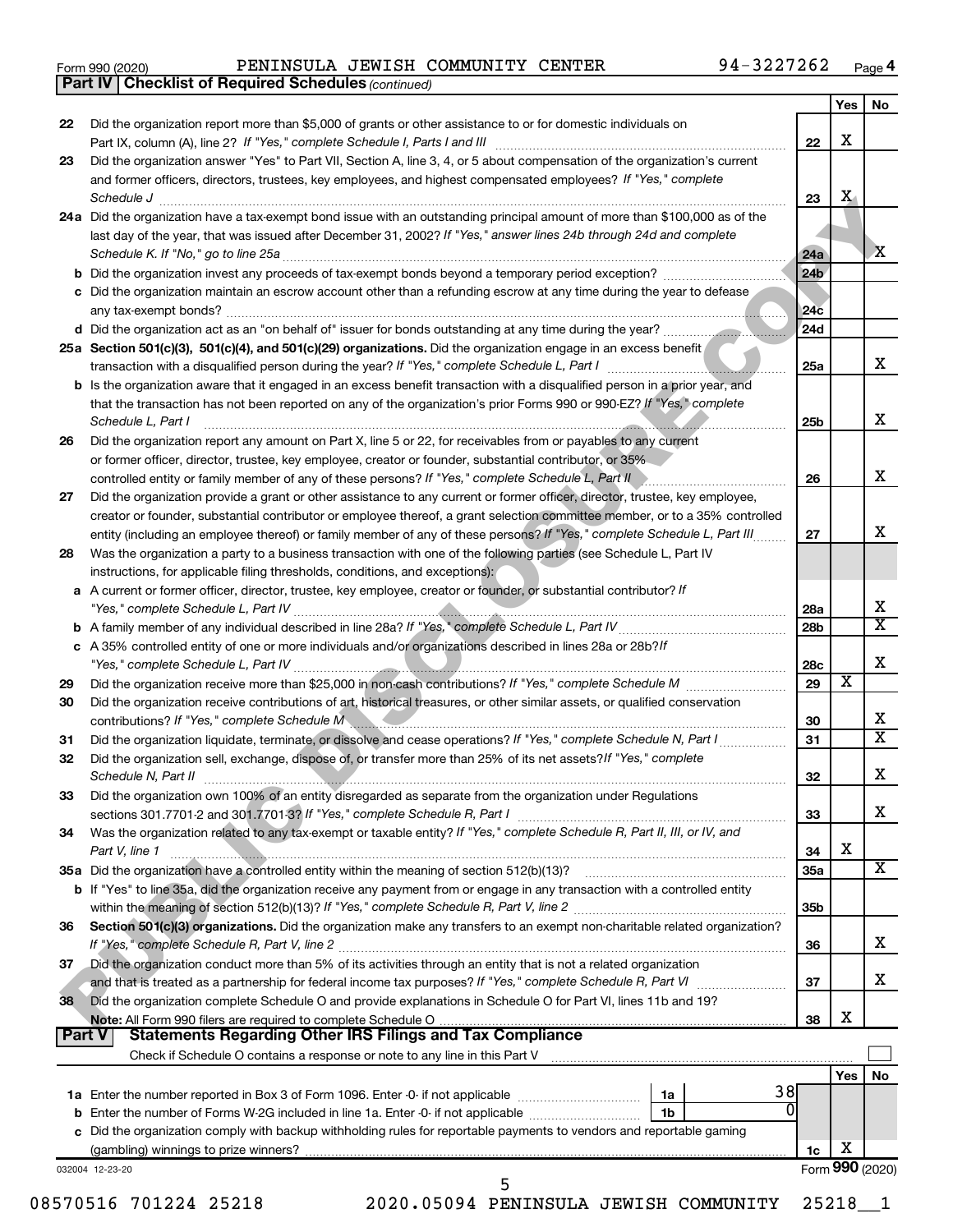| Form 990 (2020) |  |  |  | PENINSULA JEWISH COMMUNITY CENTER |  | 94-3227262 | Page |  |
|-----------------|--|--|--|-----------------------------------|--|------------|------|--|
|-----------------|--|--|--|-----------------------------------|--|------------|------|--|

**Part V Statements Regarding Other IRS Filings and Tax Compliance**

*(continued)*

|    |                                                                                                                                                 |                 |                                                                                                                 |                | Yes | No |
|----|-------------------------------------------------------------------------------------------------------------------------------------------------|-----------------|-----------------------------------------------------------------------------------------------------------------|----------------|-----|----|
|    | 2a Enter the number of employees reported on Form W-3, Transmittal of Wage and Tax Statements,                                                  |                 |                                                                                                                 |                |     |    |
|    | filed for the calendar year ending with or within the year covered by this return                                                               | 2a              | 379                                                                                                             |                |     |    |
|    |                                                                                                                                                 |                 |                                                                                                                 | 2 <sub>b</sub> | х   |    |
|    | <b>Note:</b> If the sum of lines 1a and 2a is greater than 250, you may be required to e-file (see instructions) <i>manumanous</i>              |                 |                                                                                                                 |                |     |    |
|    | 3a Did the organization have unrelated business gross income of \$1,000 or more during the year?                                                |                 |                                                                                                                 | За             |     | X. |
|    |                                                                                                                                                 |                 |                                                                                                                 | 3b             |     |    |
|    | 4a At any time during the calendar year, did the organization have an interest in, or a signature or other authority over, a                    |                 |                                                                                                                 |                |     |    |
|    | financial account in a foreign country (such as a bank account, securities account, or other financial account)?                                |                 |                                                                                                                 | 4a             |     | X  |
|    | <b>b</b> If "Yes," enter the name of the foreign country                                                                                        |                 |                                                                                                                 |                |     |    |
|    | See instructions for filing requirements for FinCEN Form 114, Report of Foreign Bank and Financial Accounts (FBAR).                             |                 |                                                                                                                 | 5ā             |     | х  |
| 5а |                                                                                                                                                 |                 |                                                                                                                 |                |     |    |
| b  |                                                                                                                                                 |                 |                                                                                                                 |                |     |    |
| с  | 6a Does the organization have annual gross receipts that are normally greater than \$100,000, and did the organization solicit                  |                 |                                                                                                                 |                |     |    |
|    | any contributions that were not tax deductible as charitable contributions?                                                                     |                 |                                                                                                                 | 6а             |     | x  |
|    | b If "Yes," did the organization include with every solicitation an express statement that such contributions or gifts                          |                 |                                                                                                                 |                |     |    |
|    | were not tax deductible?                                                                                                                        |                 |                                                                                                                 | 6b             |     |    |
| 7  | Organizations that may receive deductible contributions under section 170(c).                                                                   |                 |                                                                                                                 |                |     |    |
| a  | Did the organization receive a payment in excess of \$75 made partly as a contribution and partly for goods and services provided to the payor? |                 |                                                                                                                 |                |     | X. |
| b  | If "Yes," did the organization notify the donor of the value of the goods or services provided?                                                 |                 |                                                                                                                 |                |     |    |
| с  | Did the organization sell, exchange, or otherwise dispose of tangible personal property for which it was required                               |                 |                                                                                                                 |                |     |    |
|    | to file Form 8282?                                                                                                                              |                 |                                                                                                                 |                |     | x  |
| d  | If "Yes," indicate the number of Forms 8282 filed during the year [11] [11] West," indicate the number of Forms 8282 filed during the year      | 7d              |                                                                                                                 |                |     |    |
|    | Did the organization receive any funds, directly or indirectly, to pay premiums on a personal benefit contract?                                 |                 |                                                                                                                 | 7е             |     |    |
|    |                                                                                                                                                 |                 |                                                                                                                 | 7f             |     |    |
| g  | If the organization received a contribution of qualified intellectual property, did the organization file Form 8899 as required?                |                 |                                                                                                                 | 7g             |     |    |
| h  | If the organization received a contribution of cars, boats, airplanes, or other vehicles, did the organization file a Form 1098-C?              |                 |                                                                                                                 | 7h             |     |    |
| 8  | Sponsoring organizations maintaining donor advised funds. Did a donor advised fund maintained by the                                            |                 |                                                                                                                 |                |     |    |
|    | sponsoring organization have excess business holdings at any time during the year?                                                              |                 | and a series of the contract of the contract of the contract of the contract of the contract of the contract of | 8              |     |    |
| 9  | Sponsoring organizations maintaining donor advised funds.                                                                                       |                 |                                                                                                                 |                |     |    |
| а  | Did the sponsoring organization make any taxable distributions under section 4966?                                                              |                 |                                                                                                                 | 9а             |     |    |
| b  |                                                                                                                                                 |                 |                                                                                                                 | 9b             |     |    |
| 10 | Section 501(c)(7) organizations. Enter:                                                                                                         |                 |                                                                                                                 |                |     |    |
| а  |                                                                                                                                                 | 10a             |                                                                                                                 |                |     |    |
| b  | Gross receipts, included on Form 990, Part VIII, line 12, for public use of club facilities<br>Section 501(c)(12) organizations. Enter:         | 10 <sub>b</sub> |                                                                                                                 |                |     |    |
| 11 |                                                                                                                                                 | 11a             |                                                                                                                 |                |     |    |
|    | <b>b</b> Gross income from other sources (Do not net amounts due or paid to other sources against                                               |                 |                                                                                                                 |                |     |    |
|    | amounts due or received from them.)                                                                                                             | 11b             |                                                                                                                 |                |     |    |
|    | 12a Section 4947(a)(1) non-exempt charitable trusts. Is the organization filing Form 990 in lieu of Form 1041?                                  |                 |                                                                                                                 | 12a            |     |    |
|    | <b>b</b> If "Yes," enter the amount of tax-exempt interest received or accrued during the year                                                  | 12 <sub>b</sub> |                                                                                                                 |                |     |    |
| 13 | Section 501(c)(29) qualified nonprofit health insurance issuers.                                                                                |                 |                                                                                                                 |                |     |    |
|    |                                                                                                                                                 |                 |                                                                                                                 | 13a            |     |    |
|    | Note: See the instructions for additional information the organization must report on Schedule O.                                               |                 |                                                                                                                 |                |     |    |
|    | <b>b</b> Enter the amount of reserves the organization is required to maintain by the states in which the                                       |                 |                                                                                                                 |                |     |    |
|    |                                                                                                                                                 | 13 <sub>b</sub> |                                                                                                                 |                |     |    |
|    | <b>c</b> Enter the amount of reserves on hand                                                                                                   | 13 <sub>c</sub> |                                                                                                                 |                |     |    |
|    | 14a Did the organization receive any payments for indoor tanning services during the tax year?                                                  |                 |                                                                                                                 | 14a            |     | х  |
|    | b If "Yes," has it filed a Form 720 to report these payments? If "No," provide an explanation on Schedule O                                     |                 |                                                                                                                 | 14b            |     |    |
| 15 | Is the organization subject to the section 4960 tax on payment(s) of more than \$1,000,000 in remuneration or                                   |                 |                                                                                                                 |                |     |    |
|    |                                                                                                                                                 |                 |                                                                                                                 |                |     | x. |
|    | If "Yes," see instructions and file Form 4720, Schedule N.                                                                                      |                 |                                                                                                                 |                |     |    |
| 16 | Is the organization an educational institution subject to the section 4968 excise tax on net investment income?                                 |                 |                                                                                                                 | 16             |     | х  |
|    | If "Yes," complete Form 4720, Schedule O.                                                                                                       |                 |                                                                                                                 |                |     |    |

Form (2020) **990**

032005 12-23-20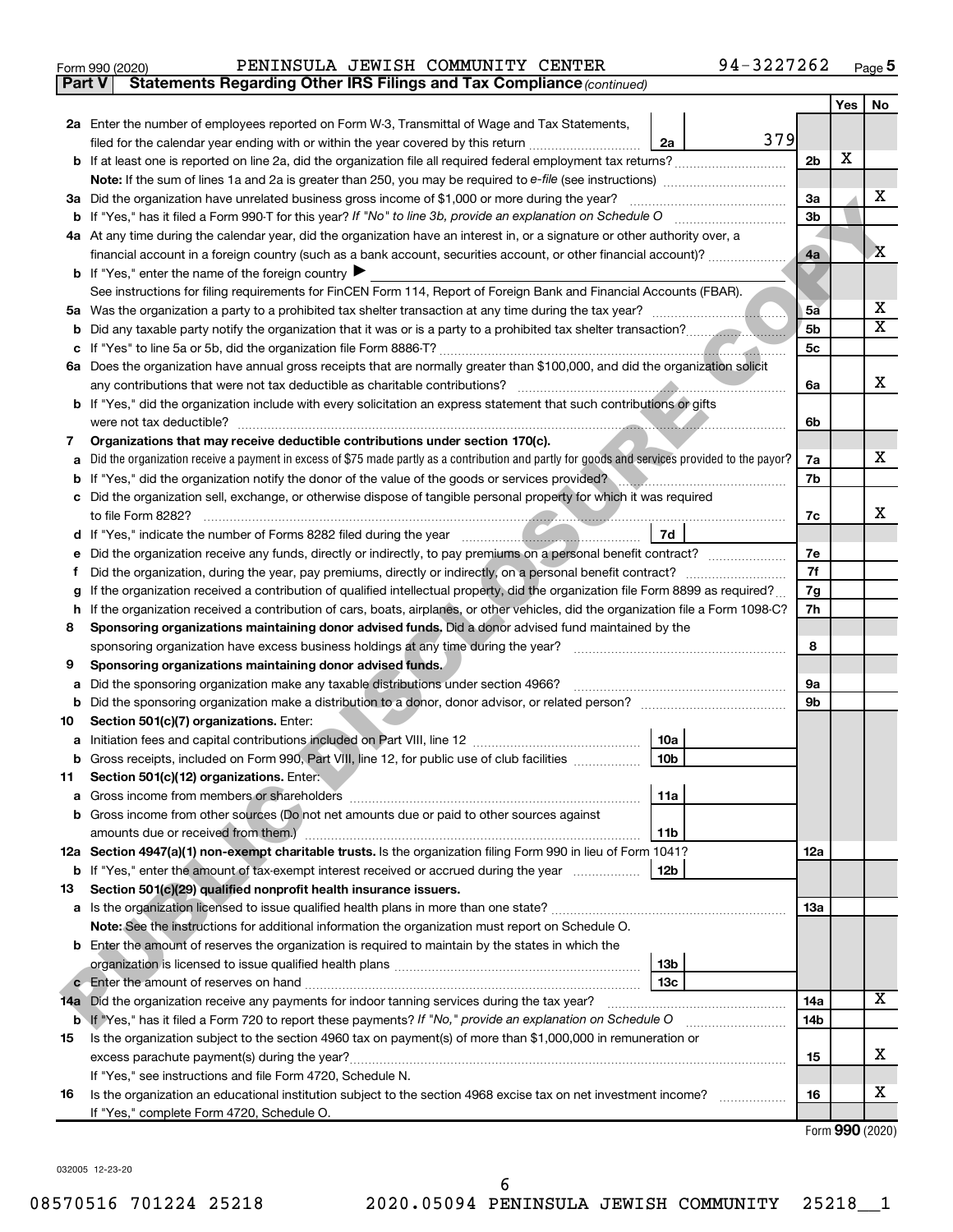**Part VI** Governance, Management, and Disclosure For each "Yes" response to lines 2 through 7b below, and for a "No" response *to line 8a, 8b, or 10b below, describe the circumstances, processes, or changes on Schedule O. See instructions.*

|     | Check if Schedule O contains a response or note to any line in this Part VI [11] [12] Check if Schedule O contains a response or note to any line in this Part VI                                                              |    |    |                 |                 | $\mathbf{X}$            |
|-----|--------------------------------------------------------------------------------------------------------------------------------------------------------------------------------------------------------------------------------|----|----|-----------------|-----------------|-------------------------|
|     | <b>Section A. Governing Body and Management</b>                                                                                                                                                                                |    |    |                 |                 |                         |
|     |                                                                                                                                                                                                                                |    |    |                 | Yes             | No                      |
|     | <b>1a</b> Enter the number of voting members of the governing body at the end of the tax year                                                                                                                                  | 1a | 22 |                 |                 |                         |
|     | If there are material differences in voting rights among members of the governing body, or if the governing                                                                                                                    |    |    |                 |                 |                         |
|     | body delegated broad authority to an executive committee or similar committee, explain on Schedule O.                                                                                                                          |    |    |                 |                 |                         |
| b   | Enter the number of voting members included on line 1a, above, who are independent                                                                                                                                             | 1b | 22 |                 |                 |                         |
| 2   | Did any officer, director, trustee, or key employee have a family relationship or a business relationship with any other                                                                                                       |    |    |                 |                 |                         |
|     | officer, director, trustee, or key employee?                                                                                                                                                                                   |    |    | $\mathbf{2}$    |                 | х                       |
| 3   | Did the organization delegate control over management duties customarily performed by or under the direct supervision                                                                                                          |    |    |                 |                 |                         |
|     |                                                                                                                                                                                                                                |    |    | $3^{\circ}$     |                 | х                       |
| 4   | Did the organization make any significant changes to its governing documents since the prior Form 990 was filed?                                                                                                               |    |    | 4               |                 | $\overline{\mathbf{x}}$ |
| 5   |                                                                                                                                                                                                                                |    |    | 5               |                 | $\overline{\mathbf{x}}$ |
| 6   |                                                                                                                                                                                                                                |    |    | 6               |                 | $\overline{\mathbf{x}}$ |
| 7a  | Did the organization have members, stockholders, or other persons who had the power to elect or appoint one or                                                                                                                 |    |    |                 |                 |                         |
|     |                                                                                                                                                                                                                                |    |    |                 |                 | X                       |
|     |                                                                                                                                                                                                                                |    |    | 7a              |                 |                         |
| b   | Are any governance decisions of the organization reserved to (or subject to approval by) members, stockholders, or                                                                                                             |    |    |                 |                 |                         |
|     |                                                                                                                                                                                                                                |    |    | 7b              |                 | x                       |
| 8   | Did the organization contemporaneously document the meetings held or written actions undertaken during the year by the following:                                                                                              |    |    |                 |                 |                         |
| a   |                                                                                                                                                                                                                                |    |    | 8а              | X               |                         |
| b   |                                                                                                                                                                                                                                |    |    | 8b              | х               |                         |
| 9   | Is there any officer, director, trustee, or key employee listed in Part VII, Section A, who cannot be reached at the                                                                                                           |    |    |                 |                 |                         |
|     |                                                                                                                                                                                                                                |    |    | 9               |                 | х                       |
|     | Section B. Policies (This Section B requests information about policies not required by the Internal Revenue Code.)                                                                                                            |    |    |                 |                 |                         |
|     |                                                                                                                                                                                                                                |    |    |                 | Yes             | No                      |
|     |                                                                                                                                                                                                                                |    |    | 10a             |                 | х                       |
|     | <b>b</b> If "Yes," did the organization have written policies and procedures governing the activities of such chapters, affiliates,                                                                                            |    |    |                 |                 |                         |
|     |                                                                                                                                                                                                                                |    |    | 10b             |                 |                         |
|     | 11a Has the organization provided a complete copy of this Form 990 to all members of its governing body before filing the form?                                                                                                |    |    | 11a             | х               |                         |
|     | <b>b</b> Describe in Schedule O the process, if any, used by the organization to review this Form 990.                                                                                                                         |    |    |                 |                 |                         |
| 12a |                                                                                                                                                                                                                                |    |    | 12a             | х               |                         |
|     | Were officers, directors, or trustees, and key employees required to disclose annually interests that could give rise to conflicts?                                                                                            |    |    | 12 <sub>b</sub> | X               |                         |
| b   |                                                                                                                                                                                                                                |    |    |                 |                 |                         |
| с   | Did the organization regularly and consistently monitor and enforce compliance with the policy? If "Yes," describe                                                                                                             |    |    |                 |                 |                         |
|     |                                                                                                                                                                                                                                |    |    | 12c             | X               |                         |
| 13  |                                                                                                                                                                                                                                |    |    | 13              | X               |                         |
| 14  | Did the organization have a written document retention and destruction policy? [11] manufaction manufaction in                                                                                                                 |    |    | 14              | X               |                         |
| 15  | Did the process for determining compensation of the following persons include a review and approval by independent                                                                                                             |    |    |                 |                 |                         |
|     | persons, comparability data, and contemporaneous substantiation of the deliberation and decision?                                                                                                                              |    |    |                 |                 |                         |
| а   | The organization's CEO, Executive Director, or top management official [111] [11] manument content and an american content of the organization's CEO, Executive Director, or top management official [11] manument content and |    |    | <b>15a</b>      | х               |                         |
|     |                                                                                                                                                                                                                                |    |    | 15 <sub>b</sub> | х               |                         |
|     | If "Yes" to line 15a or 15b, describe the process in Schedule O (see instructions).                                                                                                                                            |    |    |                 |                 |                         |
|     | 16a Did the organization invest in, contribute assets to, or participate in a joint venture or similar arrangement with a                                                                                                      |    |    |                 |                 |                         |
|     | taxable entity during the year?                                                                                                                                                                                                |    |    | 16a             |                 | x                       |
|     | b If "Yes," did the organization follow a written policy or procedure requiring the organization to evaluate its participation                                                                                                 |    |    |                 |                 |                         |
|     |                                                                                                                                                                                                                                |    |    |                 |                 |                         |
|     | in joint venture arrangements under applicable federal tax law, and take steps to safeguard the organization's                                                                                                                 |    |    |                 |                 |                         |
|     | exempt status with respect to such arrangements?                                                                                                                                                                               |    |    | 16b             |                 |                         |
|     | <b>Section C. Disclosure</b>                                                                                                                                                                                                   |    |    |                 |                 |                         |
| 17  | List the states with which a copy of this Form 990 is required to be filed ${\blacktriangleright} \text{CA}$                                                                                                                   |    |    |                 |                 |                         |
| 18  | Section 6104 requires an organization to make its Forms 1023 (1024 or 1024-A, if applicable), 990, and 990-T (Section 501(c)(3)s only) available                                                                               |    |    |                 |                 |                         |
|     | for public inspection. Indicate how you made these available. Check all that apply.                                                                                                                                            |    |    |                 |                 |                         |
|     | $\lfloor x \rfloor$ Upon request<br>$\lfloor X \rfloor$ Another's website<br>Other (explain on Schedule O)<br>Own website                                                                                                      |    |    |                 |                 |                         |
| 19  | Describe on Schedule O whether (and if so, how) the organization made its governing documents, conflict of interest policy, and financial                                                                                      |    |    |                 |                 |                         |
|     | statements available to the public during the tax year.                                                                                                                                                                        |    |    |                 |                 |                         |
| 20  | State the name, address, and telephone number of the person who possesses the organization's books and records                                                                                                                 |    |    |                 |                 |                         |
|     | JORDAN SHENKER, CEO - 650-378-2712                                                                                                                                                                                             |    |    |                 |                 |                         |
|     | 800 FOSTER CITY BOULEVARD, FOSTER CITY, CA<br>94404                                                                                                                                                                            |    |    |                 |                 |                         |
|     |                                                                                                                                                                                                                                |    |    |                 |                 |                         |
|     | 032006 12-23-20                                                                                                                                                                                                                |    |    |                 | Form 990 (2020) |                         |
|     | 7                                                                                                                                                                                                                              |    |    |                 |                 |                         |
|     | 08570516 701224 25218<br>2020.05094 PENINSULA JEWISH COMMUNITY                                                                                                                                                                 |    |    |                 | 25218           |                         |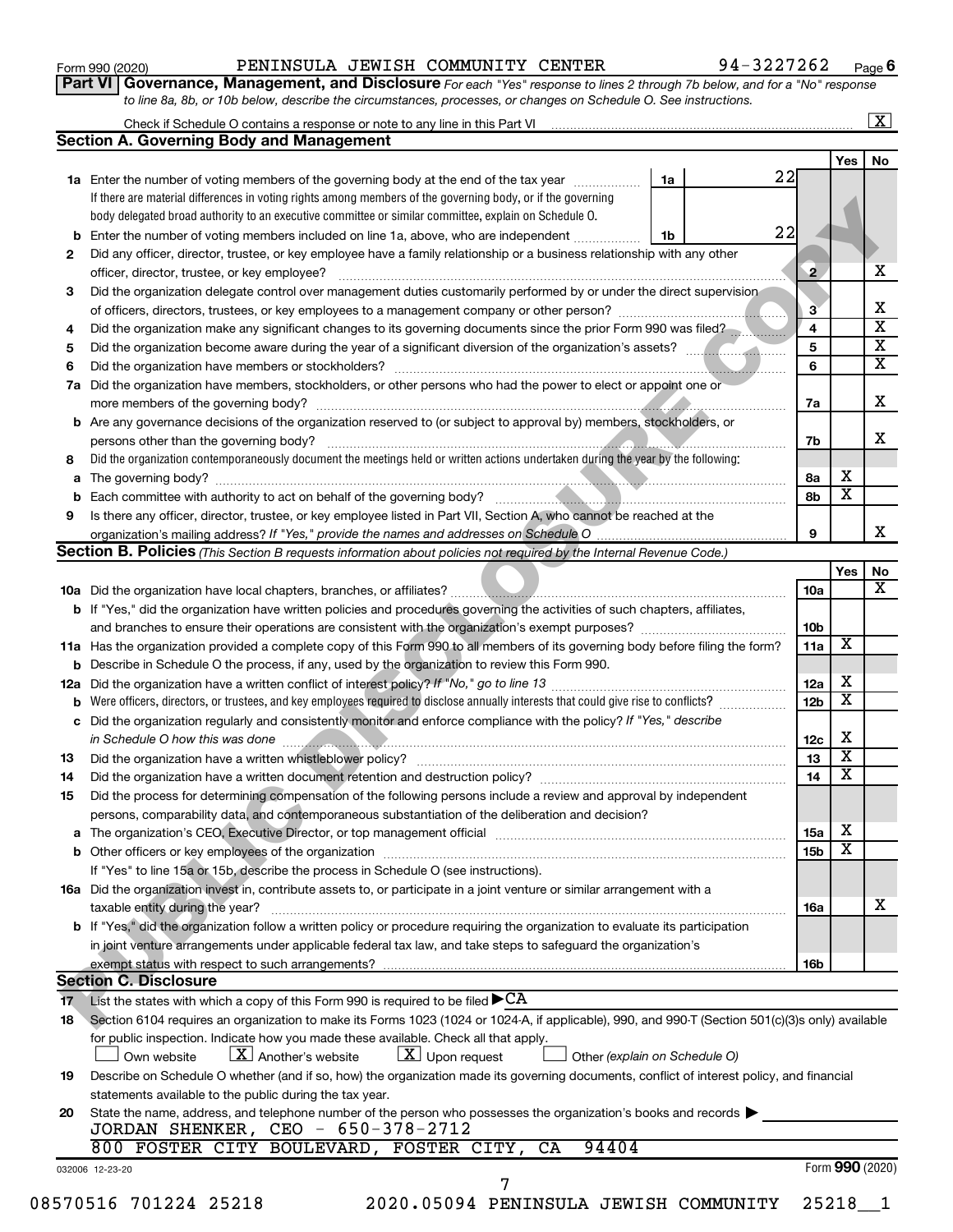| Form 990 (2020)   | PENINSULA JEWISH COMMUNITY                                                                                                                                                                                                                                                                                | <b>CENTER</b> | 94-3227262 | Page i |
|-------------------|-----------------------------------------------------------------------------------------------------------------------------------------------------------------------------------------------------------------------------------------------------------------------------------------------------------|---------------|------------|--------|
|                   | Part VII Compensation of Officers, Directors, Trustees, Key Employees, Highest Compensated                                                                                                                                                                                                                |               |            |        |
|                   | <b>Employees, and Independent Contractors</b>                                                                                                                                                                                                                                                             |               |            |        |
|                   | Check if Schedule O contains a response or note to any line in this Part VII                                                                                                                                                                                                                              |               |            |        |
| <b>Section A.</b> | Officers, Directors, Trustees, Key Employees, and Highest Compensated Employees                                                                                                                                                                                                                           |               |            |        |
|                   | 1a Complete this table for all persons required to be listed. Report compensation for the calendar year ending with or within the organization's tax year.                                                                                                                                                |               |            |        |
|                   | • List all of the organization's current officers, directors, trustees (whether individuals or organizations), regardless of amount of compensation.<br>Enter $-0$ in columns $(D)$ , $(E)$ , and $(F)$ if no compensation was paid.                                                                      |               |            |        |
|                   | • List all of the organization's current key employees, if any. See instructions for definition of "key employee."                                                                                                                                                                                        |               |            |        |
|                   | • List the organization's five current highest compensated employees (other than an officer, director, trustee, or key employee) who received report-<br>able compensation (Box 5 of Form W-2 and/or Box 7 of Form 1099-MISC) of more than \$100,000 from the organization and any related organizations. |               |            |        |
|                   | • List all of the organization's former officers, key employees, and highest compensated employees who received more than \$100,000 of<br>reportable compensation from the organization and any related organizations.                                                                                    |               |            |        |
|                   | • List all of the organization's <b>former directors or trustees</b> that received, in the capacity as a former director or trustee of the organization,                                                                                                                                                  |               |            |        |

| $\sim$ obtaining $\sigma$ , $\sigma$ , and $\sigma$ is no component was part                                                                                                                                                                                                                                     |                      |                                |                 |                                         |              |                                 |        |                                 |                 |                          |
|------------------------------------------------------------------------------------------------------------------------------------------------------------------------------------------------------------------------------------------------------------------------------------------------------------------|----------------------|--------------------------------|-----------------|-----------------------------------------|--------------|---------------------------------|--------|---------------------------------|-----------------|--------------------------|
| • List all of the organization's current key employees, if any. See instructions for definition of "key employee."                                                                                                                                                                                               |                      |                                |                 |                                         |              |                                 |        |                                 |                 |                          |
| • List the organization's five <i>current</i> highest compensated employees (other than an officer, director, trustee, or key employee) who received report-<br>able compensation (Box 5 of Form W-2 and/or Box 7 of Form 1099-MISC) of more than \$100,000 from the organization and any related organizations. |                      |                                |                 |                                         |              |                                 |        |                                 |                 |                          |
| • List all of the organization's former officers, key employees, and highest compensated employees who received more than \$100,000 of<br>reportable compensation from the organization and any related organizations.                                                                                           |                      |                                |                 |                                         |              |                                 |        |                                 |                 |                          |
| • List all of the organization's former directors or trustees that received, in the capacity as a former director or trustee of the organization,                                                                                                                                                                |                      |                                |                 |                                         |              |                                 |        |                                 |                 |                          |
| more than \$10,000 of reportable compensation from the organization and any related organizations.                                                                                                                                                                                                               |                      |                                |                 |                                         |              |                                 |        |                                 |                 |                          |
| See instructions for the order in which to list the persons above.                                                                                                                                                                                                                                               |                      |                                |                 |                                         |              |                                 |        |                                 |                 |                          |
| Check this box if neither the organization nor any related organization compensated any current officer, director, or trustee.                                                                                                                                                                                   |                      |                                |                 |                                         |              |                                 |        |                                 |                 |                          |
| (A)                                                                                                                                                                                                                                                                                                              | (B)                  |                                |                 | (C)                                     |              |                                 |        | (D)                             | (E)             | (F)                      |
| Name and title                                                                                                                                                                                                                                                                                                   | Average              |                                |                 | Position<br>(do not check more than one |              |                                 |        | Reportable                      | Reportable      | Estimated                |
|                                                                                                                                                                                                                                                                                                                  | hours per            |                                |                 | box, unless person is both an           |              |                                 |        | compensation                    | compensation    | amount of                |
|                                                                                                                                                                                                                                                                                                                  | week                 |                                |                 | officer and a director/trustee)         |              |                                 |        | from                            | from related    | other                    |
|                                                                                                                                                                                                                                                                                                                  | (list any            | Individual trustee or director |                 |                                         |              |                                 |        | the                             | organizations   | compensation             |
|                                                                                                                                                                                                                                                                                                                  | hours for<br>related |                                |                 |                                         |              |                                 |        | organization<br>(W-2/1099-MISC) | (W-2/1099-MISC) | from the<br>organization |
|                                                                                                                                                                                                                                                                                                                  | organizations        |                                | trustee         |                                         |              |                                 |        |                                 |                 | and related              |
|                                                                                                                                                                                                                                                                                                                  | below                |                                |                 |                                         |              |                                 |        |                                 |                 | organizations            |
|                                                                                                                                                                                                                                                                                                                  | line)                |                                | Institutional t | Officer                                 | Key employee | Highest compensated<br>employee | Former |                                 |                 |                          |
| HEATHER CAHAN, MD<br>(1)                                                                                                                                                                                                                                                                                         | 2.00                 |                                |                 |                                         |              |                                 |        |                                 |                 |                          |
| PRESIDENT                                                                                                                                                                                                                                                                                                        |                      | X                              |                 | X                                       |              |                                 |        | $\mathbf 0$ .                   | $\mathbf 0$     | 0.                       |
| JUDY BLOOM<br>(2)                                                                                                                                                                                                                                                                                                | 2.00                 |                                |                 |                                         |              |                                 |        |                                 |                 |                          |
| VICE PRESIDENT                                                                                                                                                                                                                                                                                                   |                      | X                              |                 | X                                       |              |                                 |        | 0.                              | 0               | 0.                       |
| SUSAN FOLKMAN<br>(3)                                                                                                                                                                                                                                                                                             | 2.00                 |                                |                 |                                         |              |                                 |        |                                 |                 |                          |
| VICE PRESIDENT                                                                                                                                                                                                                                                                                                   |                      | Χ                              |                 | $\mathbf X$                             |              |                                 |        | 0.                              | 0               | 0.                       |
| PHIL STRAUSE<br>(4)                                                                                                                                                                                                                                                                                              | 2.00                 |                                |                 |                                         |              |                                 |        |                                 |                 |                          |
| VICE PRESIDENT                                                                                                                                                                                                                                                                                                   |                      | $\mathbf{x}$                   |                 | X                                       |              |                                 |        | 0.                              | 0               | $0$ .                    |
| ART WOLF<br>(5)                                                                                                                                                                                                                                                                                                  | 2.00                 |                                |                 |                                         |              |                                 |        |                                 |                 |                          |
| VICE PRESIDENT                                                                                                                                                                                                                                                                                                   |                      | X                              |                 | X                                       |              |                                 |        | 0.                              | 0               | $0$ .                    |
| RADHA DUTTAGUPTA<br>(6)                                                                                                                                                                                                                                                                                          | 2.00                 |                                |                 |                                         |              |                                 |        |                                 |                 |                          |
| <b>SECRETARY</b>                                                                                                                                                                                                                                                                                                 |                      | X                              |                 | X                                       |              |                                 |        | 0.                              | 0               | $0$ .                    |
| RM KARR<br>(7)                                                                                                                                                                                                                                                                                                   | 2.00                 |                                |                 |                                         |              |                                 |        |                                 |                 |                          |
| TREASURER                                                                                                                                                                                                                                                                                                        |                      | X                              |                 | X                                       |              |                                 |        | 0.                              | 0               | $0$ .                    |
| <b>NEAL RUBIN</b><br>(8)                                                                                                                                                                                                                                                                                         | 2.00                 |                                |                 |                                         |              |                                 |        |                                 |                 |                          |
| IMMEDIATE PAST PRESIDENT                                                                                                                                                                                                                                                                                         |                      | X                              |                 | X                                       |              |                                 |        | 0.                              | 0               | 0.                       |
| (9) LIKI ABRAMS                                                                                                                                                                                                                                                                                                  | 2.00                 |                                |                 |                                         |              |                                 |        |                                 |                 |                          |
| <b>DIRECTOR</b>                                                                                                                                                                                                                                                                                                  |                      | X                              |                 |                                         |              |                                 |        | 0.                              | 0               | 0.                       |
| (10) JEFF BOYARSKY                                                                                                                                                                                                                                                                                               | 2.00                 |                                |                 |                                         |              |                                 |        |                                 |                 |                          |
| <b>DIRECTOR</b>                                                                                                                                                                                                                                                                                                  |                      | X                              |                 |                                         |              |                                 |        | 0.                              | 0.              | 0.                       |
| (11) SINDY BRAUN                                                                                                                                                                                                                                                                                                 | 2.00                 |                                |                 |                                         |              |                                 |        |                                 |                 |                          |
| <b>DIRECTOR</b>                                                                                                                                                                                                                                                                                                  |                      | X                              |                 |                                         |              |                                 |        | 0.                              | 0.              | 0.                       |
| (12) CHARLIE BRONITSKY                                                                                                                                                                                                                                                                                           | 2.00                 |                                |                 |                                         |              |                                 |        |                                 |                 |                          |
| <b>DIRECTOR</b>                                                                                                                                                                                                                                                                                                  |                      | X                              |                 |                                         |              |                                 |        | 0.                              | 0.              | 0.                       |
| (13) JENNIFER GOLD                                                                                                                                                                                                                                                                                               | 2.00                 |                                |                 |                                         |              |                                 |        |                                 |                 |                          |
| <b>DIRECTOR</b>                                                                                                                                                                                                                                                                                                  |                      | X                              |                 |                                         |              |                                 |        | 0.                              | 0.              | 0.                       |
| (14) STEVE HURST                                                                                                                                                                                                                                                                                                 | 2.00                 |                                |                 |                                         |              |                                 |        |                                 |                 |                          |
| <b>DIRECTOR</b>                                                                                                                                                                                                                                                                                                  |                      | X                              |                 |                                         |              |                                 |        | 0.                              | 0.              | 0.                       |
| (15) MARTY IZENSON                                                                                                                                                                                                                                                                                               | 2.00                 |                                |                 |                                         |              |                                 |        |                                 |                 |                          |
| <b>DIRECTOR</b>                                                                                                                                                                                                                                                                                                  |                      | X                              |                 |                                         |              |                                 |        | 0.                              | 0.              | 0.                       |
| (16) NATASHA KEHIMKAR                                                                                                                                                                                                                                                                                            | 2.00                 |                                |                 |                                         |              |                                 |        |                                 |                 |                          |
| <b>DIRECTOR</b>                                                                                                                                                                                                                                                                                                  |                      | X                              |                 |                                         |              |                                 |        | $0$ .                           | 0.              | 0.                       |
| (17) ALLY NUSCHY-LENAT                                                                                                                                                                                                                                                                                           | 2.00                 |                                |                 |                                         |              |                                 |        |                                 |                 |                          |
| DIRECTOR                                                                                                                                                                                                                                                                                                         |                      | X                              |                 |                                         |              |                                 |        | $\mathbf 0$ .                   | $\mathbf 0$ .   | 0.                       |
| 032007 12-23-20                                                                                                                                                                                                                                                                                                  |                      |                                |                 |                                         |              |                                 |        |                                 |                 | Form 990 (2020)          |

8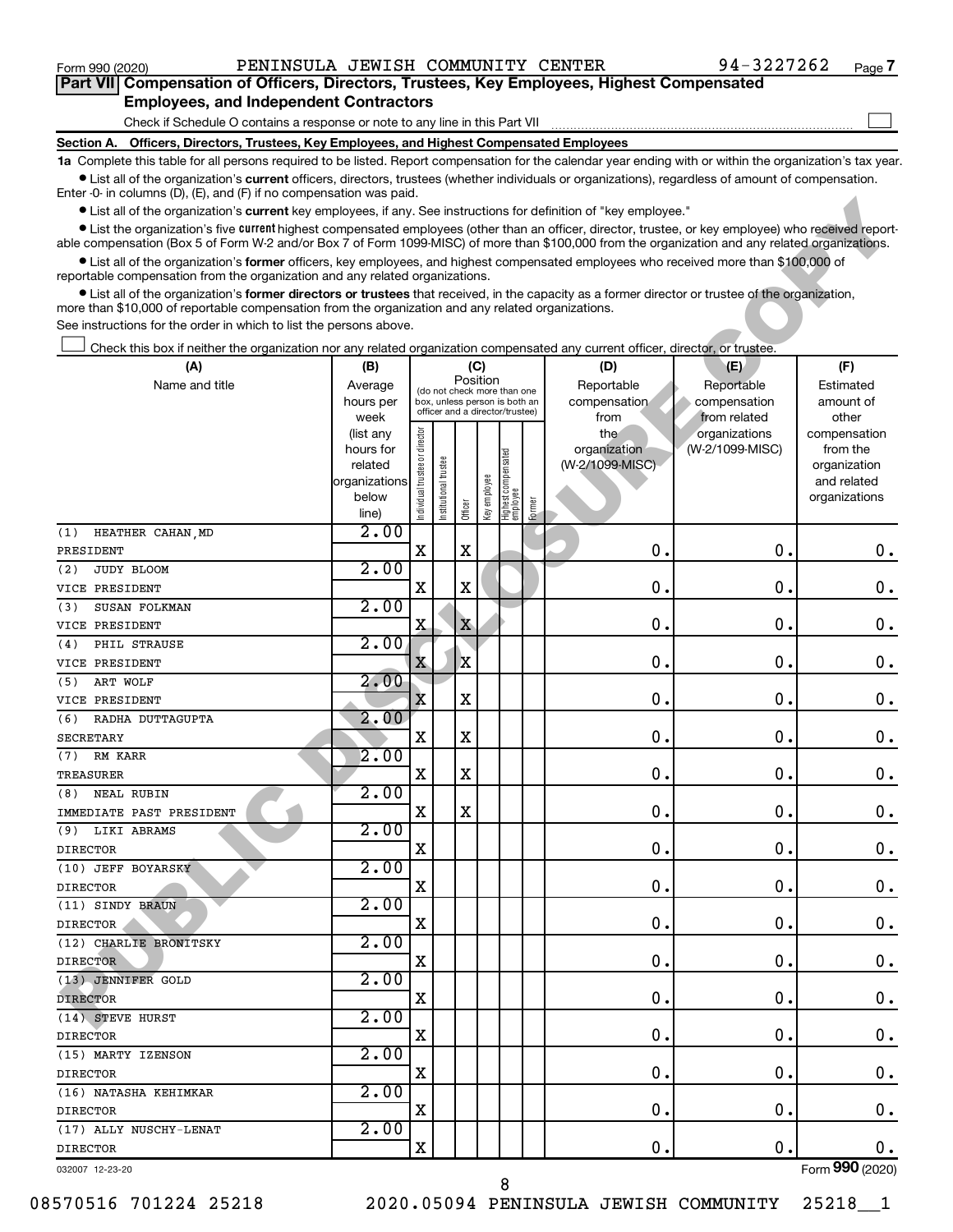| PENINSULA JEWISH COMMUNITY CENTER<br>Form 990 (2020)                                                                                      |               |                                |                       |          |              |                                                              |        |                           | 94-3227262       |              | Page 8               |
|-------------------------------------------------------------------------------------------------------------------------------------------|---------------|--------------------------------|-----------------------|----------|--------------|--------------------------------------------------------------|--------|---------------------------|------------------|--------------|----------------------|
| Part VII Section A. Officers, Directors, Trustees, Key Employees, and Highest Compensated Employees (continued)                           |               |                                |                       |          |              |                                                              |        |                           |                  |              |                      |
| (A)                                                                                                                                       | (B)           |                                |                       | (C)      |              |                                                              |        | (D)                       | (E)              |              | (F)                  |
| Name and title                                                                                                                            | Average       |                                |                       | Position |              |                                                              |        | Reportable                | Reportable       |              | Estimated            |
|                                                                                                                                           | hours per     |                                |                       |          |              | (do not check more than one<br>box, unless person is both an |        | compensation              | compensation     |              | amount of            |
|                                                                                                                                           | week          |                                |                       |          |              | officer and a director/trustee)                              |        | from                      | from related     |              | other                |
|                                                                                                                                           | (list any     |                                |                       |          |              |                                                              |        | the                       | organizations    |              | compensation         |
|                                                                                                                                           | hours for     |                                |                       |          |              |                                                              |        | organization              | (W-2/1099-MISC)  |              | from the             |
|                                                                                                                                           | related       |                                |                       |          |              |                                                              |        | (W-2/1099-MISC)           |                  |              | organization         |
|                                                                                                                                           | organizations |                                |                       |          |              |                                                              |        |                           |                  |              | and related          |
|                                                                                                                                           | below         | Individual trustee or director | Institutional trustee |          | Key employee | Highest compensated<br>  employee                            | Former |                           |                  |              | organizations        |
|                                                                                                                                           | line)         |                                |                       | Officer  |              |                                                              |        |                           |                  |              |                      |
| (18) JAYASHREE RAJAN                                                                                                                      | 2.00          |                                |                       |          |              |                                                              |        |                           |                  |              |                      |
| <b>DIRECTOR</b>                                                                                                                           |               | $\mathbf X$                    |                       |          |              |                                                              |        | $\mathbf 0$ .             | О.               |              | 0.                   |
| (19) IRAD RATMANSKY                                                                                                                       | 2.00          |                                |                       |          |              |                                                              |        |                           |                  |              |                      |
| <b>DIRECTOR</b>                                                                                                                           |               | X                              |                       |          |              |                                                              |        | $\mathbf 0$ .             | 0.               |              | $\mathbf 0$ .        |
| (20) LORNA SIEPSER                                                                                                                        | 2.00          |                                |                       |          |              |                                                              |        |                           |                  |              |                      |
| <b>DIRECTOR</b>                                                                                                                           |               | X                              |                       |          |              |                                                              |        | $\mathbf 0$ .             | 0.               |              | $\mathbf 0$ .        |
| (21) MERRIN THOMPSON                                                                                                                      | 2.00          |                                |                       |          |              |                                                              |        |                           |                  |              |                      |
| <b>DIRECTOR</b>                                                                                                                           |               | X                              |                       |          |              |                                                              |        | $\mathbf 0$ .             | 0.               |              | $\mathbf 0$ .        |
| (22) KATHY WILLIAMS                                                                                                                       | 2.00          |                                |                       |          |              |                                                              |        |                           |                  |              |                      |
| <b>DIRECTOR</b>                                                                                                                           |               | X                              |                       |          |              |                                                              |        | $\mathbf{0}$ .            | $\mathbf 0$ .    |              | 0.                   |
| (23) PAUL GEDULDIG                                                                                                                        | 40.00         |                                |                       |          |              |                                                              |        |                           |                  |              |                      |
|                                                                                                                                           |               |                                |                       | X        |              |                                                              |        | 314,526.                  | 0.               |              |                      |
| CEO                                                                                                                                       |               |                                |                       |          |              |                                                              |        |                           |                  |              | 17,114.              |
| (24) FRED WEINER                                                                                                                          | 33.00         |                                |                       |          |              |                                                              |        |                           |                  |              |                      |
| INTERIM CEO & CFO                                                                                                                         | 7.00          |                                |                       | X        |              |                                                              |        | 199,435.                  | $\mathbf 0$ .    |              | 9,766.               |
| (25) STEPHANIE LEVIN                                                                                                                      | 40.00         |                                |                       |          |              |                                                              |        |                           |                  |              |                      |
| CHIEF ENGAGEMENT & INNOVAT                                                                                                                |               |                                |                       |          | X            |                                                              |        | 151,290.                  | 0.               |              | 13,426.              |
| (26) LAURA TOLLER GARDNER                                                                                                                 | 40.00         |                                |                       |          |              |                                                              |        |                           |                  |              |                      |
| CHIEF MARKETING OFFICER                                                                                                                   |               |                                |                       |          | $\mathbf{x}$ |                                                              |        | 152,009.                  | 0.               |              | 13,827.              |
| 1b Subtotal                                                                                                                               |               |                                |                       |          |              |                                                              |        | 817,260.                  | $\overline{0}$ . |              | $\overline{54,133.}$ |
|                                                                                                                                           |               |                                |                       |          |              |                                                              |        | 765,408.                  | σ.               |              | 87,245.              |
|                                                                                                                                           |               |                                |                       |          |              |                                                              |        | 1,582,668.                | σ.               |              | 141,378.             |
| Total number of individuals (including but not limited to those listed above) who received more than \$100,000 of reportable<br>2         |               |                                |                       |          |              |                                                              |        |                           |                  |              |                      |
| compensation from the organization $\blacktriangleright$                                                                                  |               |                                |                       |          |              |                                                              |        |                           |                  |              | 11                   |
|                                                                                                                                           |               |                                |                       |          |              |                                                              |        |                           |                  |              | Yes<br>No            |
| Did the organization list any former officer, director, trustee, key employee, or highest compensated employee on<br>3                    |               |                                |                       |          |              |                                                              |        |                           |                  |              |                      |
|                                                                                                                                           |               |                                |                       |          |              |                                                              |        |                           |                  | 3            | X                    |
|                                                                                                                                           |               |                                |                       |          |              |                                                              |        |                           |                  |              |                      |
| For any individual listed on line 1a, is the sum of reportable compensation and other compensation from the organization                  |               |                                |                       |          |              |                                                              |        |                           |                  |              | х                    |
| and related organizations greater than \$150,000? If "Yes," complete Schedule J for such individual                                       |               |                                |                       |          |              |                                                              |        |                           |                  | 4            |                      |
| Did any person listed on line 1a receive or accrue compensation from any unrelated organization or individual for services<br>5           |               |                                |                       |          |              |                                                              |        |                           |                  |              |                      |
|                                                                                                                                           |               |                                |                       |          |              |                                                              |        |                           |                  | 5            | X                    |
| <b>Section B. Independent Contractors</b>                                                                                                 |               |                                |                       |          |              |                                                              |        |                           |                  |              |                      |
| Complete this table for your five highest compensated independent contractors that received more than \$100,000 of compensation from<br>1 |               |                                |                       |          |              |                                                              |        |                           |                  |              |                      |
| the organization. Report compensation for the calendar year ending with or within the organization's tax year.                            |               |                                |                       |          |              |                                                              |        |                           |                  |              |                      |
| (A)                                                                                                                                       |               |                                |                       |          |              |                                                              |        | (B)                       |                  | (C)          |                      |
| Name and business address                                                                                                                 |               |                                |                       |          |              |                                                              |        | Description of services   |                  | Compensation |                      |
| XANTRION, 651 THOMAS L. BERKLEY WAY,                                                                                                      |               |                                |                       |          |              |                                                              |        | COMPUTER SUPPORT          |                  |              |                      |
| OAKLAND, CA 94612                                                                                                                         |               |                                |                       |          |              |                                                              |        | SERVICES                  |                  |              | 161,201.             |
| CITY WIDE FACILTY SOLUTIONS                                                                                                               |               |                                |                       |          |              |                                                              |        |                           |                  |              |                      |
| 15230 W 105TH TERRACE, LENEXA, KS 66219                                                                                                   |               |                                |                       |          |              |                                                              |        | <b>JANITORIAL SERVICE</b> |                  |              | 139,056.             |
|                                                                                                                                           |               |                                |                       |          |              |                                                              |        |                           |                  |              |                      |
|                                                                                                                                           |               |                                |                       |          |              |                                                              |        |                           |                  |              |                      |
|                                                                                                                                           |               |                                |                       |          |              |                                                              |        |                           |                  |              |                      |
|                                                                                                                                           |               |                                |                       |          |              |                                                              |        |                           |                  |              |                      |
|                                                                                                                                           |               |                                |                       |          |              |                                                              |        |                           |                  |              |                      |
|                                                                                                                                           |               |                                |                       |          |              |                                                              |        |                           |                  |              |                      |
|                                                                                                                                           |               |                                |                       |          |              |                                                              |        |                           |                  |              |                      |
| Total number of independent contractors (including but not limited to those listed above) who received more than<br>$\mathbf{2}$          |               |                                |                       |          |              |                                                              |        |                           |                  |              |                      |
| \$100,000 of compensation from the organization                                                                                           |               |                                |                       |          |              |                                                              |        |                           |                  |              |                      |
| SEE PART VII, SECTION A CONTINUATION SHEETS                                                                                               |               |                                |                       |          |              |                                                              |        |                           |                  |              | Form 990 (2020)      |
| 032008 12-23-20                                                                                                                           |               |                                |                       |          |              |                                                              |        |                           |                  |              |                      |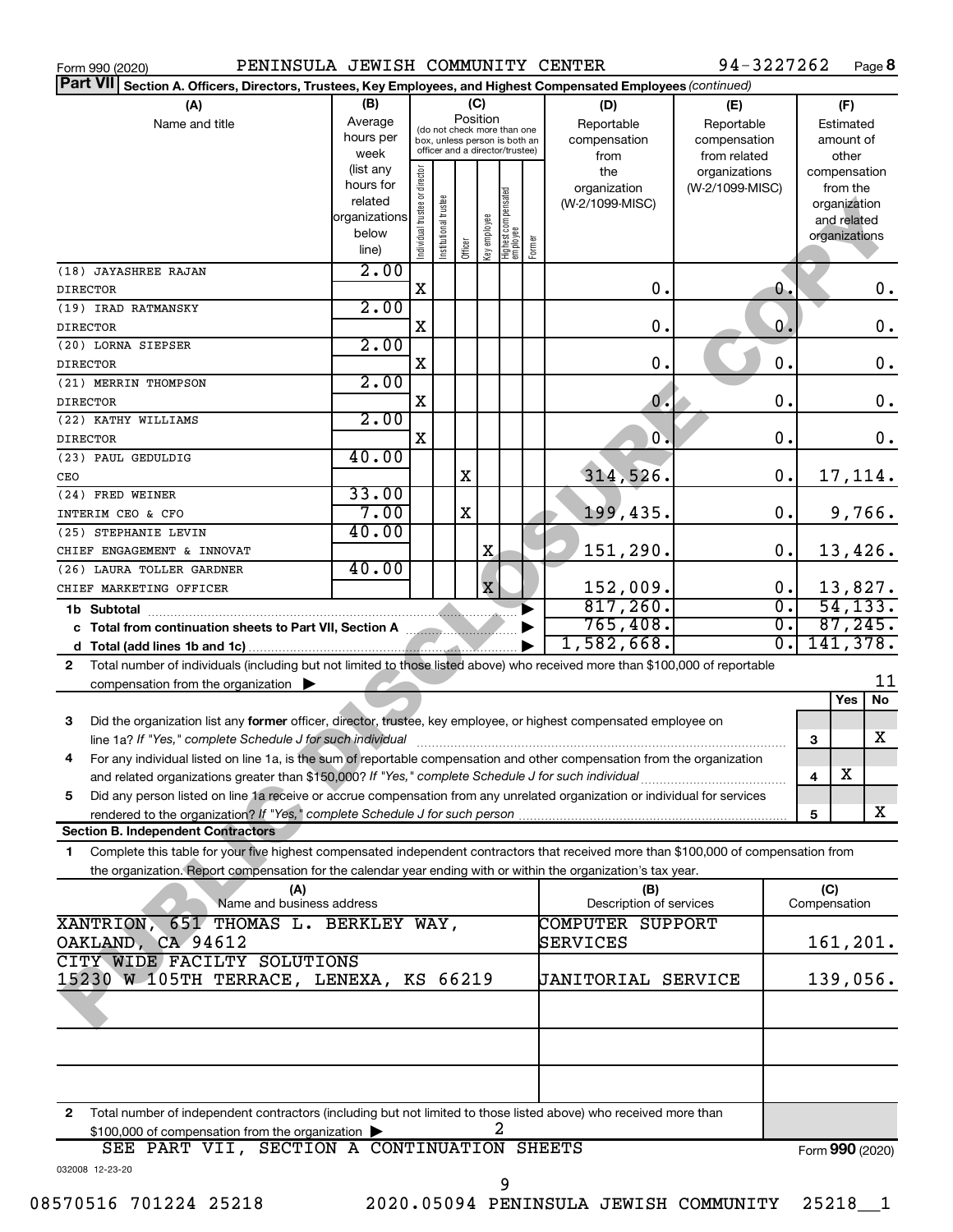| PENINSULA JEWISH COMMUNITY CENTER<br>Form 990                                                                      |                        |                               |                       |                        |              |                              |        |                                 | 94-3227262       |                          |
|--------------------------------------------------------------------------------------------------------------------|------------------------|-------------------------------|-----------------------|------------------------|--------------|------------------------------|--------|---------------------------------|------------------|--------------------------|
| Part VII Section A.<br>Officers, Directors, Trustees, Key Employees, and Highest Compensated Employees (continued) |                        |                               |                       |                        |              |                              |        |                                 |                  |                          |
| (A)                                                                                                                | (B)                    |                               |                       | (C)                    |              |                              |        | (D)                             | (E)              | (F)                      |
| Name and title                                                                                                     | Average                |                               |                       | Position               |              |                              |        | Reportable                      | Reportable       | Estimated                |
|                                                                                                                    | hours                  |                               |                       | (check all that apply) |              |                              |        | compensation                    | compensation     | amount of                |
|                                                                                                                    | per                    |                               |                       |                        |              |                              |        | from                            | from related     | other                    |
|                                                                                                                    | week                   |                               |                       |                        |              |                              |        | the                             | organizations    | compensation             |
|                                                                                                                    | (list any<br>hours for |                               |                       |                        |              |                              |        | organization<br>(W-2/1099-MISC) | (W-2/1099-MISC)  | from the<br>organization |
|                                                                                                                    | related                |                               |                       |                        |              |                              |        |                                 |                  | and related              |
|                                                                                                                    | organizations          |                               |                       |                        |              |                              |        |                                 |                  | organizations            |
|                                                                                                                    | below                  | ndividual trustee or director | Institutional trustee |                        | Key employee | Highest compensated employee |        |                                 |                  |                          |
|                                                                                                                    | line)                  |                               |                       | Officer                |              |                              | Former |                                 |                  |                          |
| (27) SETH HAZEN                                                                                                    | 40.00                  |                               |                       |                        |              |                              |        |                                 |                  |                          |
| CHIEF WELLNESS OFFICER                                                                                             |                        |                               |                       |                        | X            |                              |        | 148,025.                        | $\overline{0}$ . | 13,943.                  |
| (28) SUZANNE MOORE                                                                                                 | 40.00                  |                               |                       |                        |              |                              |        |                                 |                  |                          |
| CONTROLLER                                                                                                         |                        |                               |                       |                        |              | X                            |        | 123,444.                        | 0.               | 16,704.                  |
| (29) MANPREET SINGH                                                                                                | 40.00                  |                               |                       |                        |              |                              |        |                                 |                  |                          |
| DIRECTOR OF INFORMATION TECHNOLOGY                                                                                 |                        |                               |                       |                        |              | X                            |        | 153,559,                        | $0$ .            | 9,827.                   |
| (30) KELLY JOSEPH                                                                                                  | 40.00                  |                               |                       |                        |              |                              |        |                                 |                  |                          |
| HR DIRECTOR                                                                                                        |                        |                               |                       |                        |              | X                            |        | 129,461.                        | $0$ .            | 18,907.                  |
| (31) SHARON M GIORDANO                                                                                             | 40.00                  |                               |                       |                        |              |                              |        |                                 |                  |                          |
| MARKETING DIRECTOR                                                                                                 |                        |                               |                       |                        |              | X                            |        | 103,918.                        | $0$ .            | 13,161.                  |
| (32) NICOLE FRANCIS                                                                                                | 40.00                  |                               |                       |                        |              |                              |        |                                 |                  |                          |
| YOUTH & FAMILY DIRECTOR                                                                                            |                        |                               |                       |                        |              | X                            |        | 107,001.                        | 0.               | 14,703.                  |
|                                                                                                                    |                        |                               |                       |                        |              |                              |        |                                 |                  |                          |
|                                                                                                                    |                        |                               |                       |                        |              |                              |        |                                 |                  |                          |
|                                                                                                                    |                        |                               |                       |                        |              |                              |        |                                 |                  |                          |
|                                                                                                                    |                        |                               |                       |                        |              |                              |        |                                 |                  |                          |
|                                                                                                                    |                        |                               |                       |                        |              |                              |        |                                 |                  |                          |
|                                                                                                                    |                        |                               |                       |                        |              |                              |        |                                 |                  |                          |
|                                                                                                                    |                        |                               |                       |                        |              |                              |        |                                 |                  |                          |
|                                                                                                                    |                        |                               |                       |                        |              |                              |        |                                 |                  |                          |
|                                                                                                                    |                        |                               |                       |                        |              |                              |        |                                 |                  |                          |
|                                                                                                                    |                        |                               |                       |                        |              |                              |        |                                 |                  |                          |
|                                                                                                                    |                        |                               |                       |                        |              |                              |        |                                 |                  |                          |
|                                                                                                                    |                        |                               |                       |                        |              |                              |        |                                 |                  |                          |
|                                                                                                                    |                        |                               |                       |                        |              |                              |        |                                 |                  |                          |
|                                                                                                                    |                        |                               |                       |                        |              |                              |        |                                 |                  |                          |
|                                                                                                                    |                        |                               |                       |                        |              |                              |        |                                 |                  |                          |
|                                                                                                                    |                        |                               |                       |                        |              |                              |        |                                 |                  |                          |
|                                                                                                                    |                        |                               |                       |                        |              |                              |        |                                 |                  |                          |
|                                                                                                                    |                        |                               |                       |                        |              |                              |        |                                 |                  |                          |
|                                                                                                                    |                        |                               |                       |                        |              |                              |        |                                 |                  |                          |
|                                                                                                                    |                        |                               |                       |                        |              |                              |        |                                 |                  |                          |
|                                                                                                                    |                        |                               |                       |                        |              |                              |        |                                 |                  |                          |
|                                                                                                                    |                        |                               |                       |                        |              |                              |        |                                 |                  |                          |
|                                                                                                                    |                        |                               |                       |                        |              |                              |        |                                 |                  |                          |
|                                                                                                                    |                        |                               |                       |                        |              |                              |        |                                 |                  |                          |
|                                                                                                                    |                        |                               |                       |                        |              |                              |        |                                 |                  |                          |
|                                                                                                                    |                        |                               |                       |                        |              |                              |        |                                 |                  |                          |
|                                                                                                                    |                        |                               |                       |                        |              |                              |        |                                 |                  |                          |
|                                                                                                                    |                        |                               |                       |                        |              |                              |        |                                 |                  |                          |
|                                                                                                                    |                        |                               |                       |                        |              |                              |        | 765,408.                        |                  | 87,245.                  |

032201 04-01-20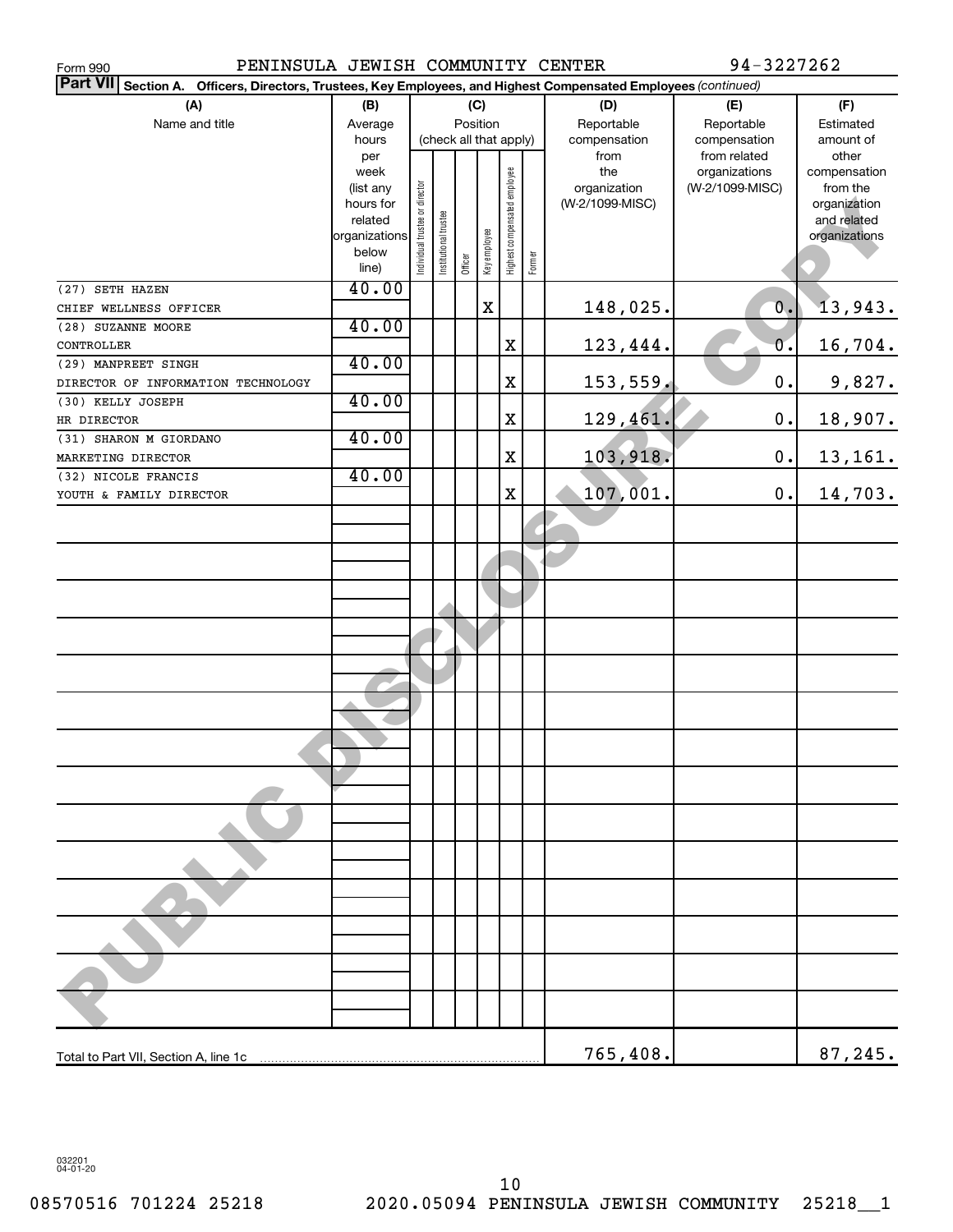| Form 990 (2020) | PENINSULA JEWISH COMMUNITY CENTER     |  | 94-3227262 | Page 9 |
|-----------------|---------------------------------------|--|------------|--------|
|                 | <b>Part VIII Statement of Revenue</b> |  |            |        |

|                                                           |    |   | Check if Schedule O contains a response or note to any line in this Part VIII |                      |               |                                       |                               |                                    |
|-----------------------------------------------------------|----|---|-------------------------------------------------------------------------------|----------------------|---------------|---------------------------------------|-------------------------------|------------------------------------|
|                                                           |    |   |                                                                               |                      |               | (B)                                   | (C)                           | (D)                                |
|                                                           |    |   |                                                                               |                      | Total revenue | Related or exempt<br>function revenue | Unrelated<br>business revenue | Revenue excluded<br>from tax under |
|                                                           |    |   |                                                                               |                      |               |                                       |                               | sections 512 - 514                 |
|                                                           |    |   | 1 a Federated campaigns<br>1a                                                 |                      |               |                                       |                               |                                    |
|                                                           |    |   | 1 <sub>b</sub>                                                                |                      |               |                                       |                               |                                    |
|                                                           |    |   | <b>b</b> Membership dues                                                      |                      |               |                                       |                               |                                    |
|                                                           |    |   | 1 <sub>c</sub><br>c Fundraising events                                        | 3,514.               |               |                                       |                               |                                    |
|                                                           |    |   | 1 <sub>d</sub><br>d Related organizations                                     | 63,230.              |               |                                       |                               |                                    |
|                                                           |    |   | 1e<br>e Government grants (contributions)                                     | 1,835,800.           |               |                                       |                               |                                    |
| Contributions, Gifts, Grants<br>and Other Similar Amounts |    |   | f All other contributions, gifts, grants, and                                 |                      |               |                                       |                               |                                    |
|                                                           |    |   | similar amounts not included above<br>1f                                      | 2,026,475.           |               |                                       |                               |                                    |
|                                                           |    |   | $1g$ \$<br>g Noncash contributions included in lines 1a-1f                    | 74,346.              |               |                                       |                               |                                    |
|                                                           |    |   |                                                                               |                      | 3,929,019     |                                       |                               |                                    |
|                                                           |    |   |                                                                               | <b>Business Code</b> |               |                                       |                               |                                    |
|                                                           | 2а |   | PROGRAM REVENUE                                                               | 624100               | 3,638,904.    | 3,638,904.                            |                               |                                    |
|                                                           |    | b | MEMBERSHIP DUES                                                               | 623000               | 2,032,317.    | 2,032,317.                            |                               |                                    |
| Program Service<br>Revenue                                |    |   | PROGRAM REVENUE                                                               | 624100               | 179,752.      | 179,752.                              |                               |                                    |
|                                                           |    | d |                                                                               |                      |               |                                       |                               |                                    |
|                                                           |    | е |                                                                               |                      |               |                                       |                               |                                    |
|                                                           |    |   | All other program service revenue                                             |                      |               |                                       |                               |                                    |
|                                                           |    |   |                                                                               | ▶                    | 5,850,973.    |                                       |                               |                                    |
|                                                           |    | g |                                                                               |                      |               |                                       |                               |                                    |
|                                                           | 3  |   | Investment income (including dividends, interest, and                         |                      |               |                                       |                               |                                    |
|                                                           |    |   |                                                                               |                      | 159,341       |                                       |                               | 159,341.                           |
|                                                           | 4  |   | Income from investment of tax-exempt bond proceeds                            |                      |               |                                       |                               |                                    |
|                                                           | 5  |   |                                                                               |                      |               |                                       |                               |                                    |
|                                                           |    |   | (i) Real                                                                      | (ii) Personal        |               |                                       |                               |                                    |
|                                                           | 6а |   | 421<br>Gross rents<br>6a                                                      |                      |               |                                       |                               |                                    |
|                                                           |    |   | $\mathbf{0}$<br>6b<br><b>b</b> Less: rental expenses $\ldots$                 |                      |               |                                       |                               |                                    |
|                                                           |    |   | 421<br>6c<br>c Rental income or (loss)                                        |                      |               |                                       |                               |                                    |
|                                                           |    |   | d Net rental income or (loss)                                                 | ▶                    | 421           |                                       |                               | 421.                               |
|                                                           |    |   | (i) Securities<br>7 a Gross amount from sales of                              | (ii) Other           |               |                                       |                               |                                    |
|                                                           |    |   | 1,340,939.<br>assets other than inventory<br>7a                               | 91,330               |               |                                       |                               |                                    |
|                                                           |    |   | <b>b</b> Less: cost or other basis                                            |                      |               |                                       |                               |                                    |
|                                                           |    |   | 1,305,629.<br>and sales expenses<br>7b                                        | 91,370.              |               |                                       |                               |                                    |
|                                                           |    |   | 35, 310.<br>7c<br>c Gain or (loss)                                            | $-40$                |               |                                       |                               |                                    |
| ther Revenue                                              |    |   |                                                                               |                      | 35,270.       |                                       |                               | 35,270.                            |
|                                                           |    |   | 8 a Gross income from fundraising events (not                                 |                      |               |                                       |                               |                                    |
|                                                           |    |   | including $\frac{2}{3}$ , 514. of                                             |                      |               |                                       |                               |                                    |
|                                                           |    |   |                                                                               |                      |               |                                       |                               |                                    |
|                                                           |    |   | contributions reported on line 1c). See                                       | 5,111.               |               |                                       |                               |                                    |
|                                                           |    |   | Part IV, line 18<br>8a                                                        | 5,111.               |               |                                       |                               |                                    |
|                                                           |    |   | 8b                                                                            |                      |               |                                       |                               |                                    |
|                                                           |    |   | c Net income or (loss) from fundraising events                                | ▶                    | 0.            |                                       |                               |                                    |
|                                                           |    |   | 9 a Gross income from gaming activities. See                                  |                      |               |                                       |                               |                                    |
|                                                           |    |   | Part IV, line 19 <b>Manual</b><br> 9a                                         |                      |               |                                       |                               |                                    |
|                                                           |    |   | 9 <sub>b</sub><br>b Less: direct expenses                                     |                      |               |                                       |                               |                                    |
|                                                           |    |   | c Net income or (loss) from gaming activities                                 |                      |               |                                       |                               |                                    |
|                                                           |    |   | 10 a Gross sales of inventory, less returns                                   |                      |               |                                       |                               |                                    |
|                                                           |    |   | <b>10a</b>                                                                    | 1,217.               |               |                                       |                               |                                    |
|                                                           |    |   | 10 <sub>b</sub><br><b>b</b> Less: cost of goods sold                          | 1,556.               |               |                                       |                               |                                    |
|                                                           |    |   | c Net income or (loss) from sales of inventory                                | Þ                    | $-339.$       |                                       |                               | $-339.$                            |
|                                                           |    |   |                                                                               | <b>Business Code</b> |               |                                       |                               |                                    |
|                                                           |    |   | 11 a REIMBURSEMENTS                                                           | 900099               | 14,055.       |                                       |                               | 14,055.                            |
|                                                           |    |   | <b>b</b> OTHER INCOME                                                         | 900099               | 3,737.        |                                       |                               | 3,737.                             |
|                                                           |    | c |                                                                               |                      |               |                                       |                               |                                    |
| Miscellaneous<br>Revenue                                  |    |   |                                                                               |                      |               |                                       |                               |                                    |
|                                                           |    |   |                                                                               | ▶                    | 17,792.       |                                       |                               |                                    |
|                                                           |    |   |                                                                               |                      | 9,992,477.    | 5,850,973.                            | $\mathbf{0}$                  | 212,485.                           |
|                                                           | 12 |   |                                                                               |                      |               |                                       |                               | Form 990 (2020)                    |
| 032009 12-23-20                                           |    |   |                                                                               |                      | 11            |                                       |                               |                                    |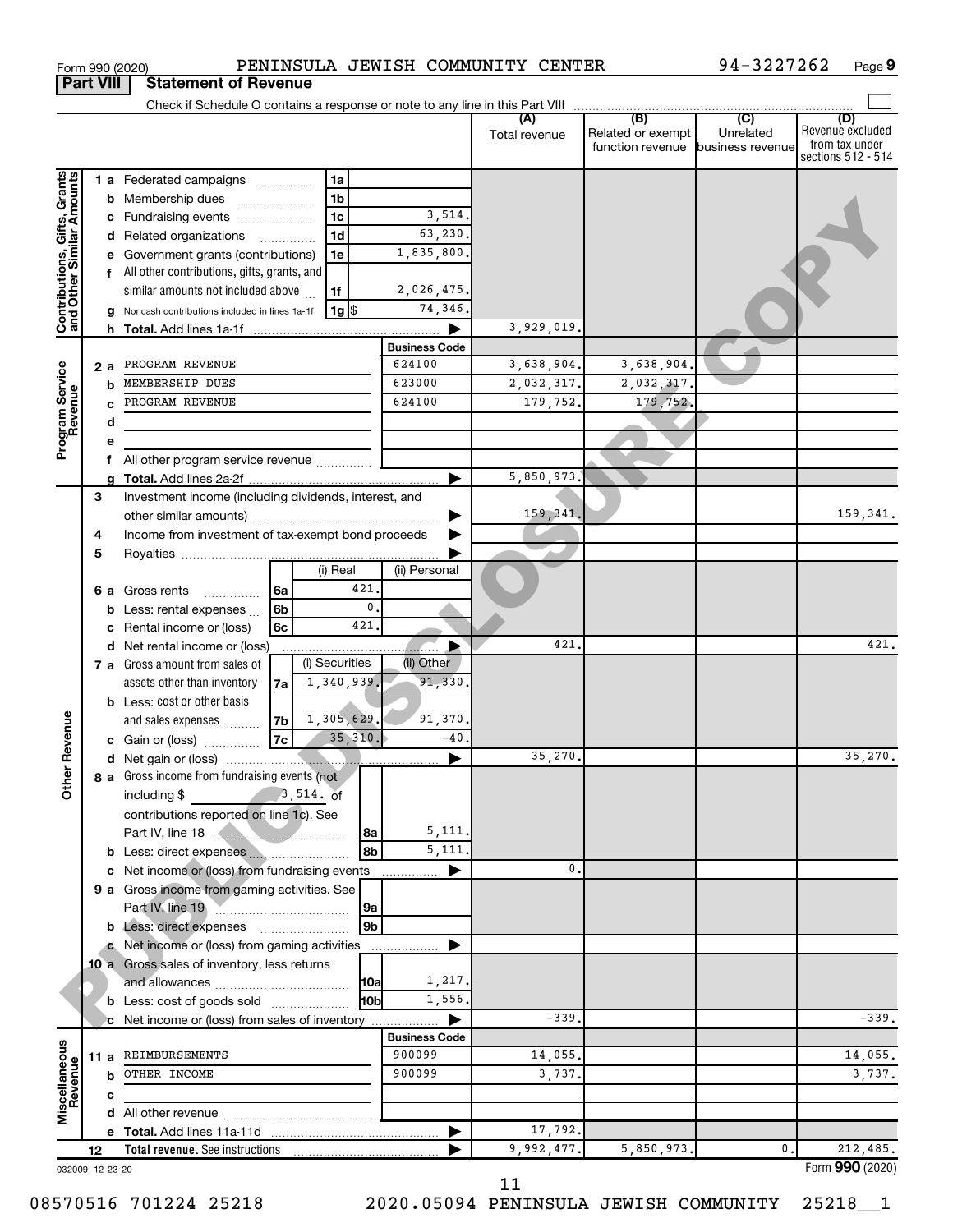**Part IX | Statement of Functional Expenses** 

Form 990 (2020) PENINSULA JEWISH COMMUNITY CENTER 94-3227262 <sub>Page</sub>

|    | Section 501(c)(3) and 501(c)(4) organizations must complete all columns. All other organizations must complete column (A). |                       |                                    |                                           |                                |
|----|----------------------------------------------------------------------------------------------------------------------------|-----------------------|------------------------------------|-------------------------------------------|--------------------------------|
|    | Check if Schedule O contains a response or note to any line in this Part IX.                                               |                       |                                    |                                           |                                |
|    | Do not include amounts reported on lines 6b,<br>7b, 8b, 9b, and 10b of Part VIII.                                          | (A)<br>Total expenses | (B)<br>Program service<br>expenses | (C)<br>Management and<br>general expenses | (D)<br>Fundraising<br>expenses |
| 1  | Grants and other assistance to domestic organizations                                                                      |                       |                                    |                                           |                                |
|    | and domestic governments. See Part IV, line 21                                                                             |                       |                                    |                                           |                                |
| 2  | Grants and other assistance to domestic                                                                                    |                       |                                    |                                           |                                |
|    | individuals. See Part IV, line 22                                                                                          | 179,752.              | 179,752.                           |                                           |                                |
| 3  | Grants and other assistance to foreign                                                                                     |                       |                                    |                                           |                                |
|    | organizations, foreign governments, and foreign                                                                            |                       |                                    |                                           |                                |
|    | individuals. See Part IV, lines 15 and 16                                                                                  |                       |                                    |                                           |                                |
| 4  | Benefits paid to or for members                                                                                            |                       |                                    |                                           |                                |
| 5  | Compensation of current officers, directors,                                                                               |                       |                                    |                                           |                                |
|    | trustees, and key employees                                                                                                | 1, 133, 665.          | 1,060,693.                         | 24,595.                                   | 48,377.                        |
| 6  | Compensation not included above to disqualified                                                                            |                       |                                    |                                           |                                |
|    | persons (as defined under section 4958(f)(1)) and                                                                          |                       |                                    |                                           |                                |
|    | persons described in section 4958(c)(3)(B)                                                                                 |                       |                                    |                                           |                                |
| 7  | Other salaries and wages                                                                                                   | 4,822,457.            | 4,512,045.                         | 104,623.                                  | 205,789.                       |
| 8  | Pension plan accruals and contributions (include                                                                           |                       |                                    |                                           |                                |
|    | section 401(k) and 403(b) employer contributions)                                                                          |                       |                                    |                                           |                                |
| 9  | Other employee benefits                                                                                                    | 1,078,657.            | 1,009,226.                         | 23,402.                                   | 46,029.                        |
| 10 |                                                                                                                            | 442,449.              | 413,970.                           | 9,598.                                    | 18,881.                        |
| 11 | Fees for services (nonemployees):                                                                                          |                       |                                    |                                           |                                |
| a  |                                                                                                                            |                       |                                    |                                           |                                |
|    |                                                                                                                            | 11,098.               | 10,227.                            | 278.                                      | 593.                           |
|    |                                                                                                                            | 51,599.               | 47,548.                            | 1,296.                                    | 2,755.                         |
|    |                                                                                                                            |                       |                                    |                                           |                                |
| е  | Professional fundraising services. See Part IV, line 17                                                                    |                       |                                    |                                           |                                |
| f  | Investment management fees                                                                                                 | 80.                   |                                    | 80.                                       |                                |
| g  | Other. (If line 11g amount exceeds 10% of line 25,                                                                         |                       |                                    |                                           |                                |
|    | column (A) amount, list line 11g expenses on Sch O.)                                                                       | 130,905.<br>122, 123. | 120,625.<br>113,988.               | $\frac{3,291}{5,035}$                     | $\frac{6,989}{3,100}$ .        |
| 12 |                                                                                                                            | 125,407.              | 117,053.                           | 5,169.                                    | 3,185.                         |
| 13 |                                                                                                                            |                       |                                    |                                           |                                |
| 14 |                                                                                                                            |                       |                                    |                                           |                                |
| 15 |                                                                                                                            | 1,702,467.            | 1,571,632.                         | 130,835.                                  |                                |
| 16 |                                                                                                                            | 2,500.                | 2,333.                             | 104.                                      | 63.                            |
| 17 | Payments of travel or entertainment expenses                                                                               |                       |                                    |                                           |                                |
| 18 |                                                                                                                            |                       |                                    |                                           |                                |
| 19 | for any federal, state, or local public officials<br>Conferences, conventions, and meetings                                |                       |                                    |                                           |                                |
| 20 | Interest                                                                                                                   | 132,181.              | 122,023.                           | 10, 158.                                  |                                |
| 21 |                                                                                                                            |                       |                                    |                                           |                                |
| 22 | Depreciation, depletion, and amortization                                                                                  | 1,192,621.            | 1,100,968.                         | 91,653.                                   |                                |
| 23 | Insurance                                                                                                                  |                       |                                    |                                           |                                |
| 24 | Other expenses. Itemize expenses not covered                                                                               |                       |                                    |                                           |                                |
|    | above (List miscellaneous expenses on line 24e. If                                                                         |                       |                                    |                                           |                                |
|    | line 24e amount exceeds 10% of line 25, column (A)<br>amount, list line 24e expenses on Schedule 0.)                       |                       |                                    |                                           |                                |
|    | a OFFICE EQUIPMENT                                                                                                         | 242,391.              | 226, 245.                          | 9,993.                                    | 6,153.                         |
|    | PROGRAM EXPENSES                                                                                                           | 128,888.              | 128,888.                           |                                           |                                |
|    | EMPLOYMENT EXPENSE                                                                                                         | 120,649.              | 112,612.                           | 4,974.                                    | 3,063.                         |
| d  | TELEPHONE                                                                                                                  | 77,297.               | 72,149.                            | 3,186.                                    | 1,962.                         |
|    | e All other expenses                                                                                                       | 202, 164.             | 188,696.                           | 8,336.                                    | 5,132.                         |
| 25 | Total functional expenses. Add lines 1 through 24e                                                                         | 11,899,350.           | 11, 110, 673.                      | 436,606.                                  | 352,071.                       |
| 26 | Joint costs. Complete this line only if the organization                                                                   |                       |                                    |                                           |                                |
|    | reported in column (B) joint costs from a combined                                                                         |                       |                                    |                                           |                                |
|    | educational campaign and fundraising solicitation.                                                                         |                       |                                    |                                           |                                |
|    | Check here $\blacktriangleright$<br>if following SOP 98-2 (ASC 958-720)                                                    |                       |                                    |                                           |                                |

032010 12-23-20

Form (2020) **990**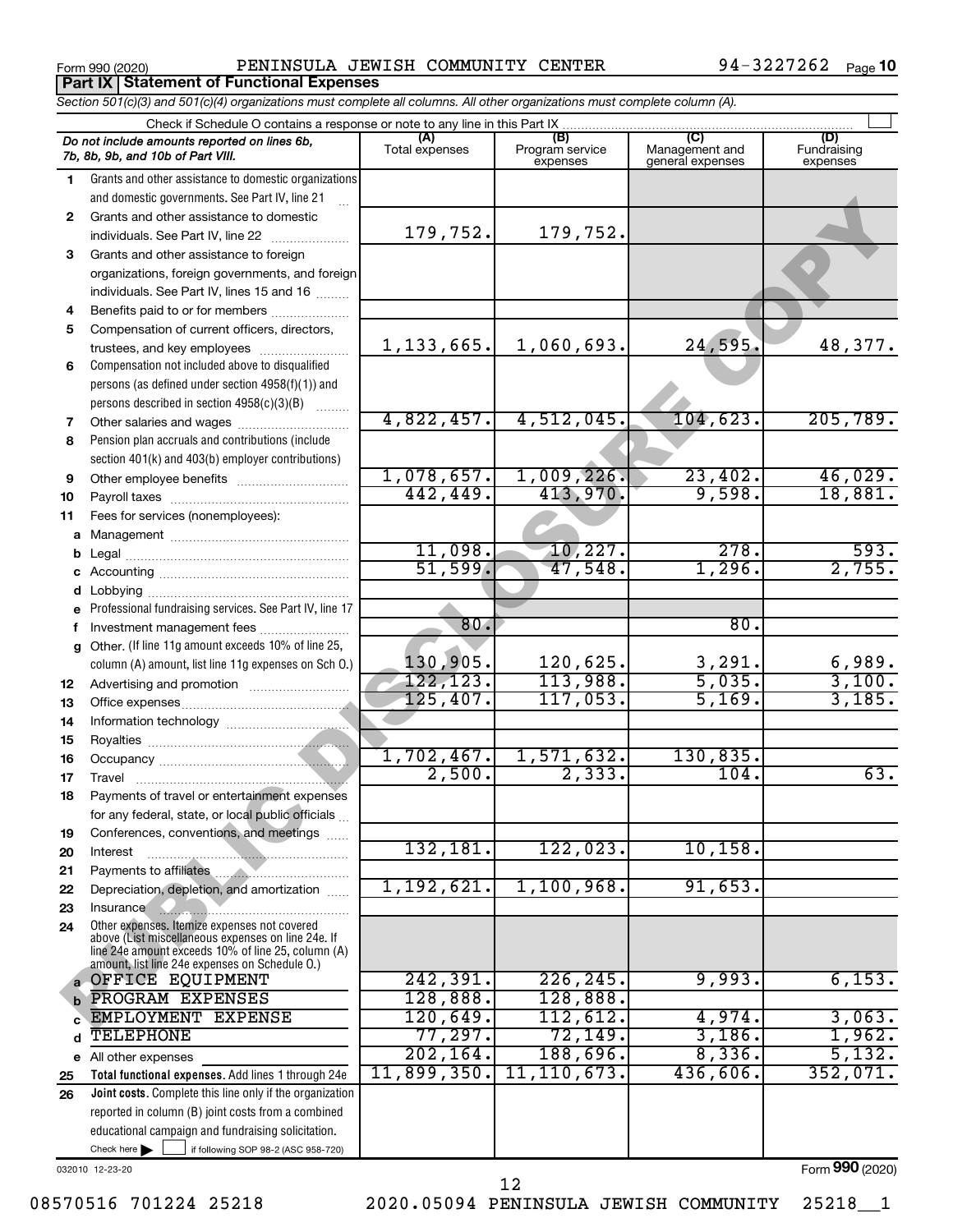#### Form 990 (2020) PENINSULA JEWISH COMMUNITY CENTER 94-3227262 <sub>Page</sub> Check if Schedule O contains a response or note to any line in this Part X **Part X** | Balance Sheet

 $\perp$ 

94-3227262 Page 11

**(A) (B)**

|                            |    |                                                                                            |                 |               | Beginning of year       |                 | End of year     |
|----------------------------|----|--------------------------------------------------------------------------------------------|-----------------|---------------|-------------------------|-----------------|-----------------|
|                            | 1  | Cash - non-interest-bearing                                                                |                 |               | 1,138,485.              | $\mathbf{1}$    | 1,303,735.      |
|                            | 2  |                                                                                            |                 |               | 36,926.                 | $\overline{2}$  | 39,745.         |
|                            | З  |                                                                                            |                 |               | 645,906.                | $\mathbf{3}$    | 390, 401.       |
|                            | 4  |                                                                                            |                 |               | 9,397.                  | $\overline{4}$  | 70,070.         |
|                            | 5  | Loans and other receivables from any current or former officer, director,                  |                 |               |                         |                 |                 |
|                            |    | trustee, key employee, creator or founder, substantial contributor, or 35%                 |                 |               |                         |                 |                 |
|                            |    | controlled entity or family member of any of these persons                                 |                 |               |                         | 5               |                 |
|                            | 6  | Loans and other receivables from other disqualified persons (as defined                    |                 |               |                         |                 |                 |
|                            |    | under section $4958(f)(1)$ , and persons described in section $4958(c)(3)(B)$              |                 | $\ldots$      |                         | 6               |                 |
|                            | 7  |                                                                                            |                 |               |                         | $\overline{1}$  |                 |
| Assets                     | 8  |                                                                                            |                 |               | $\overline{\mathbf{8}}$ |                 |                 |
|                            | 9  | Prepaid expenses and deferred charges                                                      |                 |               | 60,594.                 | $\overline{9}$  | 18,491.         |
|                            |    | 10a Land, buildings, and equipment: cost or other                                          |                 |               |                         |                 |                 |
|                            |    | basis. Complete Part VI of Schedule D                                                      | 10a             | 39, 135, 863. |                         |                 |                 |
|                            |    | <b>b</b> Less: accumulated depreciation                                                    | 10 <sub>b</sub> | 22,674,359.   | 17,522,575.             | 10 <sub>c</sub> | 16,461,504.     |
|                            | 11 |                                                                                            |                 |               | 8,321,725.              | 11              | 9,722,888.      |
|                            | 12 |                                                                                            |                 |               | 350,000.                | 12              | 394,974.        |
|                            | 13 |                                                                                            |                 |               |                         | 13              |                 |
|                            | 14 |                                                                                            |                 |               |                         | 14              |                 |
|                            | 15 |                                                                                            |                 |               | 266, 422.               | 15              | 372,845.        |
|                            | 16 |                                                                                            |                 |               | 28, 352, 030.           | 16              | 28, 774, 653.   |
|                            | 17 |                                                                                            |                 |               | 708, 341.               | 17              | 1,031,076.      |
|                            | 18 |                                                                                            |                 |               |                         | 18              |                 |
|                            | 19 |                                                                                            | 523,002.        | 19            | 515, 137.               |                 |                 |
|                            | 20 |                                                                                            |                 |               |                         | 20              |                 |
|                            | 21 | Escrow or custodial account liability. Complete Part IV of Schedule D                      |                 | 21            |                         |                 |                 |
|                            | 22 | Loans and other payables to any current or former officer, director,                       |                 |               |                         |                 |                 |
| Liabilities                |    | trustee, key employee, creator or founder, substantial contributor, or 35%                 |                 |               |                         |                 |                 |
|                            |    | controlled entity or family member of any of these persons                                 |                 |               |                         | 22              |                 |
|                            | 23 | Secured mortgages and notes payable to unrelated third parties                             |                 |               |                         | 23              |                 |
|                            | 24 |                                                                                            |                 |               |                         | 24              |                 |
|                            | 25 | Other liabilities (including federal income tax, payables to related third                 |                 |               |                         |                 |                 |
|                            |    | parties, and other liabilities not included on lines 17-24). Complete Part X               |                 |               |                         |                 |                 |
|                            |    | of Schedule D                                                                              |                 |               | 6,033,269.              | 25              | 6,438,873.      |
|                            | 26 |                                                                                            |                 |               | 7, 264, 612.            | 26              | 7,985,086.      |
| w                          |    | Organizations that follow FASB ASC 958, check here $\blacktriangleright \lfloor X \rfloor$ |                 |               |                         |                 |                 |
|                            |    | and complete lines 27, 28, 32, and 33.                                                     |                 |               |                         |                 |                 |
|                            | 27 | Net assets without donor restrictions                                                      |                 |               | 9,939,196.              | 27              | 8,677,776.      |
|                            | 28 |                                                                                            |                 |               | 11, 148, 222.           | 28              | 12, 111, 791.   |
|                            |    | Organizations that do not follow FASB ASC 958, check here $\blacktriangleright$            |                 |               |                         |                 |                 |
|                            |    | and complete lines 29 through 33.                                                          |                 |               |                         |                 |                 |
|                            | 29 |                                                                                            |                 |               |                         | 29              |                 |
|                            | 30 | Paid-in or capital surplus, or land, building, or equipment fund                           |                 |               |                         | 30              |                 |
| Net Assets or Fund Balance | 31 | Retained earnings, endowment, accumulated income, or other funds                           |                 |               |                         | 31              |                 |
|                            | 32 |                                                                                            |                 |               | 21,087,418.             | 32              | 20, 789, 567.   |
|                            | 33 |                                                                                            |                 |               | 28, 352, 030.           | 33              | 28,774,653.     |
|                            |    |                                                                                            |                 |               |                         |                 | Form 990 (2020) |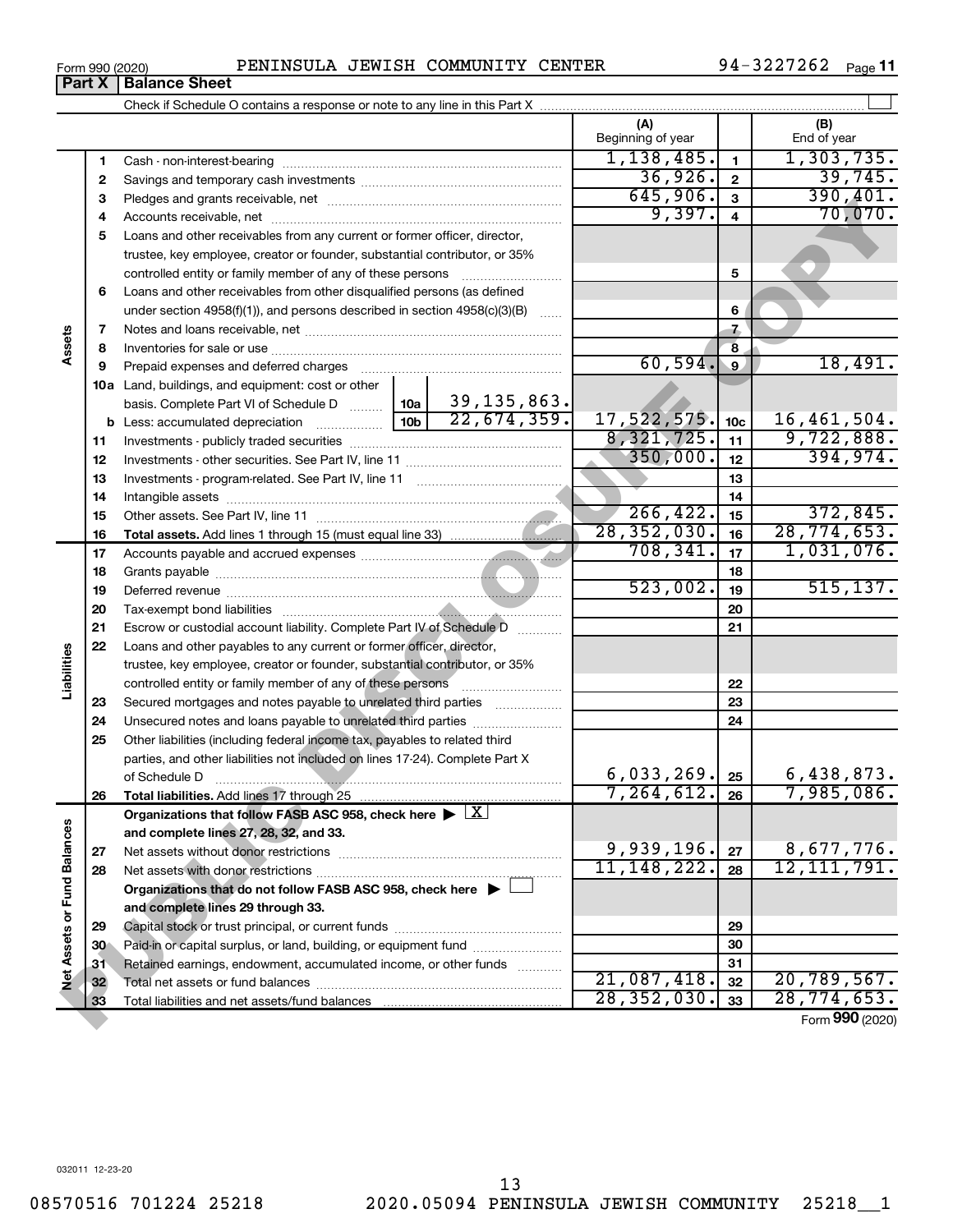|    | PENINSULA JEWISH COMMUNITY CENTER<br>Form 990 (2020)                                                                                                                                                                                |                         | 94-3227262 |                |     | Page 12          |
|----|-------------------------------------------------------------------------------------------------------------------------------------------------------------------------------------------------------------------------------------|-------------------------|------------|----------------|-----|------------------|
|    | Part XI<br><b>Reconciliation of Net Assets</b>                                                                                                                                                                                      |                         |            |                |     |                  |
|    |                                                                                                                                                                                                                                     |                         |            |                |     |                  |
|    |                                                                                                                                                                                                                                     |                         |            |                |     |                  |
| 1  |                                                                                                                                                                                                                                     | 1                       |            | 9,992,477.     |     |                  |
| 2  |                                                                                                                                                                                                                                     | $\overline{2}$          |            | 11,899,350.    |     |                  |
| 3  |                                                                                                                                                                                                                                     | $\overline{3}$          |            | $-1,906,873.$  |     |                  |
| 4  |                                                                                                                                                                                                                                     | $\overline{\mathbf{4}}$ |            | 21,087,418.    |     |                  |
| 5  | Net unrealized gains (losses) on investments [111] matter in the contract of the contract of the contract of the contract of the contract of the contract of the contract of the contract of the contract of the contract of t      | 5                       |            | 1,609,022.     |     |                  |
| 6  |                                                                                                                                                                                                                                     | 6                       |            |                |     |                  |
| 7  | Investment expenses www.communication.com/www.communication.com/www.communication.com/www.com                                                                                                                                       | $\overline{7}$          |            |                |     |                  |
| 8  | Prior period adjustments www.communication.communication.communication.communication.com                                                                                                                                            | 8                       |            |                |     |                  |
| 9  |                                                                                                                                                                                                                                     | 9                       |            |                |     | $\overline{0}$ . |
| 10 | Net assets or fund balances at end of year. Combine lines 3 through 9 (must equal Part X, line 32,                                                                                                                                  |                         |            |                |     |                  |
|    |                                                                                                                                                                                                                                     | $10 -$                  |            | 20,789,567.    |     |                  |
|    | Part XII Financial Statements and Reporting                                                                                                                                                                                         |                         |            |                |     |                  |
|    | Check if Schedule O contains a response or note to any line in this Part XII [11] [11] [11] Check if Schedule O contains a response or note to any line in this Part XII                                                            |                         |            |                |     |                  |
|    |                                                                                                                                                                                                                                     |                         |            |                | Yes | No               |
| 1  | Accounting method used to prepare the Form 990: $\Box$ Cash $\Box$ Accrual $\Box$ Other                                                                                                                                             |                         |            |                |     |                  |
|    | If the organization changed its method of accounting from a prior year or checked "Other," explain in Schedule O.                                                                                                                   |                         |            |                |     |                  |
|    | 2a Were the organization's financial statements compiled or reviewed by an independent accountant?                                                                                                                                  |                         |            | 2a             |     | x                |
|    | If "Yes," check a box below to indicate whether the financial statements for the year were compiled or reviewed on a                                                                                                                |                         |            |                |     |                  |
|    | separate basis, consolidated basis, or both:                                                                                                                                                                                        |                         |            |                |     |                  |
|    | Consolidated basis<br>Separate basis<br>Both consolidated and separate basis                                                                                                                                                        |                         |            |                |     |                  |
|    | b Were the organization's financial statements audited by an independent accountant?                                                                                                                                                |                         |            | 2 <sub>b</sub> | х   |                  |
|    | If "Yes," check a box below to indicate whether the financial statements for the year were audited on a separate basis,                                                                                                             |                         |            |                |     |                  |
|    | consolidated basis, or both:                                                                                                                                                                                                        |                         |            |                |     |                  |
|    | $X$ Both consolidated and separate basis<br>Separate basis<br><b>Consolidated basis</b>                                                                                                                                             |                         |            |                |     |                  |
|    | c If "Yes" to line 2a or 2b, does the organization have a committee that assumes responsibility for oversight of the audit,                                                                                                         |                         |            | 2c             | х   |                  |
|    | If the organization changed either its oversight process or selection process during the tax year, explain on Schedule O.                                                                                                           |                         |            |                |     |                  |
|    | 3a As a result of a federal award, was the organization required to undergo an audit or audits as set forth in the Single Audit                                                                                                     |                         |            |                |     |                  |
|    |                                                                                                                                                                                                                                     |                         |            | За             |     | x                |
|    | b If "Yes," did the organization undergo the required audit or audits? If the organization did not undergo the required audit                                                                                                       |                         |            |                |     |                  |
|    |                                                                                                                                                                                                                                     |                         |            | 3b             |     |                  |
|    |                                                                                                                                                                                                                                     |                         |            |                |     | Form 990 (2020)  |
|    |                                                                                                                                                                                                                                     |                         |            |                |     |                  |
|    |                                                                                                                                                                                                                                     |                         |            |                |     |                  |
|    |                                                                                                                                                                                                                                     |                         |            |                |     |                  |
|    |                                                                                                                                                                                                                                     |                         |            |                |     |                  |
|    |                                                                                                                                                                                                                                     |                         |            |                |     |                  |
|    |                                                                                                                                                                                                                                     |                         |            |                |     |                  |
|    |                                                                                                                                                                                                                                     |                         |            |                |     |                  |
|    |                                                                                                                                                                                                                                     |                         |            |                |     |                  |
|    |                                                                                                                                                                                                                                     |                         |            |                |     |                  |
|    |                                                                                                                                                                                                                                     |                         |            |                |     |                  |
|    |                                                                                                                                                                                                                                     |                         |            |                |     |                  |
|    |                                                                                                                                                                                                                                     |                         |            |                |     |                  |
|    |                                                                                                                                                                                                                                     |                         |            |                |     |                  |
|    |                                                                                                                                                                                                                                     |                         |            |                |     |                  |
|    | did the Line Line why on Burney<br>the explain why on Burney<br>and the contract of the contract of the contract of the contract of the contract of the contract of the contract of the contract of the contract of the contract of |                         |            |                |     |                  |
|    |                                                                                                                                                                                                                                     |                         |            |                |     |                  |
|    |                                                                                                                                                                                                                                     |                         |            |                |     |                  |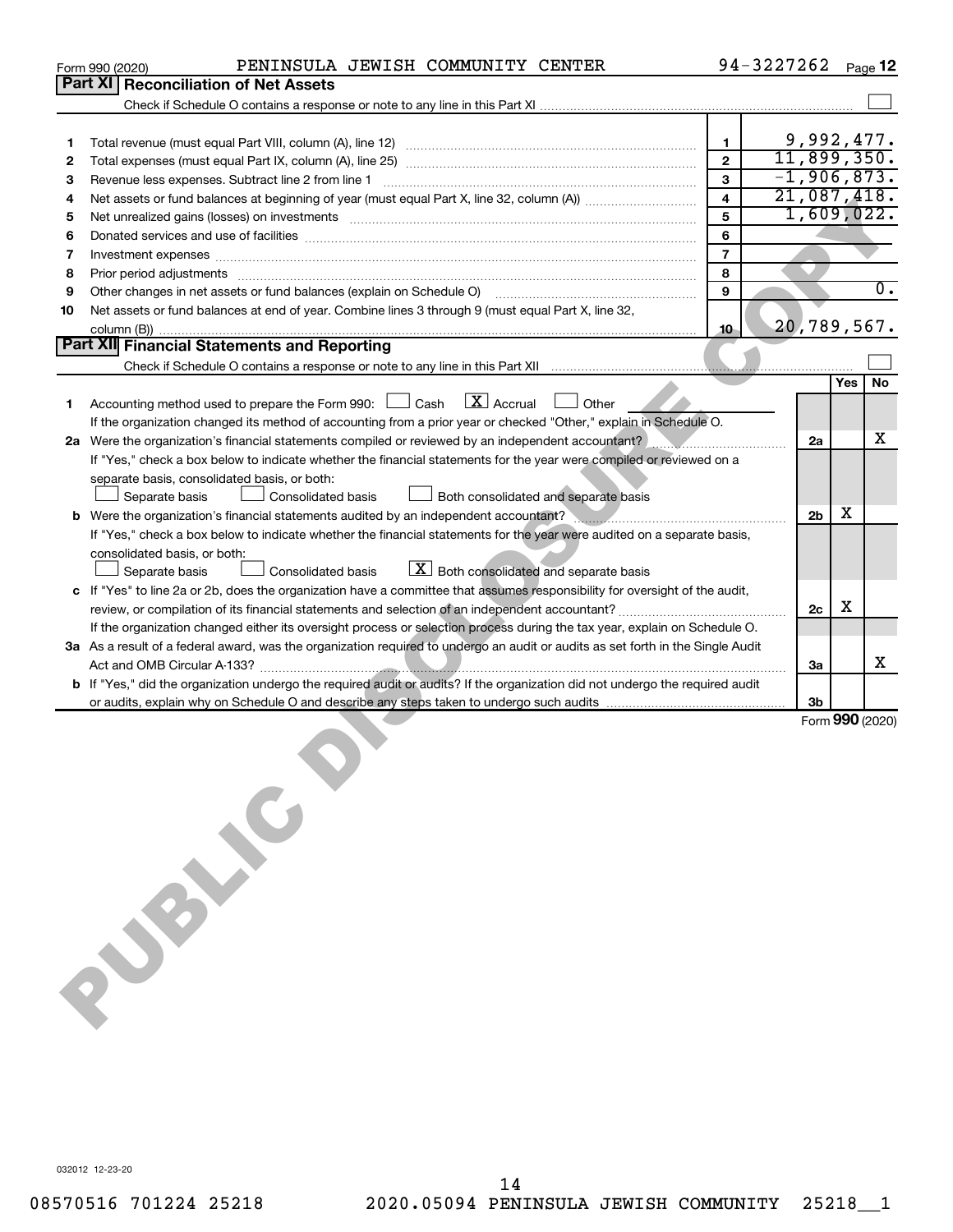| <b>SCHEDULE A</b> |  |
|-------------------|--|
|-------------------|--|

| (Form 990 or 990-EZ) |  |  |  |  |
|----------------------|--|--|--|--|
|----------------------|--|--|--|--|

# **(Form 990 or 990-EZ) Complete if the organization is a section 501(c)(3) organization or a section Public Charity Status and Public Support 2020**

**4947(a)(1) nonexempt charitable trust.**

| 2020                                |  |
|-------------------------------------|--|
| <b>Open to Public</b><br>Inspection |  |
|                                     |  |

OMB No. 1545-0047

|       | Attach to Form 990 or Form 990-EZ.<br>Department of the Treasury<br>Internal Revenue Service<br>Go to www.irs.gov/Form990 for instructions and the latest information. |                          |  |                                                                                    | <b>Open to Public</b><br>Inspection                                                                                                          |                                 |                                   |                            |  |                                       |  |
|-------|------------------------------------------------------------------------------------------------------------------------------------------------------------------------|--------------------------|--|------------------------------------------------------------------------------------|----------------------------------------------------------------------------------------------------------------------------------------------|---------------------------------|-----------------------------------|----------------------------|--|---------------------------------------|--|
|       |                                                                                                                                                                        | Name of the organization |  |                                                                                    |                                                                                                                                              |                                 |                                   |                            |  | <b>Employer identification number</b> |  |
|       |                                                                                                                                                                        |                          |  |                                                                                    | PENINSULA JEWISH COMMUNITY CENTER                                                                                                            |                                 |                                   |                            |  | 94-3227262                            |  |
|       | Part I                                                                                                                                                                 |                          |  |                                                                                    | Reason for Public Charity Status. (All organizations must complete this part.) See instructions.                                             |                                 |                                   |                            |  |                                       |  |
|       |                                                                                                                                                                        |                          |  |                                                                                    | The organization is not a private foundation because it is: (For lines 1 through 12, check only one box.)                                    |                                 |                                   |                            |  |                                       |  |
| 1     |                                                                                                                                                                        |                          |  |                                                                                    | A church, convention of churches, or association of churches described in section 170(b)(1)(A)(i).                                           |                                 |                                   |                            |  |                                       |  |
| 2     |                                                                                                                                                                        |                          |  |                                                                                    | A school described in section 170(b)(1)(A)(ii). (Attach Schedule E (Form 990 or 990-EZ).)                                                    |                                 |                                   |                            |  |                                       |  |
| з     |                                                                                                                                                                        |                          |  |                                                                                    | A hospital or a cooperative hospital service organization described in section 170(b)(1)(A)(iii).                                            |                                 |                                   |                            |  |                                       |  |
| 4     |                                                                                                                                                                        |                          |  |                                                                                    | A medical research organization operated in conjunction with a hospital described in section 170(b)(1)(A)(iii). Enter the hospital's name,   |                                 |                                   |                            |  |                                       |  |
|       |                                                                                                                                                                        | city, and state:         |  |                                                                                    |                                                                                                                                              |                                 |                                   |                            |  |                                       |  |
| 5     |                                                                                                                                                                        |                          |  |                                                                                    | An organization operated for the benefit of a college or university owned or operated by a governmental unit described in                    |                                 |                                   |                            |  |                                       |  |
|       |                                                                                                                                                                        |                          |  | section 170(b)(1)(A)(iv). (Complete Part II.)                                      |                                                                                                                                              |                                 |                                   |                            |  |                                       |  |
| 6     |                                                                                                                                                                        |                          |  |                                                                                    | A federal, state, or local government or governmental unit described in section 170(b)(1)(A)(v).                                             |                                 |                                   |                            |  |                                       |  |
|       | $7 \mid X \mid$                                                                                                                                                        |                          |  |                                                                                    | An organization that normally receives a substantial part of its support from a governmental unit or from the general public described in    |                                 |                                   |                            |  |                                       |  |
| 8     |                                                                                                                                                                        |                          |  | section 170(b)(1)(A)(vi). (Complete Part II.)                                      | A community trust described in section 170(b)(1)(A)(vi). (Complete Part II.)                                                                 |                                 |                                   |                            |  |                                       |  |
| 9     |                                                                                                                                                                        |                          |  |                                                                                    | An agricultural research organization described in section 170(b)(1)(A)(ix) operated in conjunction with a land-grant college                |                                 |                                   |                            |  |                                       |  |
|       |                                                                                                                                                                        |                          |  |                                                                                    | or university or a non-land-grant college of agriculture (see instructions). Enter the name, city, and state of the college or               |                                 |                                   |                            |  |                                       |  |
|       |                                                                                                                                                                        | university:              |  |                                                                                    |                                                                                                                                              |                                 |                                   |                            |  |                                       |  |
| 10    |                                                                                                                                                                        |                          |  |                                                                                    | An organization that normally receives (1) more than 33 1/3% of its support from contributions, membership fees, and gross receipts from     |                                 |                                   |                            |  |                                       |  |
|       |                                                                                                                                                                        |                          |  |                                                                                    | activities related to its exempt functions, subject to certain exceptions; and (2) no more than 33 1/3% of its support from gross investment |                                 |                                   |                            |  |                                       |  |
|       |                                                                                                                                                                        |                          |  |                                                                                    | income and unrelated business taxable income (less section 511 tax) from businesses acquired by the organization after June 30, 1975.        |                                 |                                   |                            |  |                                       |  |
|       |                                                                                                                                                                        |                          |  | See section 509(a)(2). (Complete Part III.)                                        |                                                                                                                                              |                                 |                                   |                            |  |                                       |  |
| 11    |                                                                                                                                                                        |                          |  |                                                                                    | An organization organized and operated exclusively to test for public safety. See section 509(a)(4).                                         |                                 |                                   |                            |  |                                       |  |
| 12    |                                                                                                                                                                        |                          |  |                                                                                    | An organization organized and operated exclusively for the benefit of, to perform the functions of, or to carry out the purposes of one or   |                                 |                                   |                            |  |                                       |  |
|       |                                                                                                                                                                        |                          |  |                                                                                    | more publicly supported organizations described in section 509(a)(1) or section 509(a)(2). See section 509(a)(3). Check the box in           |                                 |                                   |                            |  |                                       |  |
|       |                                                                                                                                                                        |                          |  |                                                                                    | lines 12a through 12d that describes the type of supporting organization and complete lines 12e, 12f, and 12g.                               |                                 |                                   |                            |  |                                       |  |
| а     |                                                                                                                                                                        |                          |  |                                                                                    | Type I. A supporting organization operated, supervised, or controlled by its supported organization(s), typically by giving                  |                                 |                                   |                            |  |                                       |  |
|       |                                                                                                                                                                        |                          |  | organization. You must complete Part IV, Sections A and B.                         | the supported organization(s) the power to regularly appoint or elect a majority of the directors or trustees of the supporting              |                                 |                                   |                            |  |                                       |  |
| b     |                                                                                                                                                                        |                          |  |                                                                                    | Type II. A supporting organization supervised or controlled in connection with its supported organization(s), by having                      |                                 |                                   |                            |  |                                       |  |
|       |                                                                                                                                                                        |                          |  |                                                                                    | control or management of the supporting organization vested in the same persons that control or manage the supported                         |                                 |                                   |                            |  |                                       |  |
|       |                                                                                                                                                                        |                          |  | organization(s). You must complete Part IV, Sections A and C.                      |                                                                                                                                              |                                 |                                   |                            |  |                                       |  |
| с     |                                                                                                                                                                        |                          |  |                                                                                    | Type III functionally integrated. A supporting organization operated in connection with, and functionally integrated with,                   |                                 |                                   |                            |  |                                       |  |
|       |                                                                                                                                                                        |                          |  |                                                                                    | its supported organization(s) (see instructions). You must complete Part IV, Sections A, D, and E.                                           |                                 |                                   |                            |  |                                       |  |
| d     |                                                                                                                                                                        |                          |  |                                                                                    | Type III non-functionally integrated. A supporting organization operated in connection with its supported organization(s)                    |                                 |                                   |                            |  |                                       |  |
|       |                                                                                                                                                                        |                          |  |                                                                                    | that is not functionally integrated. The organization generally must satisfy a distribution requirement and an attentiveness                 |                                 |                                   |                            |  |                                       |  |
|       |                                                                                                                                                                        |                          |  |                                                                                    | requirement (see instructions). You must complete Part IV, Sections A and D, and Part V.                                                     |                                 |                                   |                            |  |                                       |  |
| е     |                                                                                                                                                                        |                          |  |                                                                                    | Check this box if the organization received a written determination from the IRS that it is a Type I, Type II, Type III                      |                                 |                                   |                            |  |                                       |  |
|       |                                                                                                                                                                        |                          |  |                                                                                    | functionally integrated, or Type III non-functionally integrated supporting organization.                                                    |                                 |                                   |                            |  |                                       |  |
|       |                                                                                                                                                                        |                          |  |                                                                                    |                                                                                                                                              |                                 |                                   |                            |  |                                       |  |
|       |                                                                                                                                                                        | (i) Name of supported    |  | Provide the following information about the supported organization(s).<br>(ii) EIN | (iii) Type of organization                                                                                                                   | (iv) Is the organization listed |                                   | (v) Amount of monetary     |  | (vi) Amount of other                  |  |
|       |                                                                                                                                                                        | organization             |  |                                                                                    | (described on lines 1-10<br>above (see instructions))                                                                                        | Yes                             | in vour aovernina document?<br>No | support (see instructions) |  | support (see instructions)            |  |
|       |                                                                                                                                                                        |                          |  |                                                                                    |                                                                                                                                              |                                 |                                   |                            |  |                                       |  |
|       |                                                                                                                                                                        |                          |  |                                                                                    |                                                                                                                                              |                                 |                                   |                            |  |                                       |  |
|       |                                                                                                                                                                        |                          |  |                                                                                    |                                                                                                                                              |                                 |                                   |                            |  |                                       |  |
|       |                                                                                                                                                                        |                          |  |                                                                                    |                                                                                                                                              |                                 |                                   |                            |  |                                       |  |
|       |                                                                                                                                                                        |                          |  |                                                                                    |                                                                                                                                              |                                 |                                   |                            |  |                                       |  |
|       |                                                                                                                                                                        |                          |  |                                                                                    |                                                                                                                                              |                                 |                                   |                            |  |                                       |  |
|       |                                                                                                                                                                        |                          |  |                                                                                    |                                                                                                                                              |                                 |                                   |                            |  |                                       |  |
|       |                                                                                                                                                                        |                          |  |                                                                                    |                                                                                                                                              |                                 |                                   |                            |  |                                       |  |
|       |                                                                                                                                                                        |                          |  |                                                                                    |                                                                                                                                              |                                 |                                   |                            |  |                                       |  |
|       |                                                                                                                                                                        |                          |  |                                                                                    |                                                                                                                                              |                                 |                                   |                            |  |                                       |  |
| Total |                                                                                                                                                                        |                          |  |                                                                                    |                                                                                                                                              |                                 |                                   |                            |  |                                       |  |

LHA For Paperwork Reduction Act Notice, see the Instructions for Form 990 or 990-EZ. 032021 01-25-21 Schedule A (Form 990 or 990-EZ) 2020 15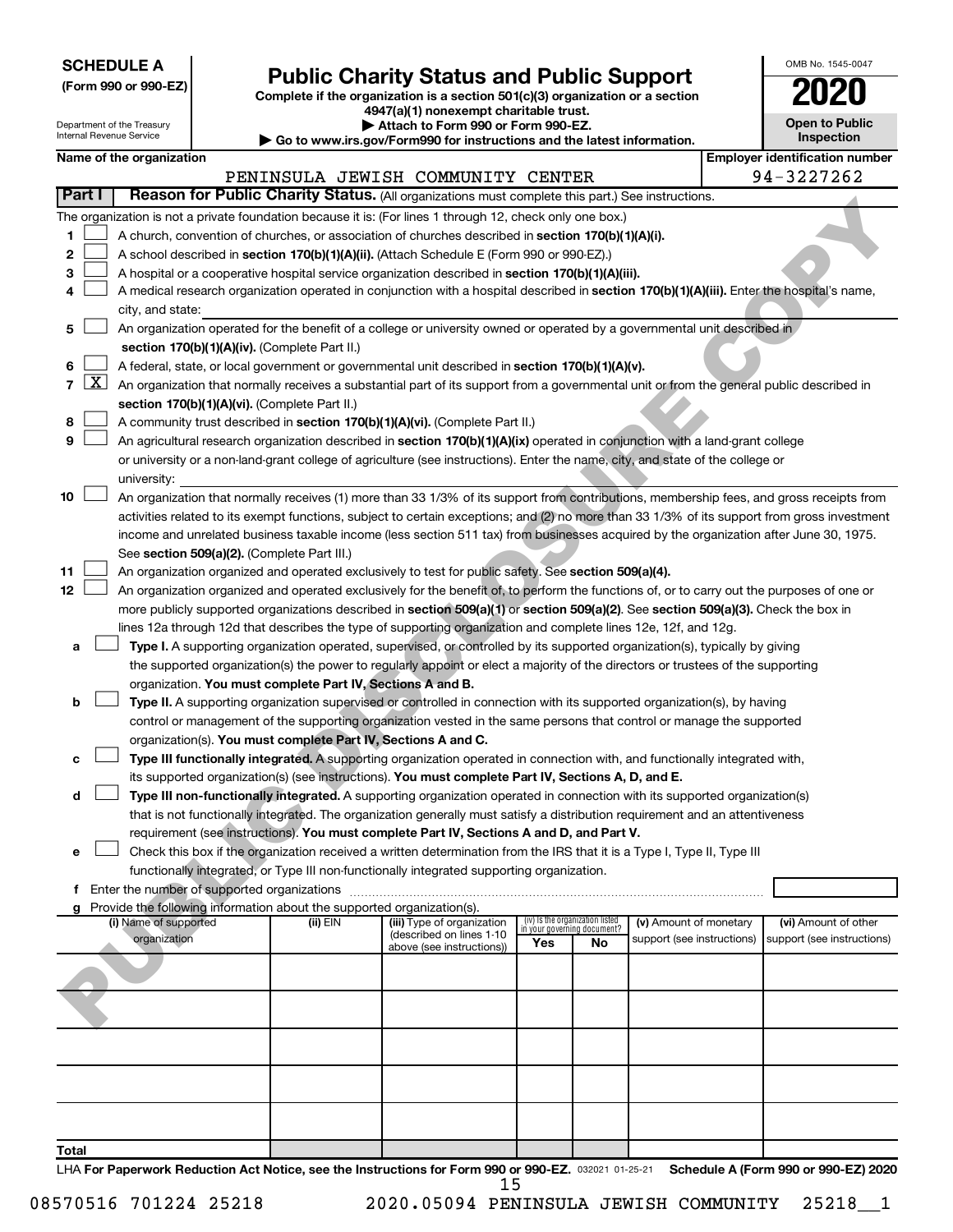### Schedule A (Form 990 or 990-EZ) 2020  $\,$  PENINSULA JEWISH  $\,$  COMMUNITY  $\,$  CENTER  $\,$  94 – 3227262  $\,$  Page

**Part II** | Support Schedule for Organizations Described in Sections 170(b)(1)(A)(iv) and 170(b)(1)(A)(vi)

(Complete only if you checked the box on line 5, 7, or 8 of Part I or if the organization failed to qualify under Part III. If the organization fails to qualify under the tests listed below, please complete Part III.)

|    | <b>Section A. Public Support</b>                                                                                                           |            |              |                     |            |                                      |                                |
|----|--------------------------------------------------------------------------------------------------------------------------------------------|------------|--------------|---------------------|------------|--------------------------------------|--------------------------------|
|    | Calendar year (or fiscal year beginning in)                                                                                                | (a) 2016   | $(b)$ 2017   | $(c)$ 2018          | $(d)$ 2019 | (e) 2020                             | (f) Total                      |
|    | 1 Gifts, grants, contributions, and                                                                                                        |            |              |                     |            |                                      |                                |
|    | membership fees received. (Do not                                                                                                          |            |              |                     |            |                                      |                                |
|    | include any "unusual grants.")                                                                                                             | 2,192,569. | 1, 193, 225. | 3,056,278.          | 2,952,588. | 3,929,019.                           | 13, 323, 679.                  |
|    | 2 Tax revenues levied for the organ-                                                                                                       |            |              |                     |            |                                      |                                |
|    | ization's benefit and either paid to                                                                                                       |            |              |                     |            |                                      |                                |
|    | or expended on its behalf                                                                                                                  |            |              |                     |            |                                      |                                |
|    | 3 The value of services or facilities                                                                                                      |            |              |                     |            |                                      |                                |
|    | furnished by a governmental unit to                                                                                                        |            |              |                     |            |                                      |                                |
|    | the organization without charge                                                                                                            |            |              |                     |            |                                      |                                |
|    | 4 Total. Add lines 1 through 3                                                                                                             | 2,192,569. | 1, 193, 225. | 3,056,278.          | 2,952,588. | 3,929,019.                           | 13, 323, 679.                  |
|    | 5 The portion of total contributions                                                                                                       |            |              |                     |            |                                      |                                |
|    | by each person (other than a                                                                                                               |            |              |                     |            |                                      |                                |
|    | governmental unit or publicly                                                                                                              |            |              |                     |            |                                      |                                |
|    | supported organization) included                                                                                                           |            |              |                     |            |                                      |                                |
|    | on line 1 that exceeds 2% of the                                                                                                           |            |              |                     |            |                                      |                                |
|    | amount shown on line 11,                                                                                                                   |            |              |                     |            |                                      |                                |
|    | column (f)                                                                                                                                 |            |              |                     |            |                                      | 1,304,964.                     |
|    | 6 Public support. Subtract line 5 from line 4.                                                                                             |            |              |                     |            |                                      | 12,018,715.                    |
|    | <b>Section B. Total Support</b>                                                                                                            |            |              |                     |            |                                      |                                |
|    | Calendar year (or fiscal year beginning in)                                                                                                | (a) 2016   | (b) 2017     | $(c)$ 2018          | $(d)$ 2019 | (e) 2020                             | (f) Total                      |
|    | 7 Amounts from line 4                                                                                                                      | 2,192,569  | 1,193,225    | 3,056,278           | 2,952,588  | 3,929,019                            | 13, 323, 679.                  |
| 8  | Gross income from interest,                                                                                                                |            |              |                     |            |                                      |                                |
|    | dividends, payments received on                                                                                                            |            |              |                     |            |                                      |                                |
|    | securities loans, rents, royalties,                                                                                                        |            |              |                     |            |                                      |                                |
|    | and income from similar sources                                                                                                            | 440,285.   |              | 284, 211. 262, 492. | 253, 425.  | 159,762.                             | 1,400,175.                     |
|    | <b>9</b> Net income from unrelated business                                                                                                |            |              |                     |            |                                      |                                |
|    | activities, whether or not the                                                                                                             |            |              |                     |            |                                      |                                |
|    | business is regularly carried on                                                                                                           |            |              |                     |            |                                      |                                |
|    | <b>10</b> Other income. Do not include gain                                                                                                |            |              |                     |            |                                      |                                |
|    | or loss from the sale of capital                                                                                                           |            |              |                     |            |                                      |                                |
|    | assets (Explain in Part VI.)                                                                                                               |            | 97,187.      |                     | 37,080.    |                                      | $17,792.$ 152,059.             |
|    | <b>11 Total support.</b> Add lines 7 through 10                                                                                            |            |              |                     |            |                                      | 14,875,913.                    |
|    | 12 Gross receipts from related activities, etc. (see instructions)                                                                         |            |              |                     |            | 12 <sup>2</sup>                      | 66,867,579.                    |
|    | 13 First 5 years. If the Form 990 is for the organization's first, second, third, fourth, or fifth tax year as a section 501(c)(3)         |            |              |                     |            |                                      |                                |
|    | organization, check this box and stop here                                                                                                 |            |              |                     |            |                                      |                                |
|    | <b>Section C. Computation of Public Support Percentage</b>                                                                                 |            |              |                     |            |                                      | 80.79                          |
|    | 14 Public support percentage for 2020 (line 6, column (f), divided by line 11, column (f)                                                  |            |              |                     |            | 14                                   | %<br>73.95                     |
|    |                                                                                                                                            |            |              |                     |            | 15                                   | $\%$                           |
|    | 16a 33 1/3% support test - 2020. If the organization did not check the box on line 13, and line 14 is 33 1/3% or more, check this box and  |            |              |                     |            |                                      | $\blacktriangleright$ $\mid$ X |
|    |                                                                                                                                            |            |              |                     |            |                                      |                                |
|    | b 33 1/3% support test - 2019. If the organization did not check a box on line 13 or 16a, and line 15 is 33 1/3% or more, check this box   |            |              |                     |            |                                      |                                |
|    |                                                                                                                                            |            |              |                     |            |                                      |                                |
|    | 17a 10% -facts-and-circumstances test - 2020. If the organization did not check a box on line 13, 16a, or 16b, and line 14 is 10% or more, |            |              |                     |            |                                      |                                |
|    | and if the organization meets the facts-and-circumstances test, check this box and stop here. Explain in Part VI how the organization      |            |              |                     |            |                                      |                                |
|    | meets the facts-and-circumstances test. The organization qualifies as a publicly supported organization                                    |            |              |                     |            |                                      |                                |
|    | b 10% -facts-and-circumstances test - 2019. If the organization did not check a box on line 13, 16a, 16b, or 17a, and line 15 is 10% or    |            |              |                     |            |                                      |                                |
|    | more, and if the organization meets the facts-and-circumstances test, check this box and stop here. Explain in Part VI how the             |            |              |                     |            |                                      |                                |
|    | organization meets the facts-and-circumstances test. The organization qualifies as a publicly supported organization                       |            |              |                     |            |                                      |                                |
| 18 | Private foundation. If the organization did not check a box on line 13, 16a, 16b, 17a, or 17b, check this box and see instructions         |            |              |                     |            | Schedule A (Form 990 or 990-EZ) 2020 |                                |
|    |                                                                                                                                            |            |              |                     |            |                                      |                                |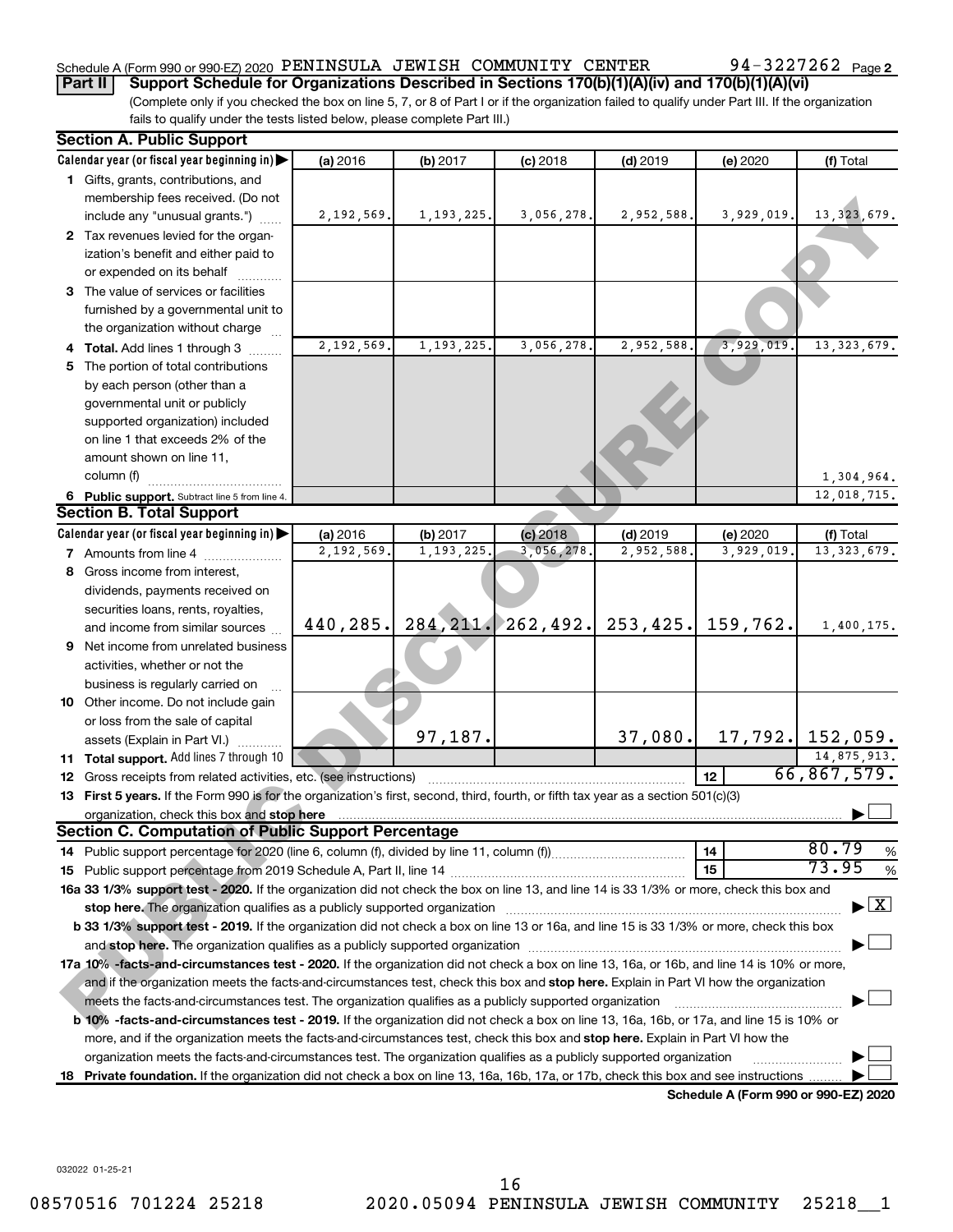#### Schedule A (Form 990 or 990-EZ) 2020  $\,$  PENINSULA JEWISH  $\,$  COMMUNITY  $\,$  CENTER  $\,$  94 – 3227262  $\,$  Page **Part III | Support Schedule for Organizations Described in Section 509(a)(2)**

(Complete only if you checked the box on line 10 of Part I or if the organization failed to qualify under Part II. If the organization fails to qualify under the tests listed below, please complete Part II.)

|              | Calendar year (or fiscal year beginning in)                                                                                                                                            | (a) 2016 | (b) 2017 | $(c)$ 2018                            | $(d)$ 2019 |    | (e) 2020 | (f) Total                            |
|--------------|----------------------------------------------------------------------------------------------------------------------------------------------------------------------------------------|----------|----------|---------------------------------------|------------|----|----------|--------------------------------------|
|              | 1 Gifts, grants, contributions, and                                                                                                                                                    |          |          |                                       |            |    |          |                                      |
|              | membership fees received. (Do not                                                                                                                                                      |          |          |                                       |            |    |          |                                      |
|              | include any "unusual grants.")                                                                                                                                                         |          |          |                                       |            |    |          |                                      |
| $\mathbf{2}$ | Gross receipts from admissions,<br>merchandise sold or services per-<br>formed, or facilities furnished in<br>any activity that is related to the<br>organization's tax-exempt purpose |          |          |                                       |            |    |          |                                      |
| З.           |                                                                                                                                                                                        |          |          |                                       |            |    |          |                                      |
|              | Gross receipts from activities that<br>are not an unrelated trade or bus-                                                                                                              |          |          |                                       |            |    |          |                                      |
|              | iness under section 513                                                                                                                                                                |          |          |                                       |            |    |          |                                      |
| 4            | Tax revenues levied for the organ-                                                                                                                                                     |          |          |                                       |            |    |          |                                      |
|              | ization's benefit and either paid to<br>or expended on its behalf<br>.                                                                                                                 |          |          |                                       |            |    |          |                                      |
| 5            | The value of services or facilities                                                                                                                                                    |          |          |                                       |            |    |          |                                      |
|              | furnished by a governmental unit to                                                                                                                                                    |          |          |                                       |            |    |          |                                      |
|              | the organization without charge                                                                                                                                                        |          |          |                                       |            |    |          |                                      |
| 6            | Total. Add lines 1 through 5                                                                                                                                                           |          |          |                                       |            |    |          |                                      |
|              | 7a Amounts included on lines 1, 2, and                                                                                                                                                 |          |          |                                       |            |    |          |                                      |
|              | 3 received from disqualified persons                                                                                                                                                   |          |          |                                       |            |    |          |                                      |
|              | <b>b</b> Amounts included on lines 2 and 3 received<br>from other than disqualified persons that<br>exceed the greater of \$5,000 or 1% of the<br>amount on line 13 for the year       |          |          |                                       |            |    |          |                                      |
|              | c Add lines 7a and 7b                                                                                                                                                                  |          |          |                                       |            |    |          |                                      |
|              | 8 Public support. (Subtract line 7c from line 6.)                                                                                                                                      |          |          |                                       |            |    |          |                                      |
|              | <b>Section B. Total Support</b>                                                                                                                                                        |          |          |                                       |            |    |          |                                      |
|              | Calendar year (or fiscal year beginning in)                                                                                                                                            | (a) 2016 | (b) 2017 | $(c)$ 2018                            | $(d)$ 2019 |    | (e) 2020 | (f) Total                            |
|              | 9 Amounts from line 6                                                                                                                                                                  |          |          |                                       |            |    |          |                                      |
|              | <b>10a</b> Gross income from interest,<br>dividends, payments received on<br>securities loans, rents, royalties,<br>and income from similar sources                                    |          |          |                                       |            |    |          |                                      |
|              | <b>b</b> Unrelated business taxable income                                                                                                                                             |          |          |                                       |            |    |          |                                      |
|              | (less section 511 taxes) from businesses<br>acquired after June 30, 1975<br>$\cdots$                                                                                                   |          |          |                                       |            |    |          |                                      |
|              |                                                                                                                                                                                        |          |          |                                       |            |    |          |                                      |
|              | 11 Net income from unrelated business<br>activities not included in line 10b.<br>whether or not the business is<br>regularly carried on                                                |          |          |                                       |            |    |          |                                      |
|              | 12 Other income. Do not include gain<br>or loss from the sale of capital<br>assets (Explain in Part VI.)                                                                               |          |          |                                       |            |    |          |                                      |
|              | 13 Total support. (Add lines 9, 10c, 11, and 12.)                                                                                                                                      |          |          |                                       |            |    |          |                                      |
|              | 14 First 5 years. If the Form 990 is for the organization's first, second, third, fourth, or fifth tax year as a section 501(c)(3) organization,                                       |          |          |                                       |            |    |          |                                      |
|              | <b>Section C. Computation of Public Support Percentage</b>                                                                                                                             |          |          |                                       |            |    |          |                                      |
|              |                                                                                                                                                                                        |          |          |                                       |            | 15 |          | %                                    |
| 16.          |                                                                                                                                                                                        |          |          |                                       |            | 16 |          | %                                    |
|              | Section D. Computation of Investment Income Percentage                                                                                                                                 |          |          |                                       |            |    |          |                                      |
|              |                                                                                                                                                                                        |          |          |                                       |            | 17 |          | %                                    |
|              |                                                                                                                                                                                        |          |          |                                       |            | 18 |          |                                      |
|              | 19a 33 1/3% support tests - 2020. If the organization did not check the box on line 14, and line 15 is more than 33 1/3%, and line 17 is not                                           |          |          |                                       |            |    |          | %                                    |
|              | more than 33 1/3%, check this box and stop here. The organization qualifies as a publicly supported organization                                                                       |          |          |                                       |            |    |          |                                      |
|              | <b>b 33 1/3% support tests - 2019.</b> If the organization did not check a box on line 14 or line 19a, and line 16 is more than 33 1/3%, and                                           |          |          |                                       |            |    |          |                                      |
|              | line 18 is not more than 33 1/3%, check this box and stop here. The organization qualifies as a publicly supported organization                                                        |          |          |                                       |            |    |          |                                      |
|              |                                                                                                                                                                                        |          |          |                                       |            |    |          |                                      |
|              | 032023 01-25-21                                                                                                                                                                        |          |          | 17                                    |            |    |          | Schedule A (Form 990 or 990-EZ) 2020 |
|              | 08570516 701224 25218                                                                                                                                                                  |          |          | 2020.05094 PENINSULA JEWISH COMMUNITY |            |    |          |                                      |
|              |                                                                                                                                                                                        |          |          |                                       |            |    |          | 25218                                |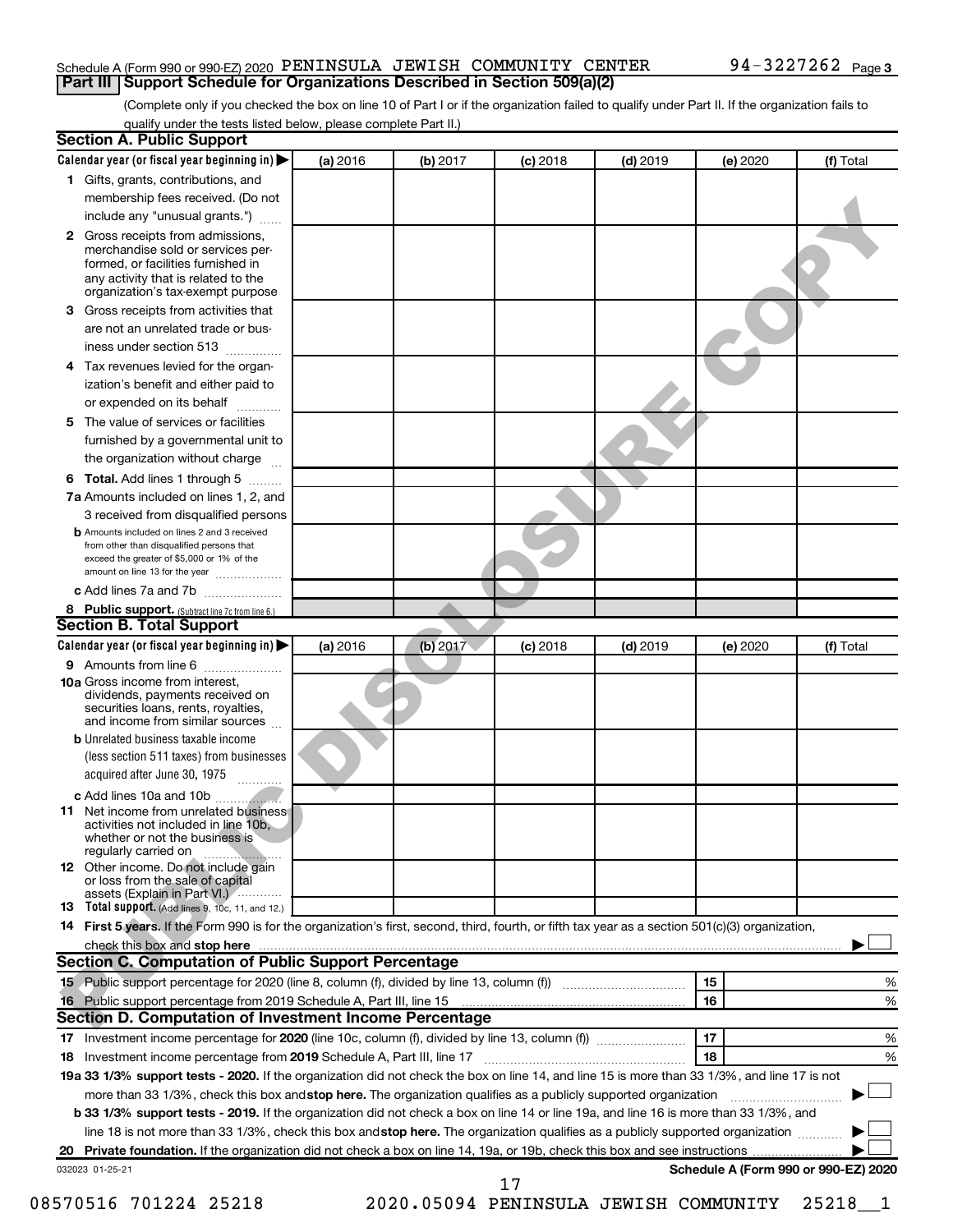#### Schedule A (Form 990 or 990-EZ) 2020  $\,$  PENINSULA JEWISH  $\,$  COMMUNITY  $\,$  CENTER  $\,$  94 – 3227262  $\,$  Page

**1**

**2**

**3a**

**3b**

**3c**

**4a**

**4b**

**4c**

**5a**

**5b 5c**

**6**

**7**

**8**

**9a**

**9b**

**9c**

**10a**

**10b**

**Yes No**

#### **Part IV Supporting Organizations**

(Complete only if you checked a box in line 12 on Part I. If you checked box 12a, Part I, complete Sections A and B. If you checked box 12b, Part I, complete Sections A and C. If you checked box 12c, Part I, complete Sections A, D, and E. If you checked box 12d, Part I, complete Sections A and D, and complete Part V.)

#### **Section A. All Supporting Organizations**

- **1** Are all of the organization's supported organizations listed by name in the organization's governing documents? If "No," describe in Part VI how the supported organizations are designated. If designated by *class or purpose, describe the designation. If historic and continuing relationship, explain.*
- **2** Did the organization have any supported organization that does not have an IRS determination of status under section 509(a)(1) or (2)? If "Yes," explain in Part **VI** how the organization determined that the supported *organization was described in section 509(a)(1) or (2).*
- **3a** Did the organization have a supported organization described in section 501(c)(4), (5), or (6)? If "Yes," answer *lines 3b and 3c below.*
- **b** Did the organization confirm that each supported organization qualified under section 501(c)(4), (5), or (6) and satisfied the public support tests under section 509(a)(2)? If "Yes," describe in Part VI when and how the *organization made the determination.*
- **c** Did the organization ensure that all support to such organizations was used exclusively for section 170(c)(2)(B) purposes? If "Yes," explain in Part VI what controls the organization put in place to ensure such use.
- **4 a** *If* Was any supported organization not organized in the United States ("foreign supported organization")? *"Yes," and if you checked box 12a or 12b in Part I, answer lines 4b and 4c below.*
- **b** Did the organization have ultimate control and discretion in deciding whether to make grants to the foreign supported organization? If "Yes," describe in Part VI how the organization had such control and discretion *despite being controlled or supervised by or in connection with its supported organizations.*
- **c** Did the organization support any foreign supported organization that does not have an IRS determination under sections 501(c)(3) and 509(a)(1) or (2)? If "Yes," explain in Part VI what controls the organization used *to ensure that all support to the foreign supported organization was used exclusively for section 170(c)(2)(B) purposes.*
- **5a** Did the organization add, substitute, or remove any supported organizations during the tax year? If "Yes," answer lines 5b and 5c below (if applicable). Also, provide detail in **Part VI,** including (i) the names and EIN *numbers of the supported organizations added, substituted, or removed; (ii) the reasons for each such action; (iii) the authority under the organization's organizing document authorizing such action; and (iv) how the action was accomplished (such as by amendment to the organizing document).*
- **b** Type I or Type II only. Was any added or substituted supported organization part of a class already designated in the organization's organizing document?
- **c Substitutions only.**  Was the substitution the result of an event beyond the organization's control?
- **6** Did the organization provide support (whether in the form of grants or the provision of services or facilities) to **Part VI.** support or benefit one or more of the filing organization's supported organizations? If "Yes," provide detail in anyone other than (i) its supported organizations, (ii) individuals that are part of the charitable class benefited by one or more of its supported organizations, or (iii) other supporting organizations that also 1 ARM all the originarism support to the method is the byther in the distinction of power-<br>
PUBLIC DISCLOSURE COPY (Copyright) and the method of the state of the method is the method of the state of the state of the meth
- **7** Did the organization provide a grant, loan, compensation, or other similar payment to a substantial contributor regard to a substantial contributor? If "Yes," complete Part I of Schedule L (Form 990 or 990-EZ). (as defined in section 4958(c)(3)(C)), a family member of a substantial contributor, or a 35% controlled entity with
- **8** Did the organization make a loan to a disqualified person (as defined in section 4958) not described in line 7? *If "Yes," complete Part I of Schedule L (Form 990 or 990-EZ).*
- **9a** Was the organization controlled directly or indirectly at any time during the tax year by one or more in section 509(a)(1) or (2))? If "Yes," provide detail in **Part VI.** disqualified persons, as defined in section 4946 (other than foundation managers and organizations described
- **b** Did one or more disqualified persons (as defined in line 9a) hold a controlling interest in any entity in which the supporting organization had an interest? If "Yes," provide detail in Part VI.
- **c** Did a disqualified person (as defined in line 9a) have an ownership interest in, or derive any personal benefit from, assets in which the supporting organization also had an interest? If "Yes," provide detail in Part VI.
- **10 a** Was the organization subject to the excess business holdings rules of section 4943 because of section supporting organizations)? If "Yes," answer line 10b below. 4943(f) (regarding certain Type II supporting organizations, and all Type III non-functionally integrated
	- **b** Did the organization have any excess business holdings in the tax year? (Use Schedule C, Form 4720, to *determine whether the organization had excess business holdings.)*

032024 01-25-21

**Schedule A (Form 990 or 990-EZ) 2020**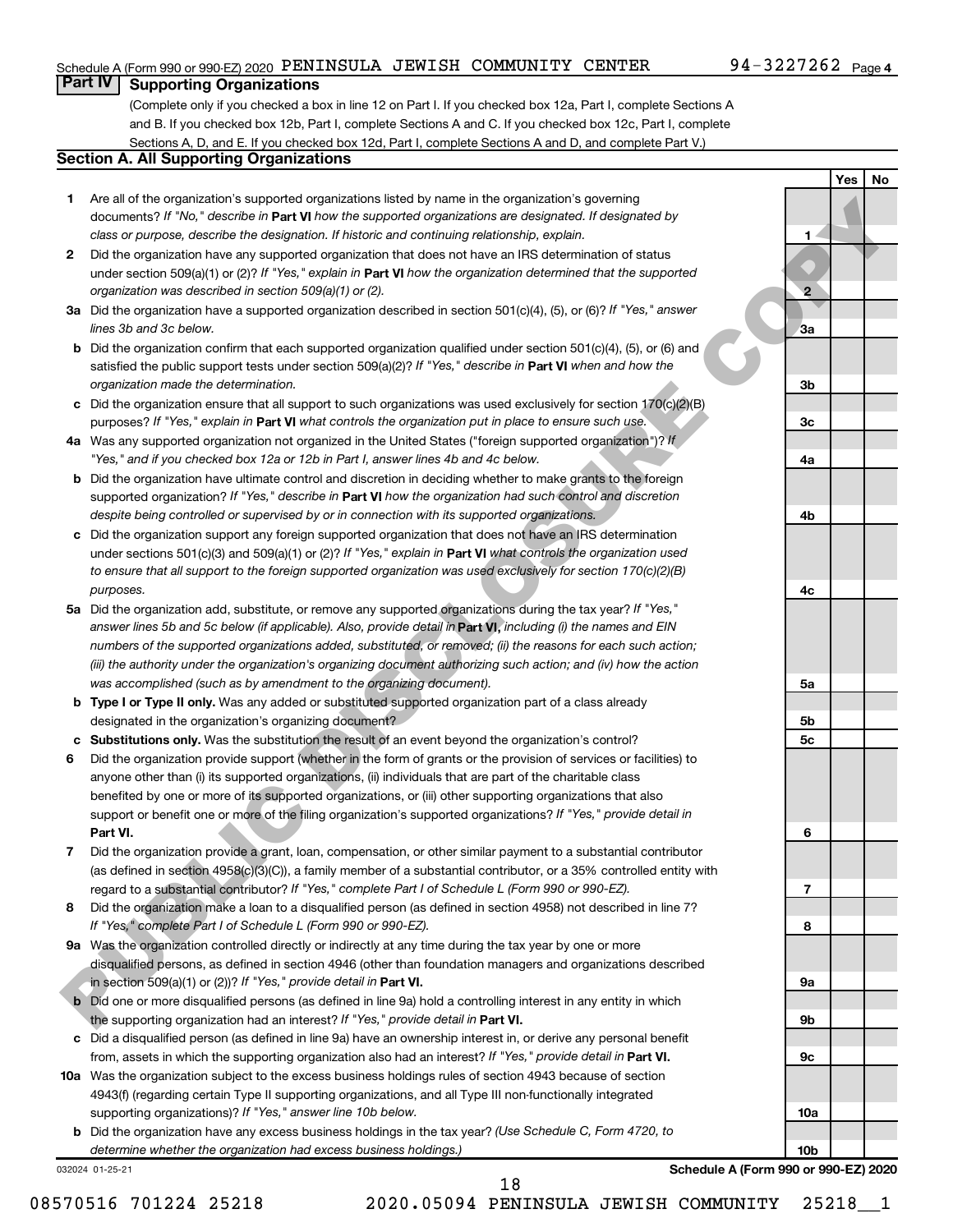#### Schedule A (Form 990 or 990-EZ) 2020  $\,$  PENINSULA JEWISH  $\,$  COMMUNITY  $\,$  CENTER  $\,$  94 – 3227262  $\,$  Page **Part IV | Supporting Organizations** (continued)

|              |                                                                                                                                                                                                                                                          |              | Yes | No  |
|--------------|----------------------------------------------------------------------------------------------------------------------------------------------------------------------------------------------------------------------------------------------------------|--------------|-----|-----|
| 11           | Has the organization accepted a gift or contribution from any of the following persons?                                                                                                                                                                  |              |     |     |
|              | a A person who directly or indirectly controls, either alone or together with persons described in lines 11b and                                                                                                                                         |              |     |     |
|              | 11c below, the governing body of a supported organization?                                                                                                                                                                                               | 11a          |     |     |
|              | <b>b</b> A family member of a person described in line 11a above?                                                                                                                                                                                        | 11b          |     |     |
|              | c A 35% controlled entity of a person described in line 11a or 11b above?If "Yes" to line 11a, 11b, or 11c, provide                                                                                                                                      |              |     |     |
|              | detail in Part VI.                                                                                                                                                                                                                                       | 11c          |     |     |
|              | <b>Section B. Type I Supporting Organizations</b>                                                                                                                                                                                                        |              |     |     |
|              |                                                                                                                                                                                                                                                          |              | Yes | .No |
| 1            | Did the governing body, members of the governing body, officers acting in their official capacity, or membership of one or                                                                                                                               |              |     |     |
|              | more supported organizations have the power to regularly appoint or elect at least a majority of the organization's officers,<br>directors, or trustees at all times during the tax year? If "No," describe in Part VI how the supported organization(s) |              |     |     |
|              | effectively operated, supervised, or controlled the organization's activities. If the organization had more than one supported                                                                                                                           |              |     |     |
|              | organization, describe how the powers to appoint and/or remove officers, directors, or trustees were allocated among the                                                                                                                                 |              |     |     |
|              | supported organizations and what conditions or restrictions, if any, applied to such powers during the tax year.                                                                                                                                         | 1            |     |     |
| $\mathbf{2}$ | Did the organization operate for the benefit of any supported organization other than the supported                                                                                                                                                      |              |     |     |
|              | organization(s) that operated, supervised, or controlled the supporting organization? If "Yes," explain in                                                                                                                                               |              |     |     |
|              | Part VI how providing such benefit carried out the purposes of the supported organization(s) that operated,                                                                                                                                              |              |     |     |
|              | supervised, or controlled the supporting organization.<br><b>Section C. Type II Supporting Organizations</b>                                                                                                                                             | 2            |     |     |
|              |                                                                                                                                                                                                                                                          |              |     | No  |
| 1.           | Were a majority of the organization's directors or trustees during the tax year also a majority of the directors                                                                                                                                         |              | Yes |     |
|              | or trustees of each of the organization's supported organization(s)? If "No," describe in Part VI how control                                                                                                                                            |              |     |     |
|              | or management of the supporting organization was vested in the same persons that controlled or managed                                                                                                                                                   |              |     |     |
|              | the supported organization(s).                                                                                                                                                                                                                           | 1            |     |     |
|              | <b>Section D. All Type III Supporting Organizations</b>                                                                                                                                                                                                  |              |     |     |
|              |                                                                                                                                                                                                                                                          |              | Yes | No  |
| 1            | Did the organization provide to each of its supported organizations, by the last day of the fifth month of the                                                                                                                                           |              |     |     |
|              | organization's tax year, (i) a written notice describing the type and amount of support provided during the prior tax                                                                                                                                    |              |     |     |
|              | year, (ii) a copy of the Form 990 that was most recently filed as of the date of notification, and (iii) copies of the                                                                                                                                   |              |     |     |
|              | organization's governing documents in effect on the date of notification, to the extent not previously provided?                                                                                                                                         | 1            |     |     |
| 2            | Were any of the organization's officers, directors, or trustees either (i) appointed or elected by the supported                                                                                                                                         |              |     |     |
|              | organization(s) or (ii) serving on the governing body of a supported organization? If "No," explain in Part VI how                                                                                                                                       |              |     |     |
|              | the organization maintained a close and continuous working relationship with the supported organization(s).                                                                                                                                              | $\mathbf{2}$ |     |     |
| 3            | By reason of the relationship described in line 2, above, did the organization's supported organizations have a                                                                                                                                          |              |     |     |
|              | significant voice in the organization's investment policies and in directing the use of the organization's                                                                                                                                               |              |     |     |
|              | income or assets at all times during the tax year? If "Yes," describe in Part VI the role the organization's                                                                                                                                             |              |     |     |
|              | supported organizations played in this regard.<br>Section E. Type III Functionally Integrated Supporting Organizations                                                                                                                                   | 3            |     |     |
|              |                                                                                                                                                                                                                                                          |              |     |     |
| 1            | Check the box next to the method that the organization used to satisfy the Integral Part Test during the yealsee instructions).<br>The organization satisfied the Activities Test. Complete line 2 below.                                                |              |     |     |
| a<br>b       | The organization is the parent of each of its supported organizations. Complete line 3 below.                                                                                                                                                            |              |     |     |
| c            | The organization supported a governmental entity. Describe in Part VI how you supported a governmental entity (see instructions).                                                                                                                        |              |     |     |
| 2            | Activities Test. Answer lines 2a and 2b below.                                                                                                                                                                                                           |              | Yes | No  |
| a            | Did substantially all of the organization's activities during the tax year directly further the exempt purposes of                                                                                                                                       |              |     |     |
|              | the supported organization(s) to which the organization was responsive? If "Yes," then in Part VI identify                                                                                                                                               |              |     |     |
|              | those supported organizations and explain how these activities directly furthered their exempt purposes,                                                                                                                                                 |              |     |     |
|              | how the organization was responsive to those supported organizations, and how the organization determined                                                                                                                                                |              |     |     |
|              | that these activities constituted substantially all of its activities.                                                                                                                                                                                   | 2a           |     |     |
|              | Did the activities described in line 2a, above, constitute activities that, but for the organization's involvement,                                                                                                                                      |              |     |     |
|              | one or more of the organization's supported organization(s) would have been engaged in? If "Yes," explain in                                                                                                                                             |              |     |     |
|              | Part VI the reasons for the organization's position that its supported organization(s) would have engaged in                                                                                                                                             |              |     |     |
|              | these activities but for the organization's involvement.                                                                                                                                                                                                 | 2b           |     |     |
| З            | Parent of Supported Organizations. Answer lines 3a and 3b below.                                                                                                                                                                                         |              |     |     |
| а            | Did the organization have the power to regularly appoint or elect a majority of the officers, directors, or                                                                                                                                              |              |     |     |
|              | trustees of each of the supported organizations? If "Yes" or "No" provide details in Part VI.                                                                                                                                                            | За           |     |     |
|              | <b>b</b> Did the organization exercise a substantial degree of direction over the policies, programs, and activities of each                                                                                                                             | 3b           |     |     |
|              | of its supported organizations? If "Yes," describe in Part VI the role played by the organization in this regard.<br>Schedule A (Form 990 or 990-EZ) 2020<br>032025 01-25-21                                                                             |              |     |     |
|              | 19                                                                                                                                                                                                                                                       |              |     |     |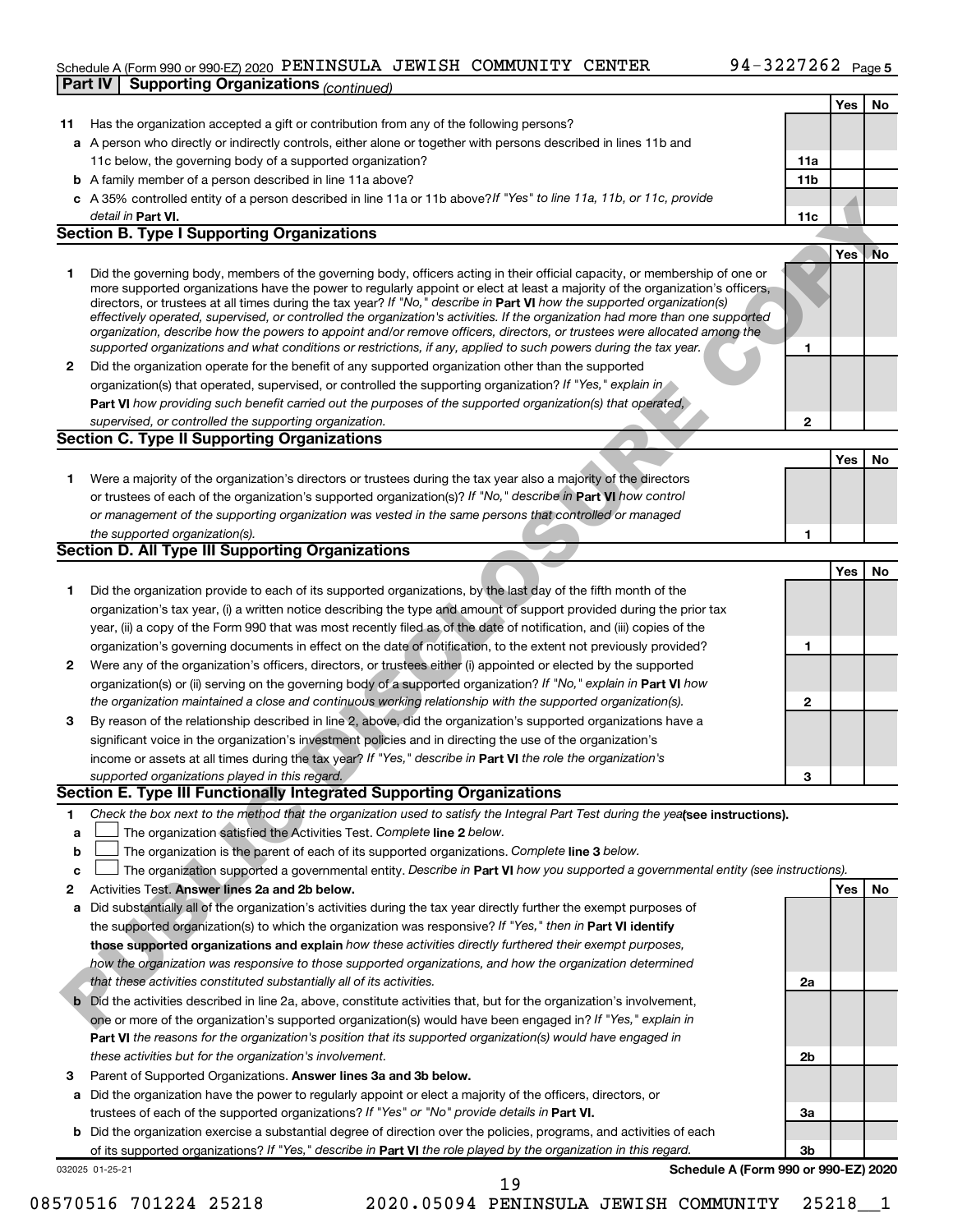#### Schedule A (Form 990 or 990-EZ) 2020  $\,$  PENINSULA JEWISH <code>COMMUNITY</code> <code>CENTER</code>  $94$  –  $3227262$  <code>Page</code> **Part V** | Type III Non-Functionally Integrated 509(a)(3) Supporting Organizations

1 Check here if the organization satisfied the Integral Part Test as a qualifying trust on Nov. 20, 1970 (explain in Part VI). See instructions. All other Type III non-functionally integrated supporting organizations must complete Sections A through E.

|   | Section A - Adjusted Net Income                                                                                                   |                | (A) Prior Year | (B) Current Year<br>(optional)       |
|---|-----------------------------------------------------------------------------------------------------------------------------------|----------------|----------------|--------------------------------------|
| 1 | Net short-term capital gain                                                                                                       | 1              |                |                                      |
| 2 | Recoveries of prior-year distributions                                                                                            | $\mathbf{2}$   |                |                                      |
| 3 | Other gross income (see instructions)                                                                                             | 3              |                |                                      |
| 4 | Add lines 1 through 3.                                                                                                            | 4              |                |                                      |
| 5 | Depreciation and depletion                                                                                                        | 5              |                |                                      |
| 6 | Portion of operating expenses paid or incurred for production or                                                                  |                |                |                                      |
|   | collection of gross income or for management, conservation, or                                                                    |                |                |                                      |
|   | maintenance of property held for production of income (see instructions)                                                          | 6              |                |                                      |
| 7 | Other expenses (see instructions)                                                                                                 | $\overline{7}$ |                |                                      |
| 8 | Adjusted Net Income (subtract lines 5, 6, and 7 from line 4)                                                                      | 8              |                |                                      |
|   | <b>Section B - Minimum Asset Amount</b>                                                                                           |                | (A) Prior Year | (B) Current Year<br>(optional)       |
| 1 | Aggregate fair market value of all non-exempt-use assets (see                                                                     |                |                |                                      |
|   | instructions for short tax year or assets held for part of year):                                                                 |                |                |                                      |
|   | a Average monthly value of securities                                                                                             | 1a             |                |                                      |
|   | <b>b</b> Average monthly cash balances                                                                                            | 1b             |                |                                      |
|   | c Fair market value of other non-exempt-use assets                                                                                | 1c             |                |                                      |
|   | d Total (add lines 1a, 1b, and 1c)                                                                                                | 1 <sub>d</sub> |                |                                      |
|   | e Discount claimed for blockage or other factors                                                                                  |                |                |                                      |
|   | (explain in detail in Part VI):                                                                                                   |                |                |                                      |
| 2 | Acquisition indebtedness applicable to non-exempt-use assets                                                                      | $\overline{2}$ |                |                                      |
| 3 | Subtract line 2 from line 1d.                                                                                                     | 3              |                |                                      |
| 4 | Cash deemed held for exempt use. Enter 0.015 of line 3 (for greater amount,                                                       |                |                |                                      |
|   | see instructions).                                                                                                                | 4              |                |                                      |
| 5 |                                                                                                                                   | 5              |                |                                      |
| 6 | Net value of non-exempt-use assets (subtract line 4 from line 3)                                                                  | 6              |                |                                      |
|   | Multiply line 5 by 0.035.                                                                                                         | $\overline{7}$ |                |                                      |
| 7 | Recoveries of prior-year distributions                                                                                            | 8              |                |                                      |
| 8 | Minimum Asset Amount (add line 7 to line 6)<br><b>Section C - Distributable Amount</b>                                            |                |                | <b>Current Year</b>                  |
| 1 | Adjusted net income for prior year (from Section A, line 8, column A)                                                             | 1              |                |                                      |
| 2 | Enter 0.85 of line 1.                                                                                                             | $\mathbf{2}$   |                |                                      |
| 3 | Minimum asset amount for prior year (from Section B, line 8, column A)                                                            | 3              |                |                                      |
| 4 | Enter greater of line 2 or line 3.                                                                                                | 4              |                |                                      |
| 5 | Income tax imposed in prior year                                                                                                  | 5              |                |                                      |
|   | Distributable Amount. Subtract line 5 from line 4, unless subject to                                                              |                |                |                                      |
|   | emergency temporary reduction (see instructions).                                                                                 | 6              |                |                                      |
| 7 | Check here if the current year is the organization's first as a non-functionally integrated Type III supporting organization (see |                |                |                                      |
|   | instructions).                                                                                                                    |                |                |                                      |
|   |                                                                                                                                   |                |                | Schedule A (Form 990 or 990-EZ) 2020 |
|   |                                                                                                                                   |                |                |                                      |

032026 01-25-21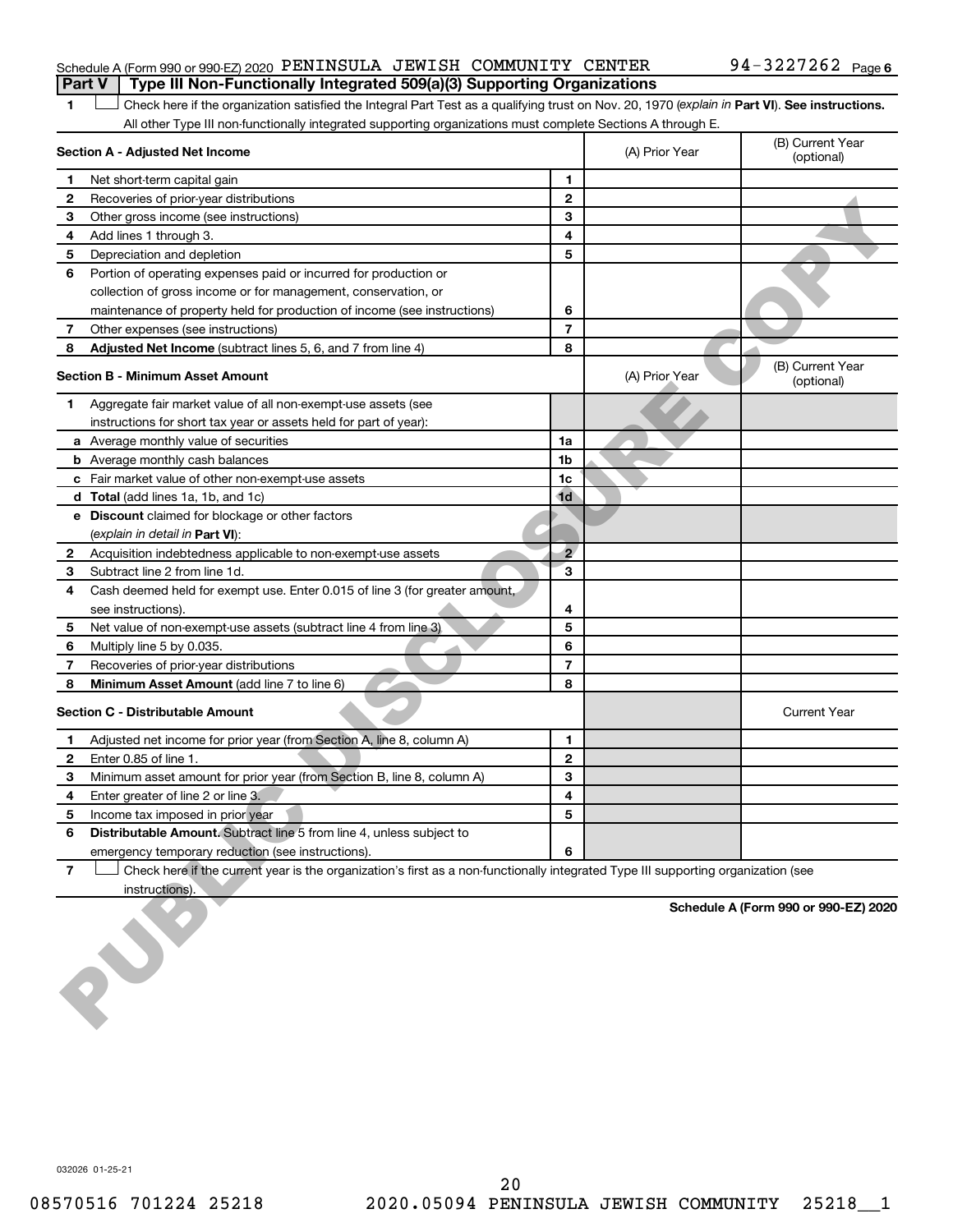#### Schedule A (Form 990 or 990-EZ) 2020 PENINSULA JEWISH COMMUNITY CENTER 94-3227262 Page PENINSULA JEWISH COMMUNITY CENTER 94-3227262

| Part V | Type III Non-Functionally Integrated 509(a)(3) Supporting Organizations (continued)        |                                    |                                               |    |                                                  |
|--------|--------------------------------------------------------------------------------------------|------------------------------------|-----------------------------------------------|----|--------------------------------------------------|
|        | <b>Section D - Distributions</b>                                                           |                                    |                                               |    | <b>Current Year</b>                              |
| 1      | Amounts paid to supported organizations to accomplish exempt purposes                      |                                    | 1                                             |    |                                                  |
| 2      | Amounts paid to perform activity that directly furthers exempt purposes of supported       |                                    |                                               |    |                                                  |
|        | organizations, in excess of income from activity                                           |                                    | 2                                             |    |                                                  |
| 3      | Administrative expenses paid to accomplish exempt purposes of supported organizations      |                                    |                                               | 3  |                                                  |
| 4      | Amounts paid to acquire exempt-use assets                                                  |                                    |                                               | 4  |                                                  |
| 5      | Qualified set-aside amounts (prior IRS approval required - provide details in Part VI)     |                                    |                                               | 5  |                                                  |
| 6      | Other distributions ( <i>describe in Part VI</i> ). See instructions.                      |                                    |                                               | 6  |                                                  |
| 7      | Total annual distributions. Add lines 1 through 6.                                         |                                    |                                               | 7  |                                                  |
| 8      | Distributions to attentive supported organizations to which the organization is responsive |                                    |                                               |    |                                                  |
|        | ( <i>provide details in Part VI</i> ). See instructions.                                   |                                    |                                               | 8  |                                                  |
| 9      | Distributable amount for 2020 from Section C, line 6                                       |                                    |                                               | 9  |                                                  |
| 10     | Line 8 amount divided by line 9 amount                                                     |                                    |                                               | 10 |                                                  |
|        | <b>Section E - Distribution Allocations (see instructions)</b>                             | (i)<br><b>Excess Distributions</b> | (ii)<br><b>Underdistributions</b><br>Pre-2020 |    | (iii)<br><b>Distributable</b><br>Amount for 2020 |
| 1      | Distributable amount for 2020 from Section C, line 6                                       |                                    |                                               |    |                                                  |
| 2      | Underdistributions, if any, for years prior to 2020 (reason-                               |                                    |                                               |    |                                                  |
|        | able cause required - explain in Part VI). See instructions.                               |                                    |                                               |    |                                                  |
| З      | Excess distributions carryover, if any, to 2020                                            |                                    |                                               |    |                                                  |
|        | a From 2015                                                                                |                                    |                                               |    |                                                  |
|        | $b$ From 2016                                                                              |                                    |                                               |    |                                                  |
|        | c From 2017                                                                                |                                    |                                               |    |                                                  |
|        | <b>d</b> From 2018                                                                         |                                    |                                               |    |                                                  |
|        | e From 2019                                                                                |                                    |                                               |    |                                                  |
|        | f Total of lines 3a through 3e                                                             |                                    |                                               |    |                                                  |
|        | g Applied to underdistributions of prior years                                             |                                    |                                               |    |                                                  |
|        | <b>h</b> Applied to 2020 distributable amount                                              |                                    |                                               |    |                                                  |
| Ť.     | Carryover from 2015 not applied (see instructions)                                         |                                    |                                               |    |                                                  |
|        | Remainder. Subtract lines 3g, 3h, and 3i from line 3f.                                     |                                    |                                               |    |                                                  |
| 4      | Distributions for 2020 from Section D,                                                     |                                    |                                               |    |                                                  |
|        | line 7:                                                                                    |                                    |                                               |    |                                                  |
|        | a Applied to underdistributions of prior years                                             |                                    |                                               |    |                                                  |
|        | <b>b</b> Applied to 2020 distributable amount                                              |                                    |                                               |    |                                                  |
|        | c Remainder. Subtract lines 4a and 4b from line 4.                                         |                                    |                                               |    |                                                  |
| 5      | Remaining underdistributions for years prior to 2020, if                                   |                                    |                                               |    |                                                  |
|        | any. Subtract lines 3g and 4a from line 2. For result greater                              |                                    |                                               |    |                                                  |
|        | than zero, explain in Part VI. See instructions.                                           |                                    |                                               |    |                                                  |
| 6      | Remaining underdistributions for 2020. Subtract lines 3h                                   |                                    |                                               |    |                                                  |
|        | and 4b from line 1. For result greater than zero, explain in                               |                                    |                                               |    |                                                  |
|        | <b>Part VI.</b> See instructions.                                                          |                                    |                                               |    |                                                  |
| 7      | Excess distributions carryover to 2021. Add lines 3j                                       |                                    |                                               |    |                                                  |
|        | and 4c.                                                                                    |                                    |                                               |    |                                                  |
| 8      | Breakdown of line 7:                                                                       |                                    |                                               |    |                                                  |
|        | a Excess from 2016                                                                         |                                    |                                               |    |                                                  |
|        | <b>b</b> Excess from 2017                                                                  |                                    |                                               |    |                                                  |
|        | c Excess from 2018                                                                         |                                    |                                               |    |                                                  |
|        | d Excess from 2019                                                                         |                                    |                                               |    |                                                  |
|        | e Excess from 2020                                                                         |                                    |                                               |    |                                                  |
|        |                                                                                            |                                    |                                               |    | Schedule A (Form 990 or 990-EZ) 2020             |

032027 01-25-21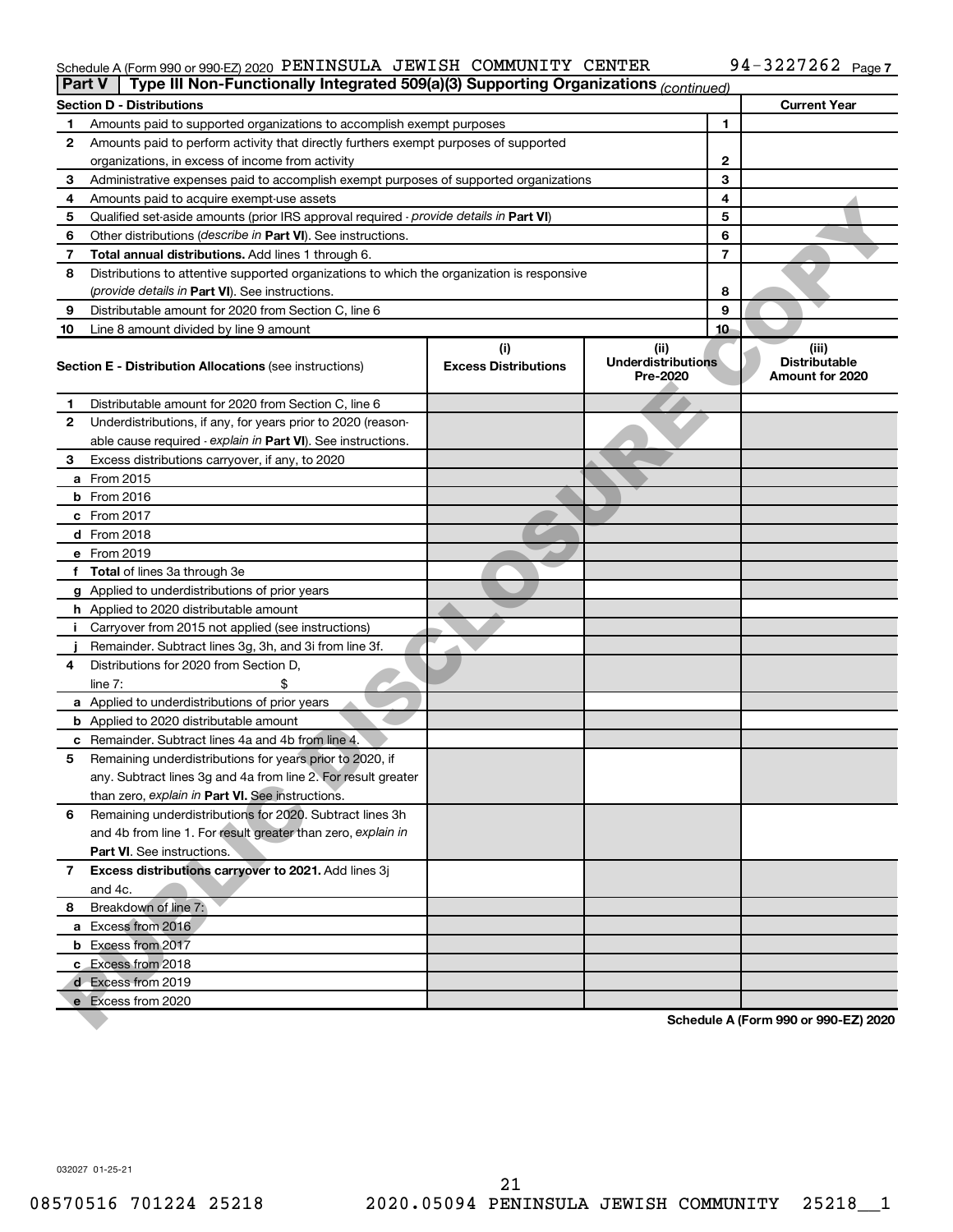|                 |                     |  | Schedule A (Form 990 or 990-EZ) 2020 PENINSULA JEWISH COMMUNITY CENTER | 94-3227262 Page 8                                                                                                                                                                                                                                                                                                                                                                                                                                                                                    |
|-----------------|---------------------|--|------------------------------------------------------------------------|------------------------------------------------------------------------------------------------------------------------------------------------------------------------------------------------------------------------------------------------------------------------------------------------------------------------------------------------------------------------------------------------------------------------------------------------------------------------------------------------------|
| <b>Part VI</b>  | (See instructions.) |  |                                                                        | Supplemental Information. Provide the explanations required by Part II, line 10; Part II, line 17a or 17b; Part III, line 12;<br>Part IV, Section A, lines 1, 2, 3b, 3c, 4b, 4c, 5a, 6, 9a, 9b, 9c, 11a, 11b, and 11c, Part IV, Section B, lines 1 and 2; Part IV, Section C,<br>line 1; Part IV, Section D, lines 2 and 3; Part IV, Section E, lines 1c, 2a, 2b,<br>Section D, lines 5, 6, and 8; and Part V, Section E, lines 2, 5, and 6. Also complete this part for any additional information. |
|                 |                     |  |                                                                        |                                                                                                                                                                                                                                                                                                                                                                                                                                                                                                      |
|                 |                     |  |                                                                        |                                                                                                                                                                                                                                                                                                                                                                                                                                                                                                      |
|                 |                     |  |                                                                        |                                                                                                                                                                                                                                                                                                                                                                                                                                                                                                      |
|                 |                     |  |                                                                        |                                                                                                                                                                                                                                                                                                                                                                                                                                                                                                      |
|                 |                     |  |                                                                        |                                                                                                                                                                                                                                                                                                                                                                                                                                                                                                      |
|                 |                     |  |                                                                        |                                                                                                                                                                                                                                                                                                                                                                                                                                                                                                      |
|                 |                     |  |                                                                        |                                                                                                                                                                                                                                                                                                                                                                                                                                                                                                      |
|                 |                     |  |                                                                        |                                                                                                                                                                                                                                                                                                                                                                                                                                                                                                      |
|                 |                     |  |                                                                        |                                                                                                                                                                                                                                                                                                                                                                                                                                                                                                      |
|                 |                     |  |                                                                        |                                                                                                                                                                                                                                                                                                                                                                                                                                                                                                      |
|                 |                     |  |                                                                        |                                                                                                                                                                                                                                                                                                                                                                                                                                                                                                      |
|                 |                     |  |                                                                        |                                                                                                                                                                                                                                                                                                                                                                                                                                                                                                      |
|                 |                     |  |                                                                        |                                                                                                                                                                                                                                                                                                                                                                                                                                                                                                      |
|                 |                     |  |                                                                        |                                                                                                                                                                                                                                                                                                                                                                                                                                                                                                      |
|                 |                     |  |                                                                        |                                                                                                                                                                                                                                                                                                                                                                                                                                                                                                      |
|                 |                     |  |                                                                        |                                                                                                                                                                                                                                                                                                                                                                                                                                                                                                      |
|                 |                     |  |                                                                        |                                                                                                                                                                                                                                                                                                                                                                                                                                                                                                      |
|                 |                     |  |                                                                        |                                                                                                                                                                                                                                                                                                                                                                                                                                                                                                      |
|                 |                     |  |                                                                        |                                                                                                                                                                                                                                                                                                                                                                                                                                                                                                      |
|                 |                     |  |                                                                        |                                                                                                                                                                                                                                                                                                                                                                                                                                                                                                      |
|                 |                     |  |                                                                        |                                                                                                                                                                                                                                                                                                                                                                                                                                                                                                      |
|                 |                     |  |                                                                        |                                                                                                                                                                                                                                                                                                                                                                                                                                                                                                      |
|                 |                     |  |                                                                        |                                                                                                                                                                                                                                                                                                                                                                                                                                                                                                      |
|                 |                     |  |                                                                        |                                                                                                                                                                                                                                                                                                                                                                                                                                                                                                      |
|                 |                     |  |                                                                        |                                                                                                                                                                                                                                                                                                                                                                                                                                                                                                      |
| 032028 01-25-21 |                     |  |                                                                        | Schedule A (Form 990 or 990-EZ) 2020                                                                                                                                                                                                                                                                                                                                                                                                                                                                 |
|                 |                     |  | 22                                                                     |                                                                                                                                                                                                                                                                                                                                                                                                                                                                                                      |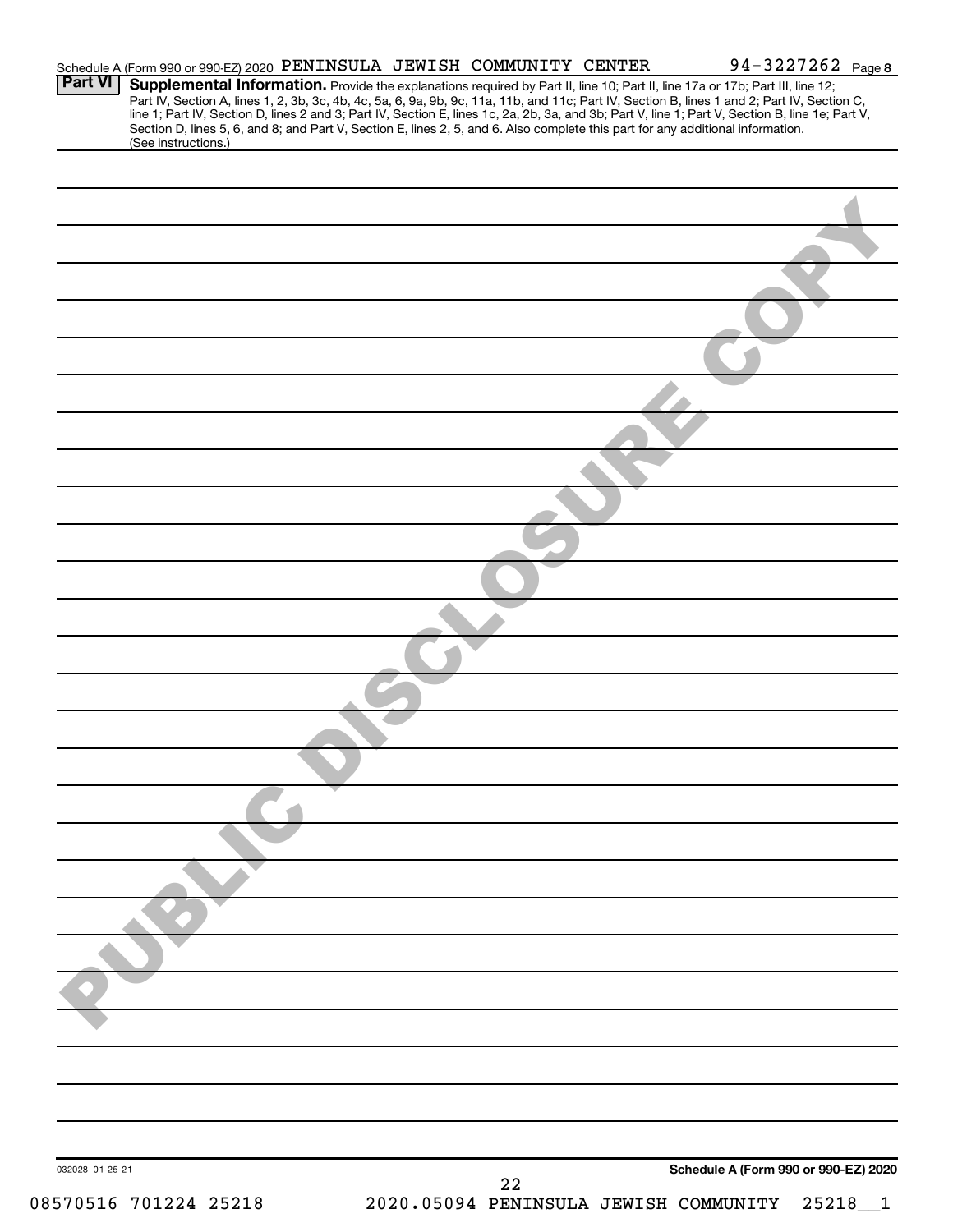**(Form 990, 990-EZ,**

Department of the Treasury Internal Revenue Service Name of the organization

|  | ** PUBLIC DISCLOSURE COPY ** |  |
|--|------------------------------|--|
|  |                              |  |

## **Schedule B Schedule of Contributors**

**or 990-PF) | Attach to Form 990, Form 990-EZ, or Form 990-PF. | Go to www.irs.gov/Form990 for the latest information.** OMB No. 1545-0047

**2020**

**Employer identification number**

|                                       |           | PENINSULA JEWISH COMMUNITY CENTER | 94-3227262 |
|---------------------------------------|-----------|-----------------------------------|------------|
| <b>Organization type (check one):</b> |           |                                   |            |
| Filers of:                            | Section:  |                                   |            |
|                                       | <b>TE</b> |                                   |            |

| Organization type (check one): |                                                                                                                                                                                                                                                                                                                                                                                                                                                                                                                                                                                                   |
|--------------------------------|---------------------------------------------------------------------------------------------------------------------------------------------------------------------------------------------------------------------------------------------------------------------------------------------------------------------------------------------------------------------------------------------------------------------------------------------------------------------------------------------------------------------------------------------------------------------------------------------------|
| Filers of:                     | Section:                                                                                                                                                                                                                                                                                                                                                                                                                                                                                                                                                                                          |
| Form 990 or 990-EZ             | $\lfloor x \rfloor$ 501(c)( 3) (enter number) organization                                                                                                                                                                                                                                                                                                                                                                                                                                                                                                                                        |
|                                | $4947(a)(1)$ nonexempt charitable trust not treated as a private foundation                                                                                                                                                                                                                                                                                                                                                                                                                                                                                                                       |
|                                | 527 political organization                                                                                                                                                                                                                                                                                                                                                                                                                                                                                                                                                                        |
| Form 990-PF                    | 501(c)(3) exempt private foundation                                                                                                                                                                                                                                                                                                                                                                                                                                                                                                                                                               |
|                                | 4947(a)(1) nonexempt charitable trust treated as a private foundation.                                                                                                                                                                                                                                                                                                                                                                                                                                                                                                                            |
|                                | 501(c)(3) taxable private foundation                                                                                                                                                                                                                                                                                                                                                                                                                                                                                                                                                              |
|                                | Check if your organization is covered by the General Rule or a Special Rule.                                                                                                                                                                                                                                                                                                                                                                                                                                                                                                                      |
|                                | Note: Only a section 501(c)(7), (8), or (10) organization can check boxes for both the General Rule and a Special Rule. See instructions.                                                                                                                                                                                                                                                                                                                                                                                                                                                         |
| General Rule                   |                                                                                                                                                                                                                                                                                                                                                                                                                                                                                                                                                                                                   |
|                                | For an organization filing Form 990, 990-EZ, or 990-PF that received, during the year, contributions totaling \$5,000 or more (in money or<br>property) from any one contributor. Complete Parts I and II. See instructions for determining a contributor's total contributions.                                                                                                                                                                                                                                                                                                                  |
| <b>Special Rules</b>           |                                                                                                                                                                                                                                                                                                                                                                                                                                                                                                                                                                                                   |
| $\lfloor x \rfloor$            | For an organization described in section 501(c)(3) filing Form 990 or 990-EZ that met the 33 1/3% support test of the regulations under<br>sections 509(a)(1) and 170(b)(1)(A)(vi), that checked Schedule A (Form 990 or 990-EZ), Part II, line 13, 16a, or 16b, and that received from<br>any one contributor, during the year, total contributions of the greater of (1) \$5,000; or (2) 2% of the amount on (i) Form 990, Part VIII, line 1h;<br>or (ii) Form 990-EZ, line 1. Complete Parts I and II.                                                                                         |
|                                | For an organization described in section 501(c)(7), (8), or (10) filing Form 990 or 990 EZ that received from any one<br>contributor, during the year, total contributions of more than \$1,000 exclusively for religious, charitable, scientific,<br>literary, or educational purposes, or for the prevention of cruelty to children or animals. Complete Parts I (entering<br>"N/A" in column (b) instead of the contributor name and address), II, and III.                                                                                                                                    |
|                                | For an organization described in section 501(c)(7), (8), or (10) filing Form 990 or 990-EZ that received from any one contributor, during the<br>year, contributions exclusively for religious, charitable, etc., purposes, but no such contributions totaled more than \$1,000. If this box<br>is checked, enter here the total contributions that were received during the year for an exclusively religious, charitable, etc.,<br>purpose. Don't complete any of the parts unless the General Rule applies to this organization because it received nonexclusively<br>$\blacktriangleright$ \$ |
|                                | Caution: An organization that isn't covered by the General Rule and/or the Special Rules doesn't file Schedule B (Form 990, 990-EZ, or 990-PF),<br>but it must answer "No" on Part IV, line 2, of its Form 990; or check the box on line H of its Form 990-EZ or on its Form 990-PF, Part I, line 2, to                                                                                                                                                                                                                                                                                           |

#### **General Rule**

#### **Special Rules**

**Caution:**  An organization that isn't covered by the General Rule and/or the Special Rules doesn't file Schedule B (Form 990, 990-EZ, or 990-PF),  **must** but it answer "No" on Part IV, line 2, of its Form 990; or check the box on line H of its Form 990-EZ or on its Form 990-PF, Part I, line 2, to certify that it doesn't meet the filing requirements of Schedule B (Form 990, 990-EZ, or 990-PF).

**For Paperwork Reduction Act Notice, see the instructions for Form 990, 990-EZ, or 990-PF. Schedule B (Form 990, 990-EZ, or 990-PF) (2020)** LHA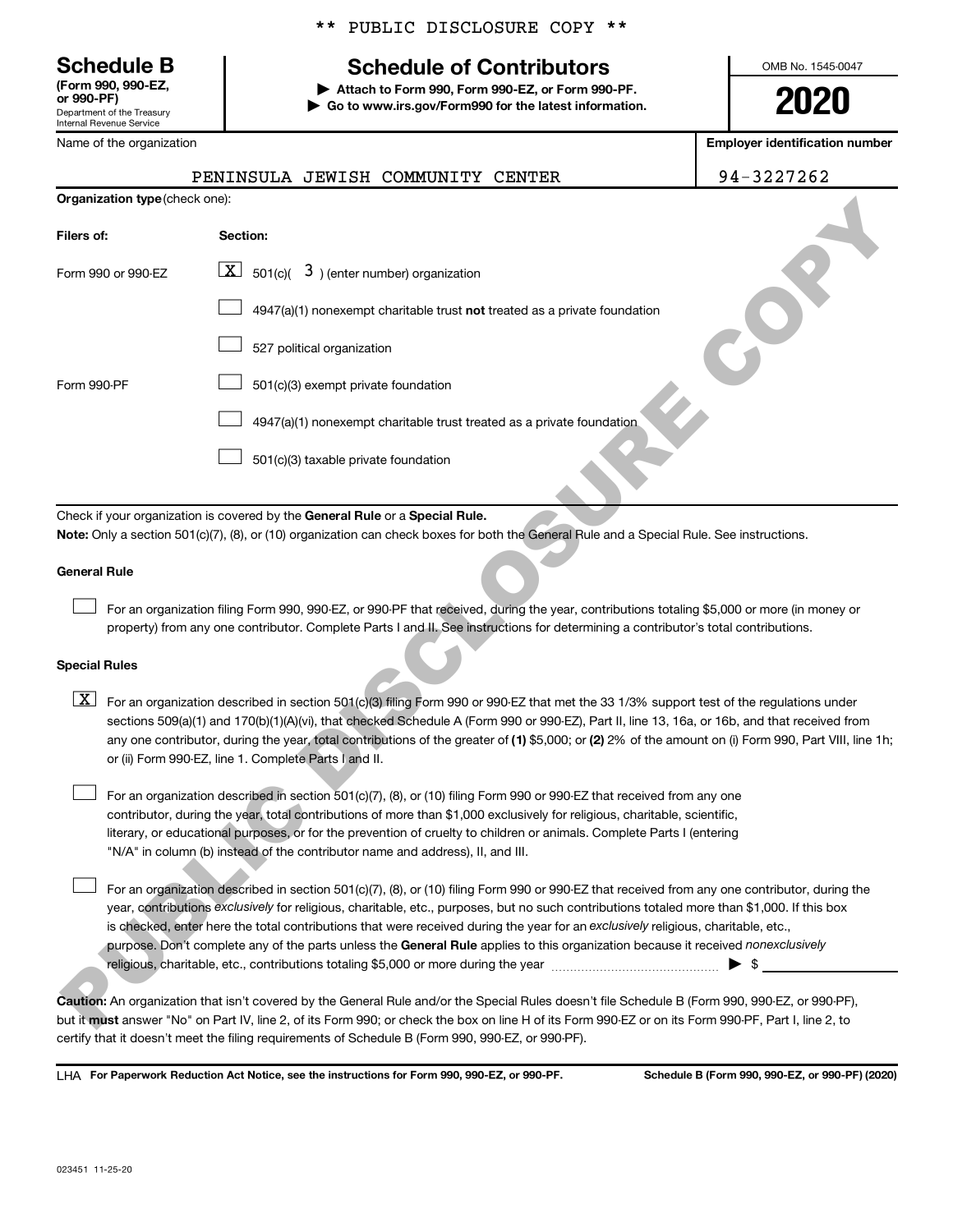Name of organization

**Employer identification number**

**(a) No. (b) Name, address, and ZIP + 4 (c) Total contributions (d) Type of contribution Person Payroll Noncash (a) No. (b) Name, address, and ZIP + 4 (c) Total contributions (d) Type of contribution Person Payroll Noncash (a) No. (b) Name, address, and ZIP + 4 (c) Total contributions (d) Type of contribution Person Payroll Noncash (a) No. (b) Name, address, and ZIP + 4 (c) Total contributions (d) Type of contribution Person Payroll Noncash (a) No. (b) Name, address, and ZIP + 4 (c) Total contributions (d) Type of contribution Person Payroll Noncash (a) No. (b) Name, address, and ZIP + 4 (c) Total contributions (d) Type of contribution Person Payroll Noncash** Part I Contributors (see instructions). Use duplicate copies of Part I if additional space is needed. \$ (Complete Part II for noncash contributions.) \$ (Complete Part II for noncash contributions.) \$ (Complete Part II for noncash contributions.) \$ (Complete Part II for noncash contributions.) \$ (Complete Part II for noncash contributions.) \$ (Complete Part II for noncash contributions.)  $|X|$  $\Box$  $\Box$  $\boxed{\textbf{X}}$  $\Box$  $\Box$  $\boxed{\textbf{X}}$  $\Box$  $\Box$  $\boxed{\textbf{X}}$  $\Box$  $\Box$  $\boxed{\textbf{X}}$  $\Box$  $\Box$  $\Box$  $\Box$  $\boxed{\textbf{X}}$ PENINSULA JEWISH COMMUNITY CENTER **194-3227262**  $\begin{array}{|c|c|c|c|c|}\hline \ \text{1} & \text{Person} & \overline{\text{X}}\ \hline \end{array}$ 233,103.  $2$  Person  $\overline{\text{X}}$ 115,000.  $\overline{3}$  Person  $\overline{X}$ 111,000.  $\frac{1}{4}$  Person  $\overline{\text{X}}$ 100,000.  $\overline{5}$   $\overline{2}$   $\overline{2}$   $\overline{2}$   $\overline{2}$   $\overline{2}$   $\overline{2}$   $\overline{2}$   $\overline{2}$   $\overline{2}$   $\overline{2}$   $\overline{2}$   $\overline{2}$   $\overline{2}$   $\overline{2}$   $\overline{2}$   $\overline{2}$   $\overline{2}$   $\overline{2}$   $\overline{2}$   $\overline{2}$   $\overline{2}$   $\overline{2}$   $\overline{2}$   $\overline{$ 100,000. 6 63,230. X me.<br>  $\frac{1}{10}$ <br>  $\frac{1}{10}$ <br>  $\frac{1}{10}$ <br>  $\frac{1}{10}$ <br>  $\frac{1}{10}$ <br>  $\frac{1}{10}$ <br>  $\frac{1}{10}$ <br>  $\frac{1}{10}$ <br>  $\frac{1}{10}$ <br>  $\frac{1}{10}$ <br>  $\frac{1}{10}$ <br>  $\frac{1}{10}$ <br>  $\frac{1}{10}$ <br>  $\frac{1}{10}$ <br>  $\frac{1}{10}$ <br>  $\frac{1}{10}$ <br>  $\frac{1}{10}$ <br>  $\frac{1}{10}$ <br>

023452 11-25-20 **Schedule B (Form 990, 990-EZ, or 990-PF) (2020)**

24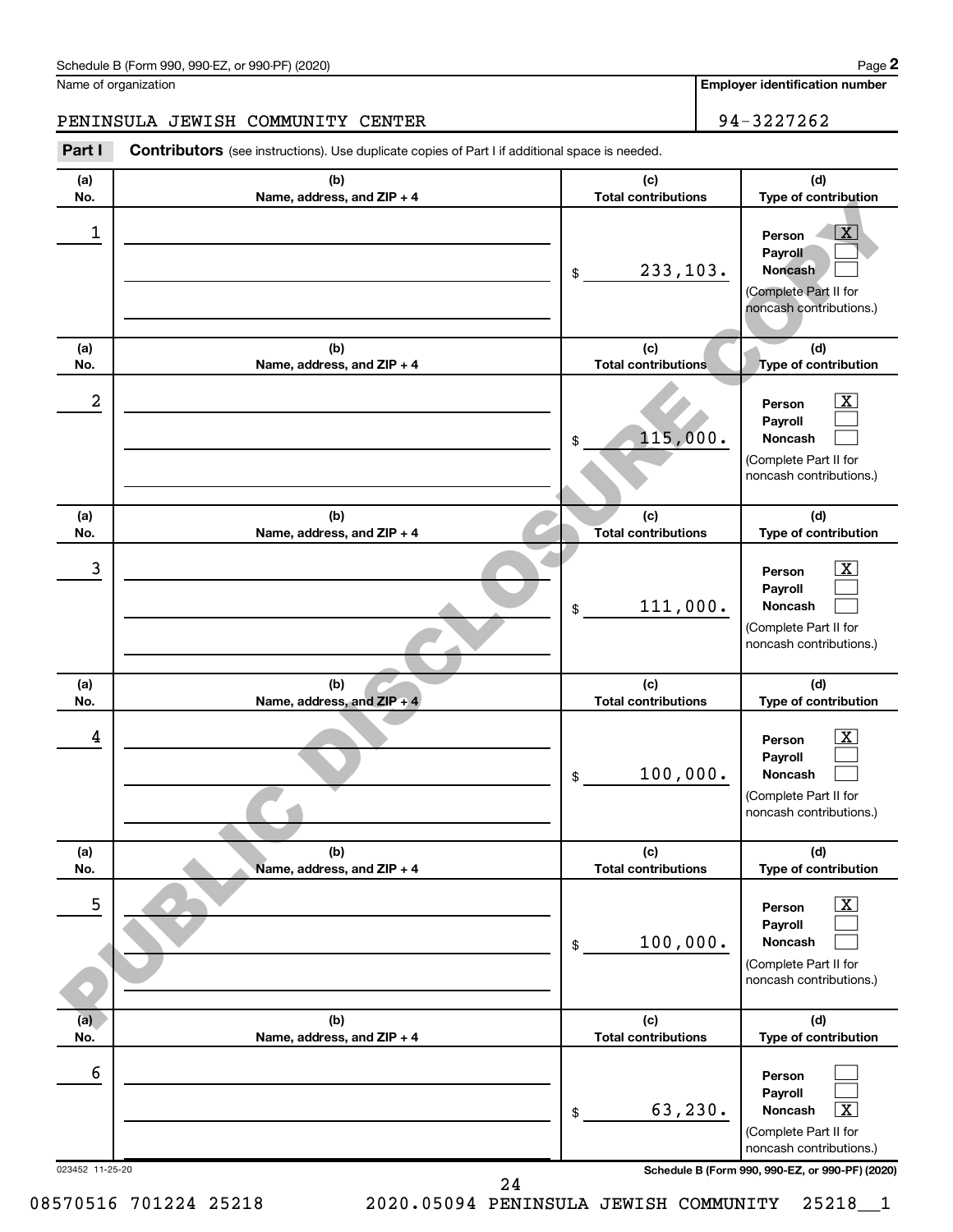Name of organization

**Employer identification number**

## PENINSULA JEWISH COMMUNITY CENTER 94-3227262

Part I Contributors (see instructions). Use duplicate copies of Part I if additional space is needed.

| (a)<br>No.      | (b)<br>Name, address, and ZIP + 4 | (c)<br><b>Total contributions</b> | (d)<br>Type of contribution                                                                               |
|-----------------|-----------------------------------|-----------------------------------|-----------------------------------------------------------------------------------------------------------|
| 7               |                                   | 6,000.<br>\$                      | Person<br>Payroll<br><b>Noncash</b><br>x<br>(Complete Part II for<br>noncash contributions.)              |
| (a)<br>No.      | (b)<br>Name, address, and ZIP + 4 | (c)<br><b>Total contributions</b> | (d)<br>Type of contribution                                                                               |
| 8               |                                   | 5,116.<br>\$                      | Person<br>Payroll<br>Noncash<br>x<br>(Complete Part II for<br>noncash contributions.)                     |
| (a)<br>No.      | (b)<br>Name, address, and ZIP + 4 | (c)<br><b>Total contributions</b> | (d)<br>Type of contribution                                                                               |
| 9               |                                   | 1,835,800.<br>\$                  | $\overline{\text{X}}$<br>Person<br>Payroll<br>Noncash<br>(Complete Part II for<br>noncash contributions.) |
| (a)<br>No.      | (b)<br>Name, address, and ZIP + 4 | (c)<br><b>Total contributions</b> | (d)<br>Type of contribution                                                                               |
|                 |                                   | \$                                | Person<br>Payroll<br>Noncash<br>(Complete Part II for<br>noncash contributions.)                          |
| (a)<br>No.      | (b)<br>Name, address, and ZIP + 4 | (c)<br><b>Total contributions</b> | (d)<br>Type of contribution                                                                               |
|                 |                                   | \$                                | Person<br>Payroll<br>Noncash<br>(Complete Part II for<br>noncash contributions.)                          |
| (a)<br>No.      | (b)<br>Name, address, and ZIP + 4 | (c)<br><b>Total contributions</b> | (d)<br>Type of contribution                                                                               |
|                 |                                   | \$                                | Person<br>Payroll<br>Noncash<br>(Complete Part II for<br>noncash contributions.)                          |
| 023452 11-25-20 | 25                                |                                   | Schedule B (Form 990, 990-EZ, or 990-PF) (2020)                                                           |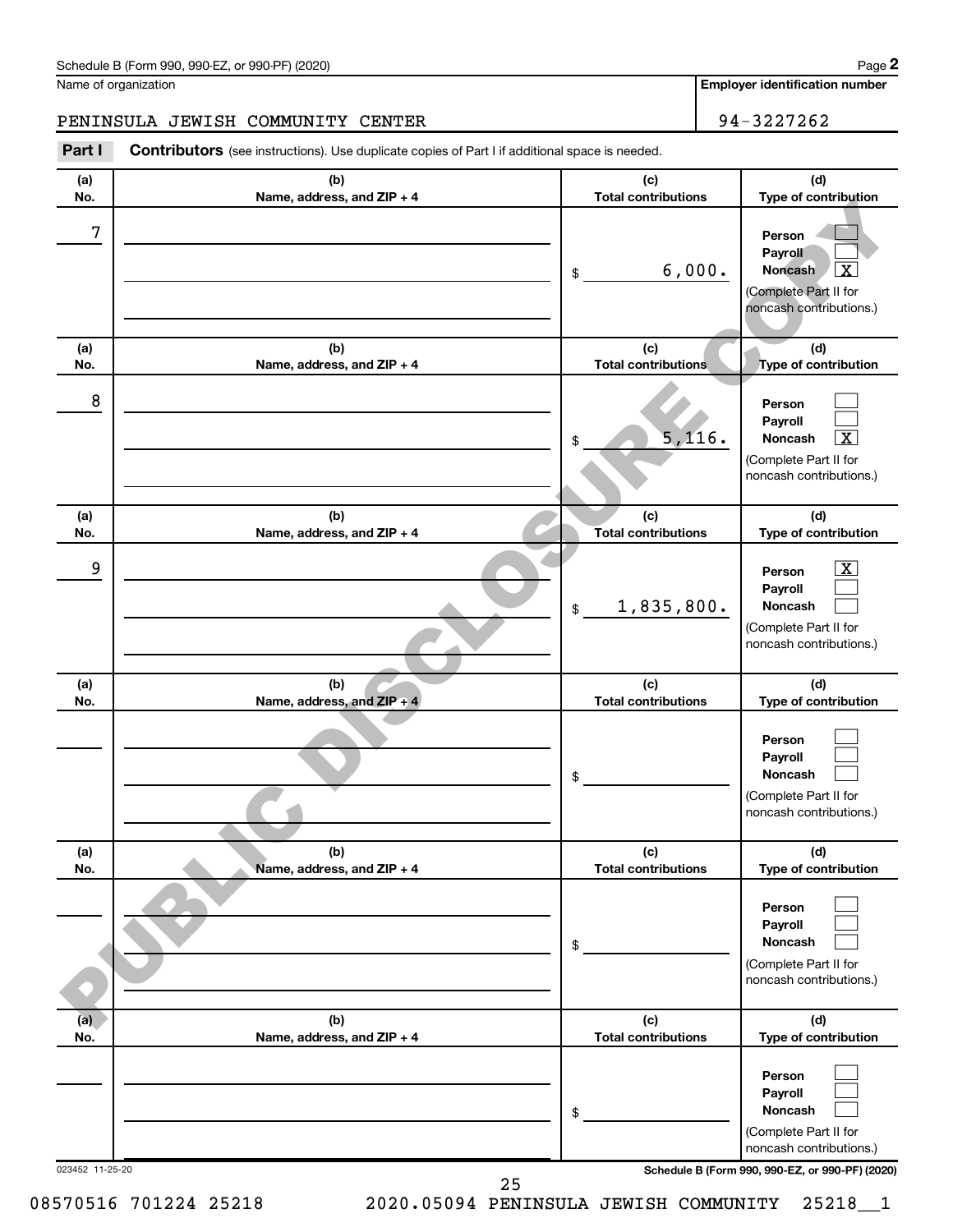Name of organization

**3**

**Employer identification number**

PENINSULA JEWISH COMMUNITY CENTER 94-3227262

Part II Noncash Property (see instructions). Use duplicate copies of Part II if additional space is needed.

| (a)<br>No.<br>from | (b)                                          | (c)<br>FMV (or estimate)                 | (d)                                             |
|--------------------|----------------------------------------------|------------------------------------------|-------------------------------------------------|
| Part I             | Description of noncash property given        | (See instructions.)                      | Date received                                   |
|                    | <b>EQUIPMENT</b>                             |                                          |                                                 |
| 6                  |                                              |                                          |                                                 |
|                    |                                              | 63,230.                                  | 06/30/21                                        |
|                    |                                              | \$                                       |                                                 |
| (a)                |                                              |                                          |                                                 |
| No.                | (b)                                          | (c)<br>FMV (or estimate)                 | (d)                                             |
| from<br>Part I     | Description of noncash property given        | (See instructions.)                      | Date received                                   |
|                    | <b>OTHER VEHICLES</b><br>CARS AND            |                                          |                                                 |
| 7                  |                                              |                                          |                                                 |
|                    |                                              |                                          |                                                 |
|                    |                                              | 6,000.<br>$$^{\circ}$                    | 06/30/21                                        |
| (a)                |                                              |                                          |                                                 |
| No.                | (b)                                          | (c)                                      | (d)                                             |
| from               | Description of noncash property given        | FMV (or estimate)<br>(See instructions.) | Date received                                   |
| Part I             | SECURITIES - PUBLICLY TRADED                 |                                          |                                                 |
| 8                  |                                              |                                          |                                                 |
|                    |                                              |                                          |                                                 |
|                    |                                              | 5,116.<br>\$                             | 06/30/21                                        |
|                    |                                              |                                          |                                                 |
| (a)<br>No.         | (b)                                          | (c)                                      | (d)                                             |
| from               | Description of noncash property given        | FMV (or estimate)<br>(See instructions.) | Date received                                   |
| Part I             |                                              |                                          |                                                 |
|                    |                                              |                                          |                                                 |
|                    |                                              |                                          |                                                 |
|                    |                                              | \$                                       |                                                 |
|                    |                                              |                                          |                                                 |
| (a)                |                                              | (c)                                      |                                                 |
| No.<br>from        | (b)<br>Description of noncash property given | FMV (or estimate)                        | (d)<br>Date received                            |
| Part I             |                                              | (See instructions.)                      |                                                 |
|                    |                                              |                                          |                                                 |
|                    |                                              |                                          |                                                 |
|                    |                                              | \$                                       |                                                 |
|                    |                                              |                                          |                                                 |
| (a)                |                                              | (c)                                      |                                                 |
| No.<br>from        | (b)                                          | FMV (or estimate)                        | (d)                                             |
| Part I             | Description of noncash property given        | (See instructions.)                      | Date received                                   |
|                    |                                              |                                          |                                                 |
|                    |                                              |                                          |                                                 |
|                    |                                              |                                          |                                                 |
| 023453 11-25-20    |                                              | \$                                       | Schedule B (Form 990, 990-EZ, or 990-PF) (2020) |
|                    | 26                                           |                                          |                                                 |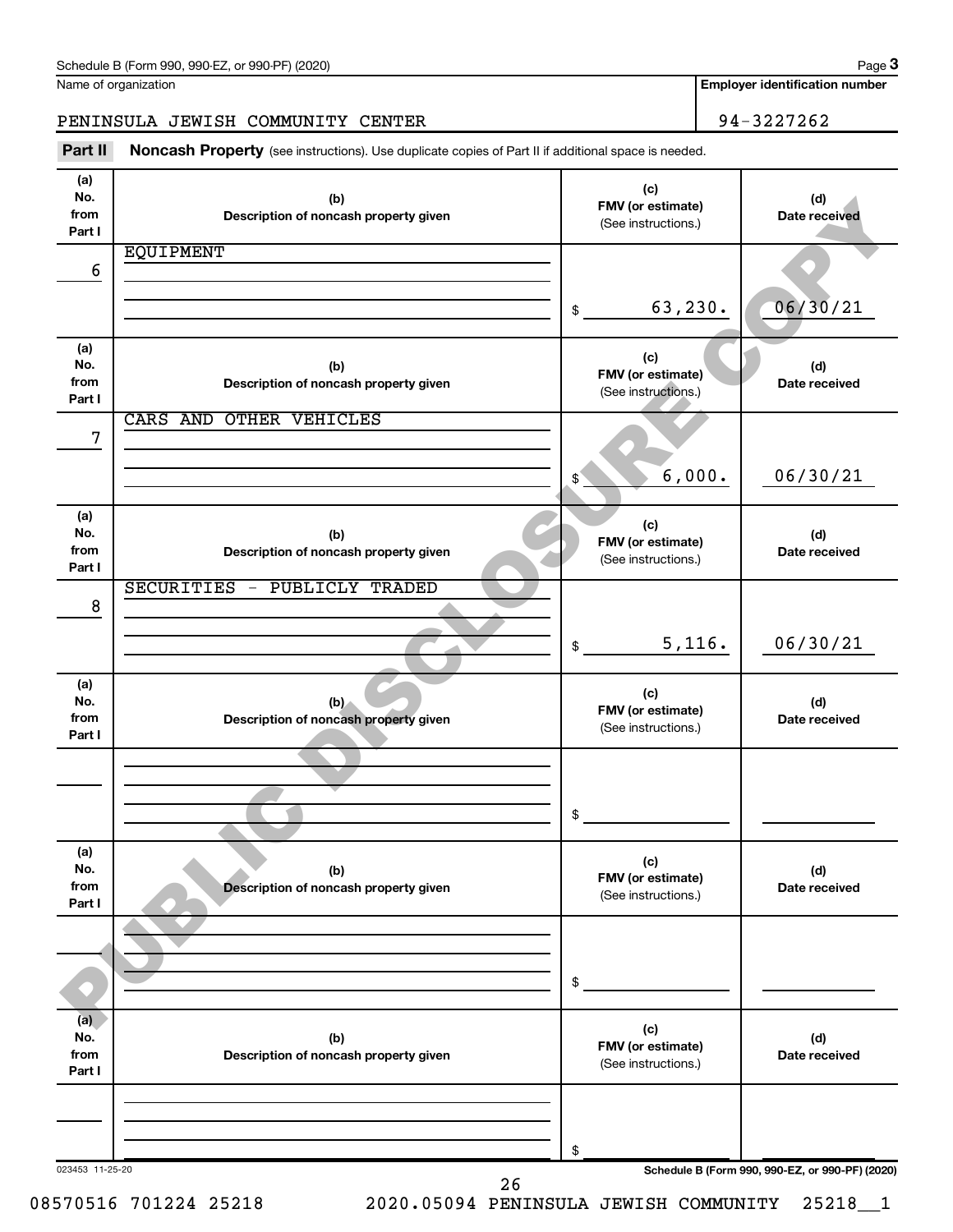|                           |                                                                                                                                                                                                                             |                                          | 94-3227262                                                                                                                                                     |  |  |  |  |
|---------------------------|-----------------------------------------------------------------------------------------------------------------------------------------------------------------------------------------------------------------------------|------------------------------------------|----------------------------------------------------------------------------------------------------------------------------------------------------------------|--|--|--|--|
| Part III                  | PENINSULA JEWISH COMMUNITY CENTER                                                                                                                                                                                           |                                          | Exclusively religious, charitable, etc., contributions to organizations described in section 501(c)(7), (8), or (10) that total more than \$1,000 for the year |  |  |  |  |
|                           | from any one contributor. Complete columns (a) through (e) and the following line entry. For organizations                                                                                                                  |                                          |                                                                                                                                                                |  |  |  |  |
|                           | completing Part III, enter the total of exclusively religious, charitable, etc., contributions of \$1,000 or less for the year. (Enter this info. once.)<br>Use duplicate copies of Part III if additional space is needed. |                                          |                                                                                                                                                                |  |  |  |  |
| (a) No.<br>from<br>Part I | (b) Purpose of gift                                                                                                                                                                                                         | (c) Use of gift                          | (d) Description of how gift is held                                                                                                                            |  |  |  |  |
|                           |                                                                                                                                                                                                                             |                                          |                                                                                                                                                                |  |  |  |  |
|                           |                                                                                                                                                                                                                             |                                          |                                                                                                                                                                |  |  |  |  |
|                           | Transferee's name, address, and ZIP + 4                                                                                                                                                                                     | (e) Transfer of gift                     | Relationship of transferor to transferee                                                                                                                       |  |  |  |  |
|                           |                                                                                                                                                                                                                             |                                          |                                                                                                                                                                |  |  |  |  |
|                           |                                                                                                                                                                                                                             |                                          |                                                                                                                                                                |  |  |  |  |
| (a) No.<br>from           |                                                                                                                                                                                                                             |                                          |                                                                                                                                                                |  |  |  |  |
| Part I                    | (b) Purpose of gift                                                                                                                                                                                                         | (c) Use of gift                          | (d) Description of how gift is held                                                                                                                            |  |  |  |  |
|                           |                                                                                                                                                                                                                             |                                          |                                                                                                                                                                |  |  |  |  |
|                           |                                                                                                                                                                                                                             |                                          |                                                                                                                                                                |  |  |  |  |
|                           |                                                                                                                                                                                                                             | (e) Transfer of gift                     |                                                                                                                                                                |  |  |  |  |
|                           | Transferee's name, address, and ZIP + 4                                                                                                                                                                                     |                                          | Relationship of transferor to transferee                                                                                                                       |  |  |  |  |
|                           |                                                                                                                                                                                                                             |                                          |                                                                                                                                                                |  |  |  |  |
|                           |                                                                                                                                                                                                                             |                                          |                                                                                                                                                                |  |  |  |  |
|                           |                                                                                                                                                                                                                             |                                          |                                                                                                                                                                |  |  |  |  |
| (a) No.<br>from<br>Part I | (b) Purpose of gift                                                                                                                                                                                                         | (c) Use of gift                          | (d) Description of how gift is held                                                                                                                            |  |  |  |  |
|                           |                                                                                                                                                                                                                             |                                          |                                                                                                                                                                |  |  |  |  |
|                           |                                                                                                                                                                                                                             |                                          |                                                                                                                                                                |  |  |  |  |
|                           |                                                                                                                                                                                                                             | (e) Transfer of gift                     |                                                                                                                                                                |  |  |  |  |
|                           | Transferee's name, address, and ZIP + 4                                                                                                                                                                                     |                                          | Relationship of transferor to transferee                                                                                                                       |  |  |  |  |
|                           |                                                                                                                                                                                                                             |                                          |                                                                                                                                                                |  |  |  |  |
|                           |                                                                                                                                                                                                                             |                                          |                                                                                                                                                                |  |  |  |  |
| (a) No.<br>from<br>Part I | (b) Purpose of gift                                                                                                                                                                                                         | (c) Use of gift                          | (d) Description of how gift is held                                                                                                                            |  |  |  |  |
|                           |                                                                                                                                                                                                                             |                                          |                                                                                                                                                                |  |  |  |  |
|                           |                                                                                                                                                                                                                             |                                          |                                                                                                                                                                |  |  |  |  |
|                           | (e) Transfer of gift                                                                                                                                                                                                        |                                          |                                                                                                                                                                |  |  |  |  |
|                           | Transferee's name, address, and ZIP + 4                                                                                                                                                                                     | Relationship of transferor to transferee |                                                                                                                                                                |  |  |  |  |
|                           |                                                                                                                                                                                                                             |                                          |                                                                                                                                                                |  |  |  |  |
|                           |                                                                                                                                                                                                                             |                                          |                                                                                                                                                                |  |  |  |  |
|                           |                                                                                                                                                                                                                             |                                          | Schedule B (Form 990, 990-EZ, or 990-PF) (2020)                                                                                                                |  |  |  |  |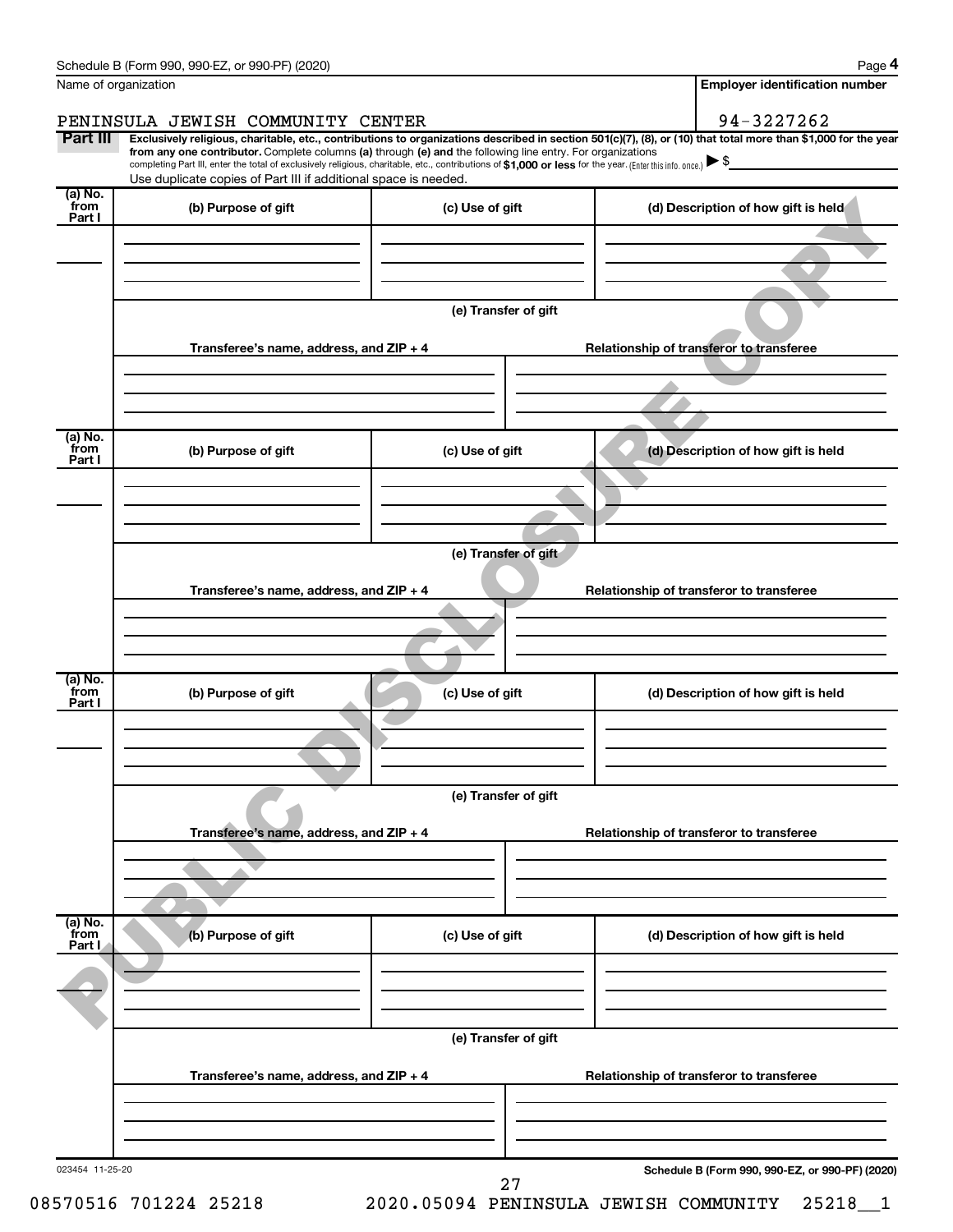# **SCHEDULE D Supplemental Financial Statements**<br> **Form 990 2020**<br> **Part IV** line 6.7.8.9.10, 11a, 11b, 11d, 11d, 11d, 11d, 11d, 12a, 0r, 12b

**(Form 990) | Complete if the organization answered "Yes" on Form 990, Part IV, line 6, 7, 8, 9, 10, 11a, 11b, 11c, 11d, 11e, 11f, 12a, or 12b.**

**| Attach to Form 990. |Go to www.irs.gov/Form990 for instructions and the latest information.**



|    | Department of the Treasury<br>Internal Revenue Service |                                                                                                                                                                                                                                                           | $\blacktriangleright$ Attach to Form 990.<br>Go to www.irs.gov/Form990 for instructions and the latest information. |                                                |                          | Inspection                                         | Open to Fublic |
|----|--------------------------------------------------------|-----------------------------------------------------------------------------------------------------------------------------------------------------------------------------------------------------------------------------------------------------------|---------------------------------------------------------------------------------------------------------------------|------------------------------------------------|--------------------------|----------------------------------------------------|----------------|
|    | Name of the organization                               |                                                                                                                                                                                                                                                           |                                                                                                                     |                                                |                          | <b>Employer identification number</b>              |                |
|    |                                                        | PENINSULA JEWISH COMMUNITY CENTER                                                                                                                                                                                                                         |                                                                                                                     |                                                |                          | 94-3227262                                         |                |
|    | Part I                                                 | Organizations Maintaining Donor Advised Funds or Other Similar Funds or Accounts. Complete if the                                                                                                                                                         |                                                                                                                     |                                                |                          |                                                    |                |
|    |                                                        | organization answered "Yes" on Form 990, Part IV, line 6.                                                                                                                                                                                                 |                                                                                                                     |                                                |                          |                                                    |                |
|    |                                                        |                                                                                                                                                                                                                                                           | (a) Donor advised funds                                                                                             |                                                |                          | (b) Funds and other accounts                       |                |
| 1  |                                                        |                                                                                                                                                                                                                                                           |                                                                                                                     |                                                |                          |                                                    |                |
| 2  |                                                        | Aggregate value of contributions to (during year)                                                                                                                                                                                                         |                                                                                                                     |                                                |                          |                                                    |                |
| З  |                                                        | Aggregate value of grants from (during year)                                                                                                                                                                                                              |                                                                                                                     |                                                |                          |                                                    |                |
| 4  |                                                        |                                                                                                                                                                                                                                                           |                                                                                                                     |                                                |                          |                                                    |                |
| 5  |                                                        | Did the organization inform all donors and donor advisors in writing that the assets held in donor advised funds                                                                                                                                          |                                                                                                                     |                                                |                          |                                                    |                |
|    |                                                        |                                                                                                                                                                                                                                                           |                                                                                                                     |                                                |                          | Yes                                                | <b>No</b>      |
| 6  |                                                        | Did the organization inform all grantees, donors, and donor advisors in writing that grant funds can be used only                                                                                                                                         |                                                                                                                     |                                                |                          |                                                    |                |
|    |                                                        | for charitable purposes and not for the benefit of the donor or donor advisor, or for any other purpose conferring                                                                                                                                        |                                                                                                                     |                                                |                          |                                                    |                |
|    | impermissible private benefit?                         |                                                                                                                                                                                                                                                           |                                                                                                                     |                                                |                          | Yes                                                | No             |
|    | Part II                                                | <b>Conservation Easements.</b> Complete if the organization answered "Yes" on Form 990, Part IV, line 7.                                                                                                                                                  |                                                                                                                     |                                                |                          |                                                    |                |
| 1. |                                                        | Purpose(s) of conservation easements held by the organization (check all that apply).                                                                                                                                                                     |                                                                                                                     |                                                |                          |                                                    |                |
|    |                                                        | Preservation of land for public use (for example, recreation or education)                                                                                                                                                                                |                                                                                                                     |                                                |                          | Preservation of a historically important land area |                |
|    |                                                        | Protection of natural habitat                                                                                                                                                                                                                             |                                                                                                                     | Preservation of a certified historic structure |                          |                                                    |                |
|    |                                                        | Preservation of open space                                                                                                                                                                                                                                |                                                                                                                     |                                                |                          |                                                    |                |
| 2  |                                                        | Complete lines 2a through 2d if the organization held a qualified conservation contribution in the form of a conservation easement on the last                                                                                                            |                                                                                                                     |                                                |                          |                                                    |                |
|    | day of the tax year.                                   |                                                                                                                                                                                                                                                           |                                                                                                                     |                                                |                          | Held at the End of the Tax Year                    |                |
| а  |                                                        |                                                                                                                                                                                                                                                           |                                                                                                                     |                                                | 2a                       |                                                    |                |
| b  |                                                        | Total acreage restricted by conservation easements                                                                                                                                                                                                        |                                                                                                                     |                                                | 2b                       |                                                    |                |
| с  |                                                        |                                                                                                                                                                                                                                                           |                                                                                                                     |                                                | 2c                       |                                                    |                |
| d  |                                                        | Number of conservation easements included in (c) acquired after 7/25/06, and not on a historic structure                                                                                                                                                  |                                                                                                                     |                                                |                          |                                                    |                |
|    |                                                        |                                                                                                                                                                                                                                                           |                                                                                                                     |                                                | 2d                       |                                                    |                |
| 3  |                                                        | Number of conservation easements modified, transferred, released, extinguished, or terminated by the organization during the tax                                                                                                                          |                                                                                                                     |                                                |                          |                                                    |                |
|    | year $\blacktriangleright$                             |                                                                                                                                                                                                                                                           |                                                                                                                     |                                                |                          |                                                    |                |
| 4  |                                                        | Number of states where property subject to conservation easement is located >                                                                                                                                                                             |                                                                                                                     |                                                |                          |                                                    |                |
| 5  |                                                        | Does the organization have a written policy regarding the periodic monitoring, inspection, handling of                                                                                                                                                    |                                                                                                                     |                                                |                          |                                                    |                |
|    |                                                        | violations, and enforcement of the conservation easements it holds?                                                                                                                                                                                       |                                                                                                                     |                                                |                          | Yes                                                | <b>No</b>      |
| 6  |                                                        | Staff and volunteer hours devoted to monitoring, inspecting, handling of violations, and enforcing conservation easements during the year                                                                                                                 |                                                                                                                     |                                                |                          |                                                    |                |
|    |                                                        |                                                                                                                                                                                                                                                           |                                                                                                                     |                                                |                          |                                                    |                |
| 7  |                                                        | Amount of expenses incurred in monitoring, inspecting, handling of violations, and enforcing conservation easements during the year                                                                                                                       |                                                                                                                     |                                                |                          |                                                    |                |
|    | ▶ \$                                                   |                                                                                                                                                                                                                                                           |                                                                                                                     |                                                |                          |                                                    |                |
| 8  |                                                        | Does each conservation easement reported on line 2(d) above satisfy the requirements of section 170(h)(4)(B)(i)                                                                                                                                           |                                                                                                                     |                                                |                          |                                                    |                |
|    |                                                        | and section 170(h)(4)(B)(ii)? <b>Example 2010 CONVERTED ASSESS</b> and section 170(h)(4)(B)(iii)?                                                                                                                                                         |                                                                                                                     |                                                |                          | Yes                                                | No             |
| 9  |                                                        | In Part XIII, describe how the organization reports conservation easements in its revenue and expense statement and                                                                                                                                       |                                                                                                                     |                                                |                          |                                                    |                |
|    |                                                        | balance sheet, and include, if applicable, the text of the footnote to the organization's financial statements that describes the                                                                                                                         |                                                                                                                     |                                                |                          |                                                    |                |
|    |                                                        | organization's accounting for conservation easements.<br>Part III   Organizations Maintaining Collections of Art, Historical Treasures, or Other Similar Assets.                                                                                          |                                                                                                                     |                                                |                          |                                                    |                |
|    |                                                        | Complete if the organization answered "Yes" on Form 990, Part IV, line 8.                                                                                                                                                                                 |                                                                                                                     |                                                |                          |                                                    |                |
|    |                                                        | 1a If the organization elected, as permitted under FASB ASC 958, not to report in its revenue statement and balance sheet works                                                                                                                           |                                                                                                                     |                                                |                          |                                                    |                |
|    |                                                        | of art, historical treasures, or other similar assets held for public exhibition, education, or research in furtherance of public                                                                                                                         |                                                                                                                     |                                                |                          |                                                    |                |
|    |                                                        | service, provide in Part XIII the text of the footnote to its financial statements that describes these items.                                                                                                                                            |                                                                                                                     |                                                |                          |                                                    |                |
|    |                                                        | b If the organization elected, as permitted under FASB ASC 958, to report in its revenue statement and balance sheet works of                                                                                                                             |                                                                                                                     |                                                |                          |                                                    |                |
|    |                                                        | art, historical treasures, or other similar assets held for public exhibition, education, or research in furtherance of public service,                                                                                                                   |                                                                                                                     |                                                |                          |                                                    |                |
|    |                                                        | provide the following amounts relating to these items:                                                                                                                                                                                                    |                                                                                                                     |                                                |                          |                                                    |                |
|    |                                                        |                                                                                                                                                                                                                                                           |                                                                                                                     |                                                |                          |                                                    |                |
|    |                                                        |                                                                                                                                                                                                                                                           |                                                                                                                     |                                                | \$<br>$\triangleright$ s |                                                    |                |
| 2  |                                                        | (ii) Assets included in Form 990, Part X <b>Process and Construction Construction</b> Assets included in Form 990, Part X<br>If the organization received or held works of art, historical treasures, or other similar assets for financial gain, provide |                                                                                                                     |                                                |                          |                                                    |                |
|    |                                                        | the following amounts required to be reported under FASB ASC 958 relating to these items:                                                                                                                                                                 |                                                                                                                     |                                                |                          |                                                    |                |
|    |                                                        |                                                                                                                                                                                                                                                           |                                                                                                                     |                                                | $\blacktriangleright$ \$ |                                                    |                |
|    |                                                        |                                                                                                                                                                                                                                                           |                                                                                                                     |                                                |                          |                                                    |                |

032051 12-01-20

**b** Assets included in Form 990, Part X

| \$

**For Paperwork Reduction Act Notice, see the Instructions for Form 990. Schedule D (Form 990) 2020** LHA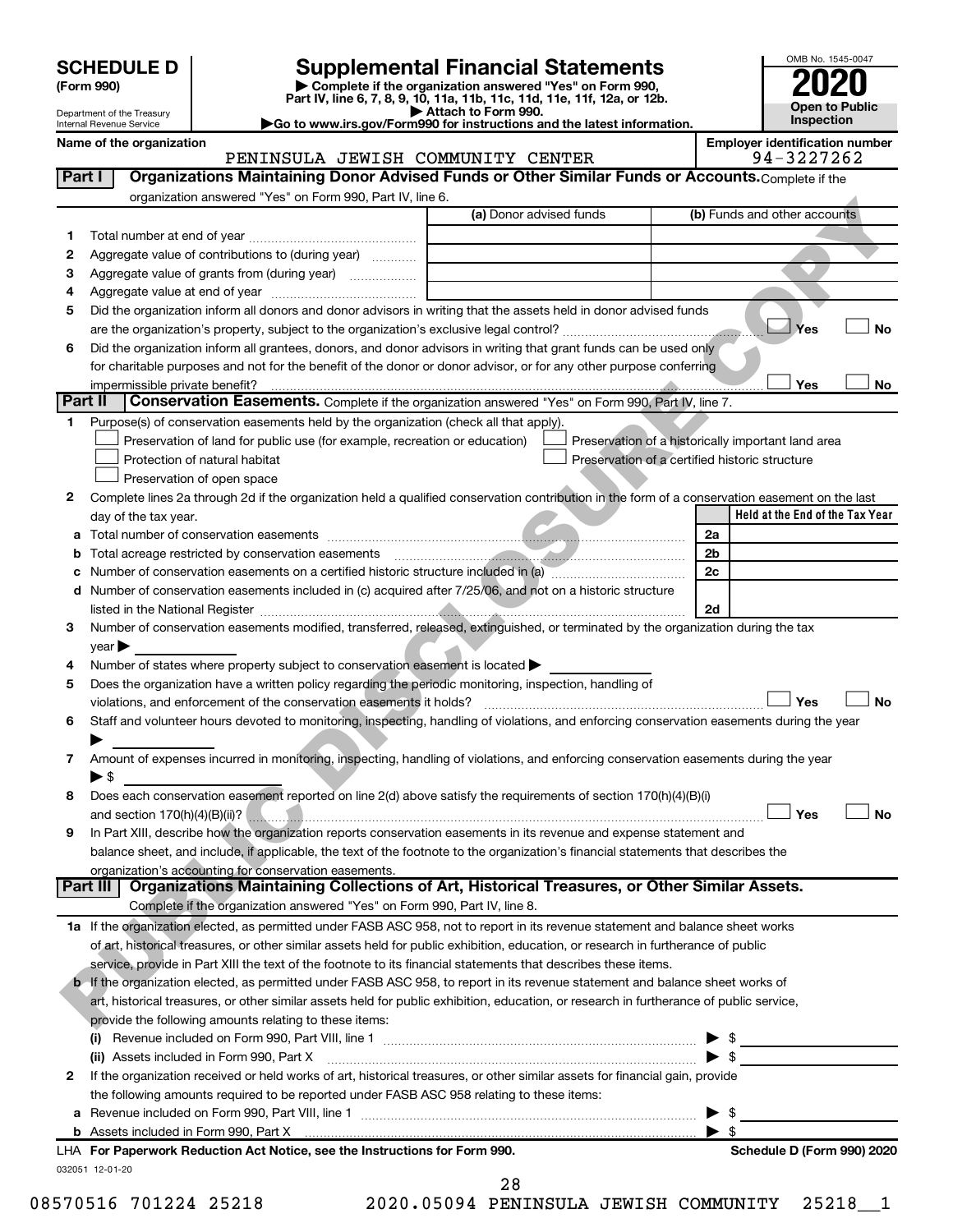|               | Schedule D (Form 990) 2020                                                                                                                                                                                                                             | PENINSULA JEWISH COMMUNITY CENTER |                |                          |            |                                           | 94-3227262 Page 2          |              |                         |
|---------------|--------------------------------------------------------------------------------------------------------------------------------------------------------------------------------------------------------------------------------------------------------|-----------------------------------|----------------|--------------------------|------------|-------------------------------------------|----------------------------|--------------|-------------------------|
|               | Part III<br>Organizations Maintaining Collections of Art, Historical Treasures, or Other Similar Assets (continued)                                                                                                                                    |                                   |                |                          |            |                                           |                            |              |                         |
| 3             | Using the organization's acquisition, accession, and other records, check any of the following that make significant use of its                                                                                                                        |                                   |                |                          |            |                                           |                            |              |                         |
|               | collection items (check all that apply):                                                                                                                                                                                                               |                                   |                |                          |            |                                           |                            |              |                         |
| a             | Public exhibition                                                                                                                                                                                                                                      |                                   |                | Loan or exchange program |            |                                           |                            |              |                         |
| b             | Scholarly research                                                                                                                                                                                                                                     |                                   | Other          |                          |            |                                           |                            |              |                         |
| с             | Preservation for future generations                                                                                                                                                                                                                    |                                   |                |                          |            |                                           |                            |              |                         |
| 4             | Provide a description of the organization's collections and explain how they further the organization's exempt purpose in Part XIII.                                                                                                                   |                                   |                |                          |            |                                           |                            |              |                         |
| 5             | During the year, did the organization solicit or receive donations of art, historical treasures, or other similar assets                                                                                                                               |                                   |                |                          |            |                                           |                            |              |                         |
|               |                                                                                                                                                                                                                                                        |                                   |                |                          |            |                                           | Yes                        |              | No                      |
|               | Part IV<br><b>Escrow and Custodial Arrangements.</b> Complete if the organization answered "Yes" on Form 990, Part IV, line 9, or<br>reported an amount on Form 990, Part X, line 21.                                                                  |                                   |                |                          |            |                                           |                            |              |                         |
|               | 1a Is the organization an agent, trustee, custodian or other intermediary for contributions or other assets not included                                                                                                                               |                                   |                |                          |            |                                           |                            |              |                         |
|               |                                                                                                                                                                                                                                                        |                                   |                |                          |            |                                           | Yes                        |              | <b>No</b>               |
|               | b If "Yes," explain the arrangement in Part XIII and complete the following table:                                                                                                                                                                     |                                   |                |                          |            |                                           |                            |              |                         |
|               |                                                                                                                                                                                                                                                        |                                   |                |                          |            |                                           | Amount                     |              |                         |
|               |                                                                                                                                                                                                                                                        |                                   |                |                          |            | 1c                                        |                            |              |                         |
|               |                                                                                                                                                                                                                                                        |                                   |                |                          |            | 1ď                                        |                            |              |                         |
|               | e Distributions during the year measurements are also according to the year of the set of the set of the set of the set of the set of the set of the set of the set of the set of the set of the set of the set of the set of                          |                                   |                |                          |            | 1e                                        |                            |              |                         |
|               |                                                                                                                                                                                                                                                        |                                   |                |                          |            | $-1f$                                     |                            |              |                         |
|               | 2a Did the organization include an amount on Form 990, Part X, line 21, for escrow or custodial account liability?                                                                                                                                     |                                   |                |                          |            |                                           | Yes                        |              | No                      |
|               | b If "Yes," explain the arrangement in Part XIII. Check here if the explanation has been provided on Part XIII                                                                                                                                         |                                   |                |                          |            |                                           |                            |              |                         |
| <b>Part V</b> | Endowment Funds. Complete if the organization answered "Yes" on Form 990, Part IV, line 10.                                                                                                                                                            |                                   |                |                          |            |                                           |                            |              |                         |
|               |                                                                                                                                                                                                                                                        | (a) Current year                  | (b) Prior year |                          |            | (c) Two years back (d) Three years back   | (e) Four years back        |              |                         |
|               | 1a Beginning of year balance                                                                                                                                                                                                                           | 8,768,129.                        | 9,032,943.     |                          | 8,897,456. | 8,705,017.                                |                            | 8, 142, 034. |                         |
|               |                                                                                                                                                                                                                                                        | 106,421.                          | 22, 296.       |                          | 1,180.     |                                           |                            |              | 28,196.                 |
|               | c Net investment earnings, gains, and losses                                                                                                                                                                                                           | 1,803,526.                        | 188,876.       |                          | 617,647.   | 628,694.                                  |                            |              | 929,787.                |
|               | <b>d</b> Grants or scholarships <i></i>                                                                                                                                                                                                                |                                   |                |                          |            |                                           |                            |              |                         |
|               | e Other expenditures for facilities                                                                                                                                                                                                                    |                                   |                |                          |            |                                           |                            |              |                         |
|               | and programs                                                                                                                                                                                                                                           | 520, 469.                         | 475,986.       |                          | 483,340.   | 436, 255.                                 |                            |              | 395,000.                |
|               | f Administrative expenses                                                                                                                                                                                                                              |                                   |                |                          |            |                                           |                            |              |                         |
| g             |                                                                                                                                                                                                                                                        | 10, 157, 607.                     | 8,768,129.     |                          | 9,032,943. | 8,897,456.                                |                            | 8,705,017.   |                         |
| 2             | Provide the estimated percentage of the current year end balance (line 1g, column (a)) held as:                                                                                                                                                        |                                   |                |                          |            |                                           |                            |              |                         |
| а             | Board designated or quasi-endowment                                                                                                                                                                                                                    |                                   | %              |                          |            |                                           |                            |              |                         |
|               | <b>b</b> Permanent endowment $\blacktriangleright$ 1.0500                                                                                                                                                                                              | %                                 |                |                          |            |                                           |                            |              |                         |
|               | 98.9500%<br>c Term endowment $\blacktriangleright$                                                                                                                                                                                                     |                                   |                |                          |            |                                           |                            |              |                         |
|               | The percentages on lines 2a, 2b, and 2c should equal 100%.                                                                                                                                                                                             |                                   |                |                          |            |                                           |                            |              |                         |
|               | 3a Are there endowment funds not in the possession of the organization that are held and administered for the organization                                                                                                                             |                                   |                |                          |            |                                           |                            |              |                         |
|               | by:                                                                                                                                                                                                                                                    |                                   |                |                          |            |                                           |                            | Yes          | No                      |
|               |                                                                                                                                                                                                                                                        |                                   |                |                          |            |                                           | 3a(i)                      |              | X                       |
|               |                                                                                                                                                                                                                                                        |                                   |                |                          |            |                                           | 3a(ii)                     |              | $\overline{\textbf{x}}$ |
|               |                                                                                                                                                                                                                                                        |                                   |                |                          |            |                                           | 3b                         |              |                         |
| 4             | Describe in Part XIII the intended uses of the organization's endowment funds.                                                                                                                                                                         |                                   |                |                          |            |                                           |                            |              |                         |
|               | Part VI   Land, Buildings, and Equipment.                                                                                                                                                                                                              |                                   |                |                          |            |                                           |                            |              |                         |
|               | Complete if the organization answered "Yes" on Form 990, Part IV, line 11a. See Form 990, Part X, line 10.                                                                                                                                             |                                   |                |                          |            |                                           |                            |              |                         |
|               | Description of property                                                                                                                                                                                                                                | (a) Cost or other                 |                | (b) Cost or other        |            | (c) Accumulated                           | (d) Book value             |              |                         |
|               |                                                                                                                                                                                                                                                        | basis (investment)                |                | basis (other)            |            | depreciation                              |                            |              |                         |
|               | <u> 1980 - Januar Amerikaanse en Amerikaanse foar it fjilde fan it fjilde fan it fjilde fan it fjilde fan it fjilde fan it fjilde fan it fjilde fan it fjilde fan it fjilde fan it fjilde fan it fjilde fan it fjilde fan it fji</u><br><b>1a</b> Land |                                   |                |                          |            |                                           |                            |              |                         |
|               |                                                                                                                                                                                                                                                        |                                   |                |                          |            | 34, 127, 693. 19, 467, 020. 14, 660, 673. |                            |              |                         |
|               |                                                                                                                                                                                                                                                        |                                   |                | 2, 232, 197.             |            | 1,603,670.                                |                            | 628,527.     |                         |
|               |                                                                                                                                                                                                                                                        |                                   |                | 2,775,973.               |            | 1,603,669.                                | 1, 172, 304.               |              |                         |
|               |                                                                                                                                                                                                                                                        |                                   |                |                          |            |                                           |                            |              |                         |
|               | Total. Add lines 1a through 1e. (Column (d) must equal Form 990, Part X, column (B), line 10c.)                                                                                                                                                        |                                   |                |                          |            |                                           | 16,461,504.                |              |                         |
|               |                                                                                                                                                                                                                                                        |                                   |                |                          |            |                                           | Schedule D (Form 990) 2020 |              |                         |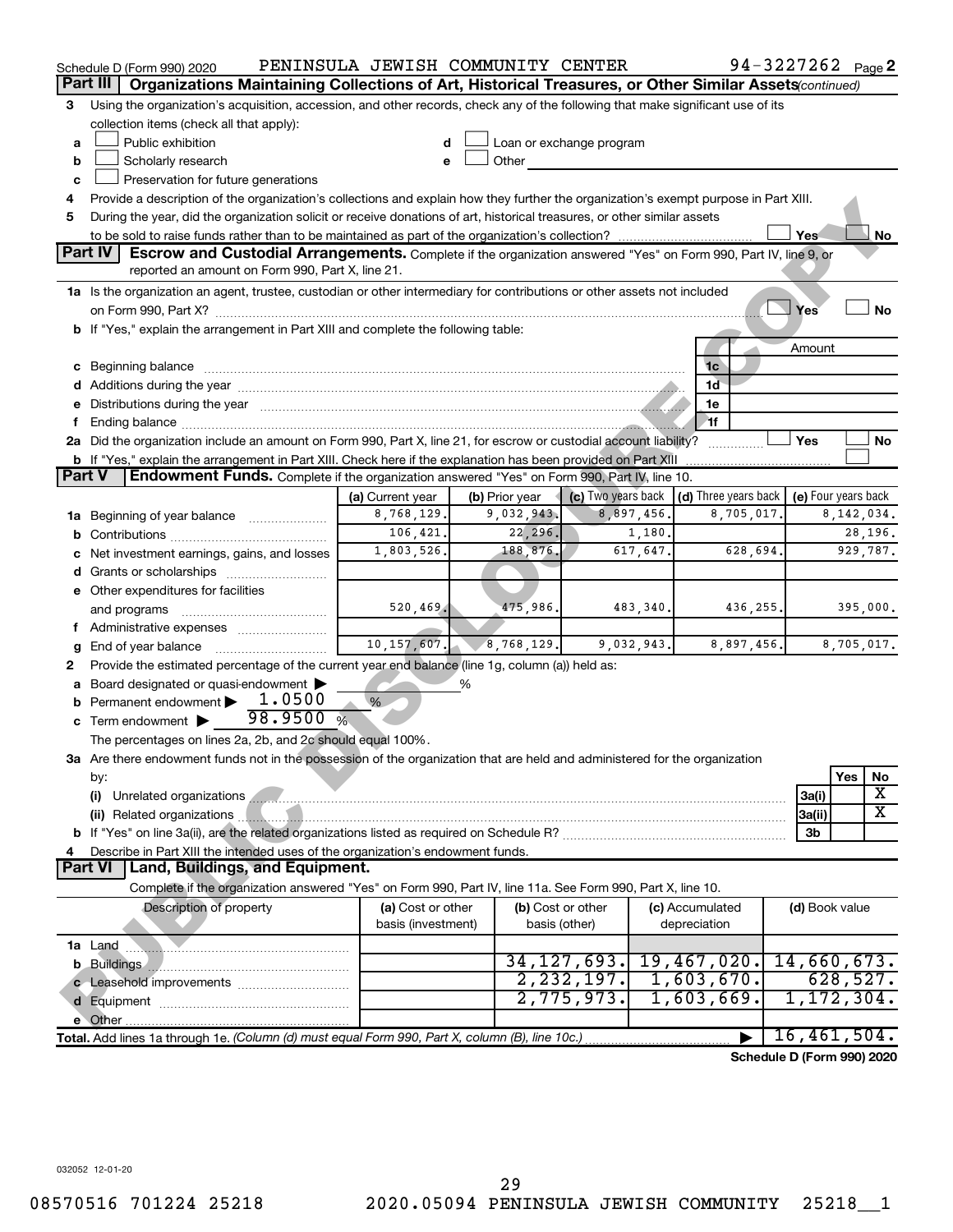|                  | Schedule D (Form 990) 2020    | PENINSULA JEWISH COMMUNITY CENTER                                                                                                                 |                 |                | 94-3227262 Page 3                                                                                                                                    |
|------------------|-------------------------------|---------------------------------------------------------------------------------------------------------------------------------------------------|-----------------|----------------|------------------------------------------------------------------------------------------------------------------------------------------------------|
| <b>Part VIII</b> |                               | <b>Investments - Other Securities.</b>                                                                                                            |                 |                |                                                                                                                                                      |
|                  |                               | Complete if the organization answered "Yes" on Form 990, Part IV, line 11b. See Form 990, Part X, line 12.                                        |                 |                |                                                                                                                                                      |
|                  |                               | (a) Description of security or category (including name of security)                                                                              |                 | (b) Book value | (c) Method of valuation: Cost or end-of-year market value                                                                                            |
|                  | (1) Financial derivatives     |                                                                                                                                                   |                 |                |                                                                                                                                                      |
|                  |                               |                                                                                                                                                   |                 |                |                                                                                                                                                      |
| (3) Other        |                               |                                                                                                                                                   |                 |                |                                                                                                                                                      |
| (A)              |                               |                                                                                                                                                   |                 |                |                                                                                                                                                      |
| (B)              |                               |                                                                                                                                                   |                 |                |                                                                                                                                                      |
| (C)              |                               |                                                                                                                                                   |                 |                |                                                                                                                                                      |
| (D)              |                               |                                                                                                                                                   |                 |                |                                                                                                                                                      |
| (E)              |                               |                                                                                                                                                   |                 |                |                                                                                                                                                      |
| (F)              |                               |                                                                                                                                                   |                 |                |                                                                                                                                                      |
| (G)              |                               |                                                                                                                                                   |                 |                |                                                                                                                                                      |
| (H)              |                               |                                                                                                                                                   |                 |                |                                                                                                                                                      |
|                  |                               | Total. (Col. (b) must equal Form 990, Part X, col. (B) line 12.) $\blacktriangleright$                                                            |                 |                |                                                                                                                                                      |
|                  |                               | Part VIII Investments - Program Related.                                                                                                          |                 |                |                                                                                                                                                      |
|                  |                               | Complete if the organization answered "Yes" on Form 990, Part IV, line 11c. See Form 990, Part X, line 13.                                        |                 |                |                                                                                                                                                      |
|                  | (a) Description of investment |                                                                                                                                                   |                 | (b) Book value | (c) Method of valuation: Cost or end-of-year market value                                                                                            |
| (1)              |                               |                                                                                                                                                   |                 |                |                                                                                                                                                      |
| (2)              |                               |                                                                                                                                                   |                 |                |                                                                                                                                                      |
| (3)              |                               |                                                                                                                                                   |                 |                |                                                                                                                                                      |
| (4)              |                               |                                                                                                                                                   |                 |                |                                                                                                                                                      |
| (5)              |                               |                                                                                                                                                   |                 |                |                                                                                                                                                      |
| (6)              |                               |                                                                                                                                                   |                 |                |                                                                                                                                                      |
| (7)              |                               |                                                                                                                                                   |                 |                |                                                                                                                                                      |
| (8)              |                               |                                                                                                                                                   |                 |                |                                                                                                                                                      |
| (9)              |                               |                                                                                                                                                   |                 |                |                                                                                                                                                      |
|                  |                               | Total. (Col. (b) must equal Form 990, Part X, col. (B) line 13.) $\blacktriangleright$                                                            |                 |                |                                                                                                                                                      |
| Part IX          | <b>Other Assets.</b>          |                                                                                                                                                   |                 |                |                                                                                                                                                      |
|                  |                               | Complete if the organization answered "Yes" on Form 990, Part IV, line 11d. See Form 990, Part X, line 15.                                        |                 |                |                                                                                                                                                      |
|                  |                               |                                                                                                                                                   | (a) Description |                | (b) Book value                                                                                                                                       |
|                  |                               |                                                                                                                                                   |                 |                |                                                                                                                                                      |
| (1)              |                               |                                                                                                                                                   |                 |                |                                                                                                                                                      |
| (2)              |                               |                                                                                                                                                   |                 |                |                                                                                                                                                      |
| (3)              |                               |                                                                                                                                                   |                 |                |                                                                                                                                                      |
| (4)              |                               |                                                                                                                                                   |                 |                |                                                                                                                                                      |
| (5)              |                               |                                                                                                                                                   |                 |                |                                                                                                                                                      |
| (6)              |                               |                                                                                                                                                   |                 |                |                                                                                                                                                      |
| (7)              |                               |                                                                                                                                                   |                 |                |                                                                                                                                                      |
| (8)              |                               |                                                                                                                                                   |                 |                |                                                                                                                                                      |
| (9)              |                               |                                                                                                                                                   |                 |                |                                                                                                                                                      |
| Part X           | <b>Other Liabilities.</b>     | Total. (Column (b) must equal Form 990, Part X, col. (B) line 15.)                                                                                |                 |                |                                                                                                                                                      |
|                  |                               |                                                                                                                                                   |                 |                |                                                                                                                                                      |
|                  |                               | Complete if the organization answered "Yes" on Form 990, Part IV, line 11e or 11f. See Form 990, Part X, line 25.<br>(a) Description of liability |                 |                |                                                                                                                                                      |
| 1.               |                               |                                                                                                                                                   |                 |                | (b) Book value                                                                                                                                       |
| (1)              | Federal income taxes          |                                                                                                                                                   |                 |                | 2,179,977.                                                                                                                                           |
| (2)              |                               | CAPITAL LEASE OBLIGATION                                                                                                                          |                 |                |                                                                                                                                                      |
| (3)              |                               | NOTE PAYABLE - PENSION TERMINATION                                                                                                                |                 |                | 2,318,825.                                                                                                                                           |
| (4)              | <b>GRANTS ADVANCE</b>         |                                                                                                                                                   |                 |                | 1,940,071.                                                                                                                                           |
| (5)              |                               |                                                                                                                                                   |                 |                |                                                                                                                                                      |
| (6)              |                               |                                                                                                                                                   |                 |                |                                                                                                                                                      |
| (7)              |                               |                                                                                                                                                   |                 |                |                                                                                                                                                      |
| (8)              |                               |                                                                                                                                                   |                 |                |                                                                                                                                                      |
| (9)              |                               |                                                                                                                                                   |                 |                |                                                                                                                                                      |
|                  |                               |                                                                                                                                                   |                 |                | 6,438,873.                                                                                                                                           |
|                  |                               |                                                                                                                                                   |                 |                | 2. Liability for uncertain tax positions. In Part XIII, provide the text of the footnote to the organization's financial statements that reports the |

organization's liability for uncertain tax positions under FASB ASC 740. Check here if the text of the footnote has been provided in Part XIII ...  $\fbox{\bf X}$ 

**Schedule D (Form 990) 2020**

032053 12-01-20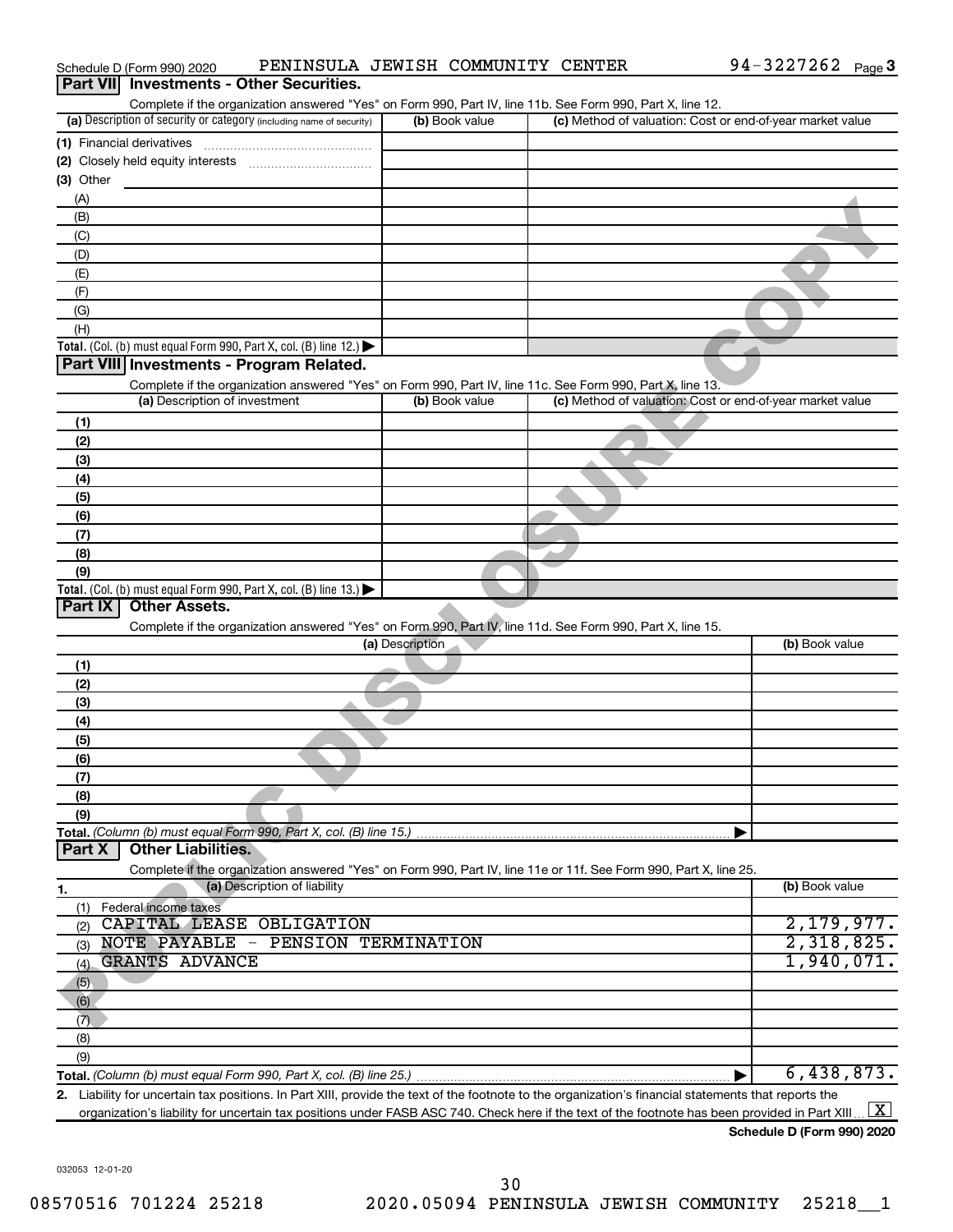|    | PENINSULA JEWISH COMMUNITY CENTER<br>Schedule D (Form 990) 2020                                                                                                |                |            |                | $94 - 3227262$ Page 4 |          |
|----|----------------------------------------------------------------------------------------------------------------------------------------------------------------|----------------|------------|----------------|-----------------------|----------|
|    | <b>Part XI</b><br>Reconciliation of Revenue per Audited Financial Statements With Revenue per Return.                                                          |                |            |                |                       |          |
|    | Complete if the organization answered "Yes" on Form 990, Part IV, line 12a.                                                                                    |                |            |                |                       |          |
| 1  | Total revenue, gains, and other support per audited financial statements                                                                                       |                |            | $\blacksquare$ | 11, 423, 223.         |          |
| 2  | Amounts included on line 1 but not on Form 990, Part VIII, line 12:                                                                                            |                |            |                |                       |          |
| а  |                                                                                                                                                                | 2a             | 1,609,022. |                |                       |          |
| b  |                                                                                                                                                                | 2 <sub>b</sub> |            |                |                       |          |
| с  |                                                                                                                                                                | 2 <sub>c</sub> |            |                |                       |          |
| d  |                                                                                                                                                                | 2d             |            |                |                       |          |
| е  | Add lines 2a through 2d                                                                                                                                        |                |            | 2e             | 1,609,022.            |          |
| З  |                                                                                                                                                                |                |            | 3              | 9,814,201.            |          |
| 4  | Amounts included on Form 990, Part VIII, line 12, but not on line 1:                                                                                           |                |            |                |                       |          |
| а  |                                                                                                                                                                | 4a             | 80.        |                |                       |          |
| b  |                                                                                                                                                                | 4 <sub>h</sub> | 178, 196.  |                |                       |          |
|    | Add lines 4a and 4b                                                                                                                                            |                |            | 4c             |                       | 178,276. |
|    |                                                                                                                                                                |                |            | 5 <sup>2</sup> | 9,992,477.            |          |
|    | Part XII   Reconciliation of Expenses per Audited Financial Statements With Expenses per Return.                                                               |                |            |                |                       |          |
|    | Complete if the organization answered "Yes" on Form 990, Part IV, line 12a.                                                                                    |                |            |                |                       |          |
| 1  |                                                                                                                                                                |                |            | $\blacksquare$ | 11,721,074.           |          |
| 2  | Amounts included on line 1 but not on Form 990, Part IX, line 25:                                                                                              |                |            |                |                       |          |
| а  |                                                                                                                                                                | 2a             |            |                |                       |          |
| b  | Prior year adjustments [111] Prior year adjustments [11] Masseum Masseum Masseum Masseum Masseum Masseum Mass                                                  | 2 <sub>b</sub> |            |                |                       |          |
| с  |                                                                                                                                                                | 2c             |            |                |                       |          |
| d  |                                                                                                                                                                | 2d             |            |                |                       |          |
| е  | Add lines 2a through 2d                                                                                                                                        |                |            | 2e             |                       | υ.       |
| З  |                                                                                                                                                                |                |            | 3              | 11,721,074.           |          |
| 4  | Amounts included on Form 990, Part IX, line 25, but not on line 1:                                                                                             |                |            |                |                       |          |
| а  | Investment expenses not included on Form 990, Part VIII, line 7b                                                                                               | 4a             | 80.        |                |                       |          |
| b  |                                                                                                                                                                | 4b             | 178, 196.  |                |                       |          |
|    | c Add lines 4a and 4b                                                                                                                                          |                |            | 4c             |                       | 178,276. |
| 5. |                                                                                                                                                                |                |            | 5              | 11,899,350.           |          |
|    | <b>Part XIII Supplemental Information.</b>                                                                                                                     |                |            |                |                       |          |
|    | Provide the descriptions required for Part II, lines 3, 5, and 9; Part III, lines 1a and 4; Part IV, lines 1b and 2b; Part V, line 4; Part X, line 2; Part XI, |                |            |                |                       |          |
|    | lines 2d and 4b; and Part XII, lines 2d and 4b. Also complete this part to provide any additional information.                                                 |                |            |                |                       |          |
|    |                                                                                                                                                                |                |            |                |                       |          |
|    |                                                                                                                                                                |                |            |                |                       |          |
|    | PART V, LINE 4:                                                                                                                                                |                |            |                |                       |          |
|    |                                                                                                                                                                |                |            |                |                       |          |
|    | PERMANENT ENDOWMENT FUNDS WERE ESTABLISHED TO PROVIDE LONG-TERM                                                                                                |                |            |                |                       |          |
|    |                                                                                                                                                                |                |            |                |                       |          |
|    | PROGRAMMATIC SUPPORT FOR MISSION DRIVEN PROGRAMS IN THE AREAS OF THE                                                                                           |                |            |                |                       |          |
|    |                                                                                                                                                                |                |            |                |                       |          |
|    | CULTURE AND THE ARTS, ADULT AND JEWISH PROGRAMS, AMONG OTHER ACTIVITIES                                                                                        |                |            |                |                       |          |
|    |                                                                                                                                                                |                |            |                |                       |          |
|    | AND PROGRAMS.                                                                                                                                                  |                |            |                |                       |          |
|    |                                                                                                                                                                |                |            |                |                       |          |
|    |                                                                                                                                                                |                |            |                |                       |          |
|    |                                                                                                                                                                |                |            |                |                       |          |
|    | PART X, LINE 2:                                                                                                                                                |                |            |                |                       |          |
|    |                                                                                                                                                                |                |            |                |                       |          |
|    | THE CENTER IS EXEMPT FROM PAYING FEDERAL AND STATE INCOME TAXES UNDER                                                                                          |                |            |                |                       |          |
|    |                                                                                                                                                                |                |            |                |                       |          |

| <b>PART</b> |  | LINE |  |
|-------------|--|------|--|
|-------------|--|------|--|

INTERNAL REVENUE CODE SECTION 501(C)(3) AND BY THE CALIFORNIA REVENUE AND

TAXATION CODE UNDER SECTION 23701D.

EACH YEAR, MANAGEMENT CONSIDERS WHETHER ANY MATERIAL TAX POSITION THE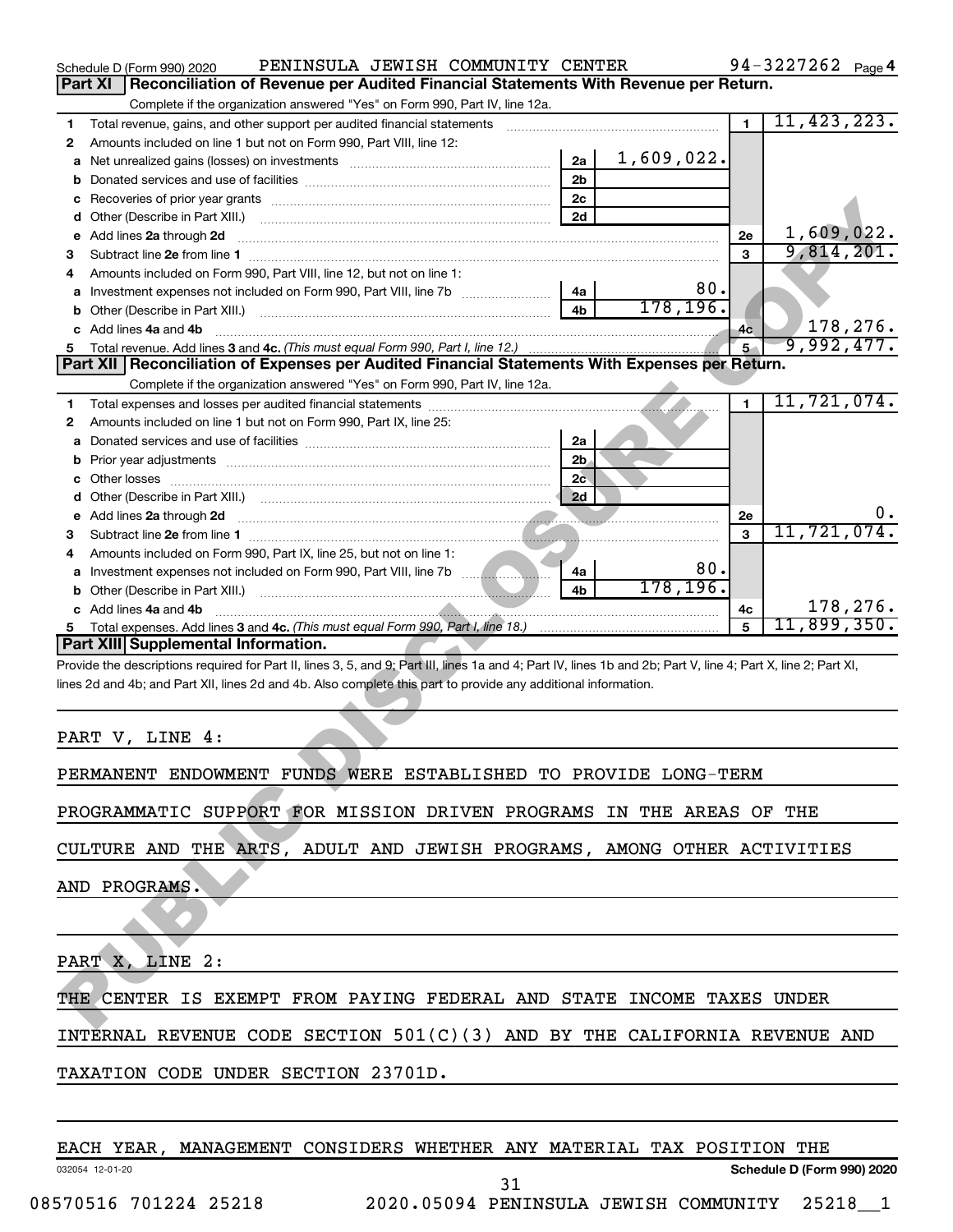| PENINSULA JEWISH COMMUNITY CENTER 94-3227262 Page5<br>Schedule D (Form 990) 2020                                   |                            |
|--------------------------------------------------------------------------------------------------------------------|----------------------------|
| <b>Part XIII Supplemental Information (continued)</b>                                                              |                            |
| CENTER HAS TAKEN IS MORE LIKELY THAN NOT TO BE SUSTAINED UPON EXAMINATION                                          |                            |
| BY THE APPLICABLE TAX AUTHORITY. MANAGEMENT BELIEVES THAT ANY POSITIONS                                            |                            |
| THE CENTER HAS TAKEN ARE SUPPORTED BY SUBSTANTIAL AUTHORITY.                                                       |                            |
|                                                                                                                    |                            |
| PART XI, LINE 4B - OTHER ADJUSTMENTS:                                                                              |                            |
| FINANCIAL ASSISTANCE                                                                                               | 179,752.                   |
| COGS FOR SALES OF INVENTORY                                                                                        | $-1,556.$                  |
| TOTAL TO SCHEDULE D, PART XI, LINE 4B                                                                              | 178,196.                   |
|                                                                                                                    |                            |
| PART XII, LINE 4B - OTHER ADJUSTMENTS:                                                                             |                            |
| COGS FOR SALES OF INVENTORY                                                                                        | $-1,556.$                  |
| FINANCIAL ASSISTANCE                                                                                               | 179,752.                   |
| TOTAL TO SCHEDULE D, PART XII, LINE 4B                                                                             | 178,196.                   |
|                                                                                                                    |                            |
|                                                                                                                    |                            |
|                                                                                                                    |                            |
|                                                                                                                    |                            |
|                                                                                                                    |                            |
|                                                                                                                    |                            |
|                                                                                                                    |                            |
|                                                                                                                    |                            |
|                                                                                                                    |                            |
|                                                                                                                    |                            |
|                                                                                                                    |                            |
|                                                                                                                    |                            |
|                                                                                                                    |                            |
|                                                                                                                    |                            |
|                                                                                                                    | Schedule D (Form 990) 2020 |
| 032055 12-01-20<br>32<br>E70E1 <i>E</i> 701994 9E910<br>AND ARAOA DENTNOTIT A<br>TUMT CU<br>$C$ $\cap$ MMTNT $\pi$ | າ ⊑າ1                      |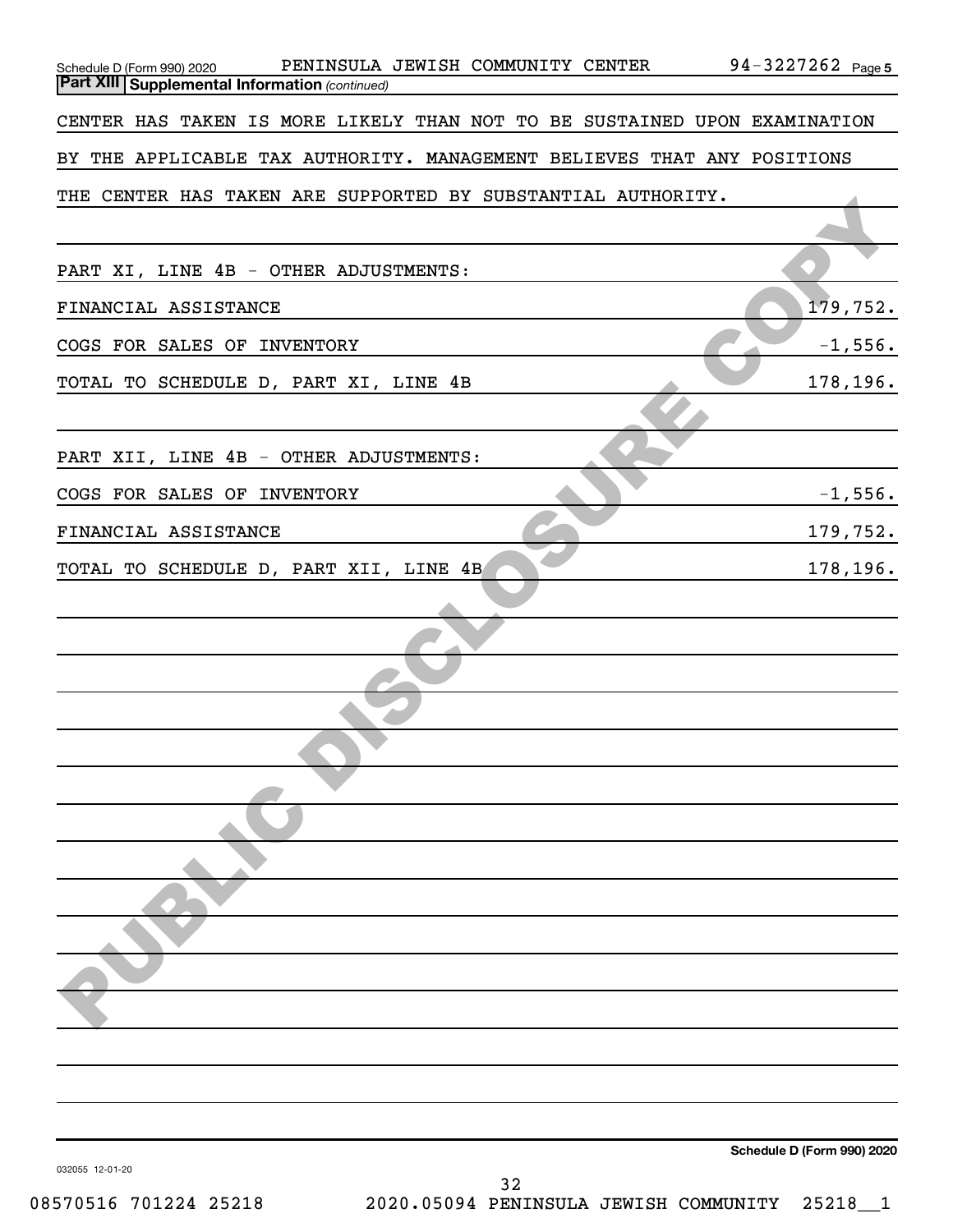| <b>SCHEDULE I</b><br>(Form 990) |                                                                                                                                                                                                                                                                                     |           | <b>Grants and Other Assistance to Organizations,</b><br>Governments, and Individuals in the United States |                                                       |                                         |                                                                |                                          | OMB No. 1545-0047                                   |
|---------------------------------|-------------------------------------------------------------------------------------------------------------------------------------------------------------------------------------------------------------------------------------------------------------------------------------|-----------|-----------------------------------------------------------------------------------------------------------|-------------------------------------------------------|-----------------------------------------|----------------------------------------------------------------|------------------------------------------|-----------------------------------------------------|
|                                 |                                                                                                                                                                                                                                                                                     |           | Complete if the organization answered "Yes" on Form 990, Part IV, line 21 or 22.                          |                                                       |                                         |                                                                |                                          |                                                     |
| Department of the Treasury      |                                                                                                                                                                                                                                                                                     |           |                                                                                                           | Attach to Form 990.                                   |                                         |                                                                |                                          | <b>Open to Public</b>                               |
| Internal Revenue Service        |                                                                                                                                                                                                                                                                                     |           |                                                                                                           | Go to www.irs.gov/Form990 for the latest information. |                                         |                                                                |                                          | Inspection                                          |
| Name of the organization        |                                                                                                                                                                                                                                                                                     |           | PENINSULA JEWISH COMMUNITY CENTER                                                                         |                                                       |                                         |                                                                |                                          | <b>Employer identification number</b><br>94-3227262 |
| Part I                          | <b>General Information on Grants and Assistance</b>                                                                                                                                                                                                                                 |           |                                                                                                           |                                                       |                                         |                                                                |                                          |                                                     |
| $\mathbf 1$                     | Does the organization maintain records to substantiate the amount of the grants or assistance, the grantees' eligibility for the grants or assistance, and the selection                                                                                                            |           |                                                                                                           |                                                       |                                         |                                                                |                                          |                                                     |
|                                 |                                                                                                                                                                                                                                                                                     |           |                                                                                                           |                                                       |                                         |                                                                |                                          | $\boxed{\text{X}}$ Yes<br>  No                      |
| 2<br>Part II                    | Describe in Part IV the organization's procedures for monitoring the use of grant funds in the United States.<br>Grants and Other Assistance to Domestic Organizations and Domestic Governments. Complete if the organization answered "Yes" on Form 990, Part IV, line 21, for any |           |                                                                                                           |                                                       |                                         |                                                                |                                          |                                                     |
|                                 | recipient that received more than \$5,000. Part II can be duplicated if additional space is needed.                                                                                                                                                                                 |           |                                                                                                           |                                                       |                                         |                                                                |                                          |                                                     |
|                                 | 1 (a) Name and address of organization<br>or government                                                                                                                                                                                                                             | $(b)$ EIN | (c) IRC section<br>(if applicable)                                                                        | (d) Amount of<br>cash grant                           | (e) Amount of<br>non-cash<br>assistance | (f) Method of<br>valuation (book,<br>FMV, appraisal,<br>other) | (g) Description of<br>noncash assistance | (h) Purpose of grant<br>or assistance               |
|                                 |                                                                                                                                                                                                                                                                                     |           |                                                                                                           |                                                       |                                         |                                                                |                                          |                                                     |
|                                 |                                                                                                                                                                                                                                                                                     |           |                                                                                                           |                                                       |                                         |                                                                |                                          |                                                     |
|                                 |                                                                                                                                                                                                                                                                                     |           |                                                                                                           |                                                       |                                         |                                                                |                                          |                                                     |
|                                 |                                                                                                                                                                                                                                                                                     |           |                                                                                                           |                                                       |                                         |                                                                |                                          |                                                     |
|                                 |                                                                                                                                                                                                                                                                                     |           |                                                                                                           |                                                       |                                         |                                                                |                                          |                                                     |
|                                 |                                                                                                                                                                                                                                                                                     |           |                                                                                                           |                                                       |                                         |                                                                |                                          |                                                     |
| $\mathbf{2}$                    | Enter total number of section 501(c)(3) and government organizations listed in the line 1 table                                                                                                                                                                                     |           |                                                                                                           |                                                       |                                         |                                                                |                                          |                                                     |
| 3                               | Enter total number of other organizations listed in the line 1 table                                                                                                                                                                                                                |           |                                                                                                           |                                                       |                                         |                                                                |                                          |                                                     |
| LHA                             | For Paperwork Reduction Act Notice, see the Instructions for Form 990.                                                                                                                                                                                                              |           |                                                                                                           | 33                                                    |                                         |                                                                |                                          | Schedule I (Form 990) 2020                          |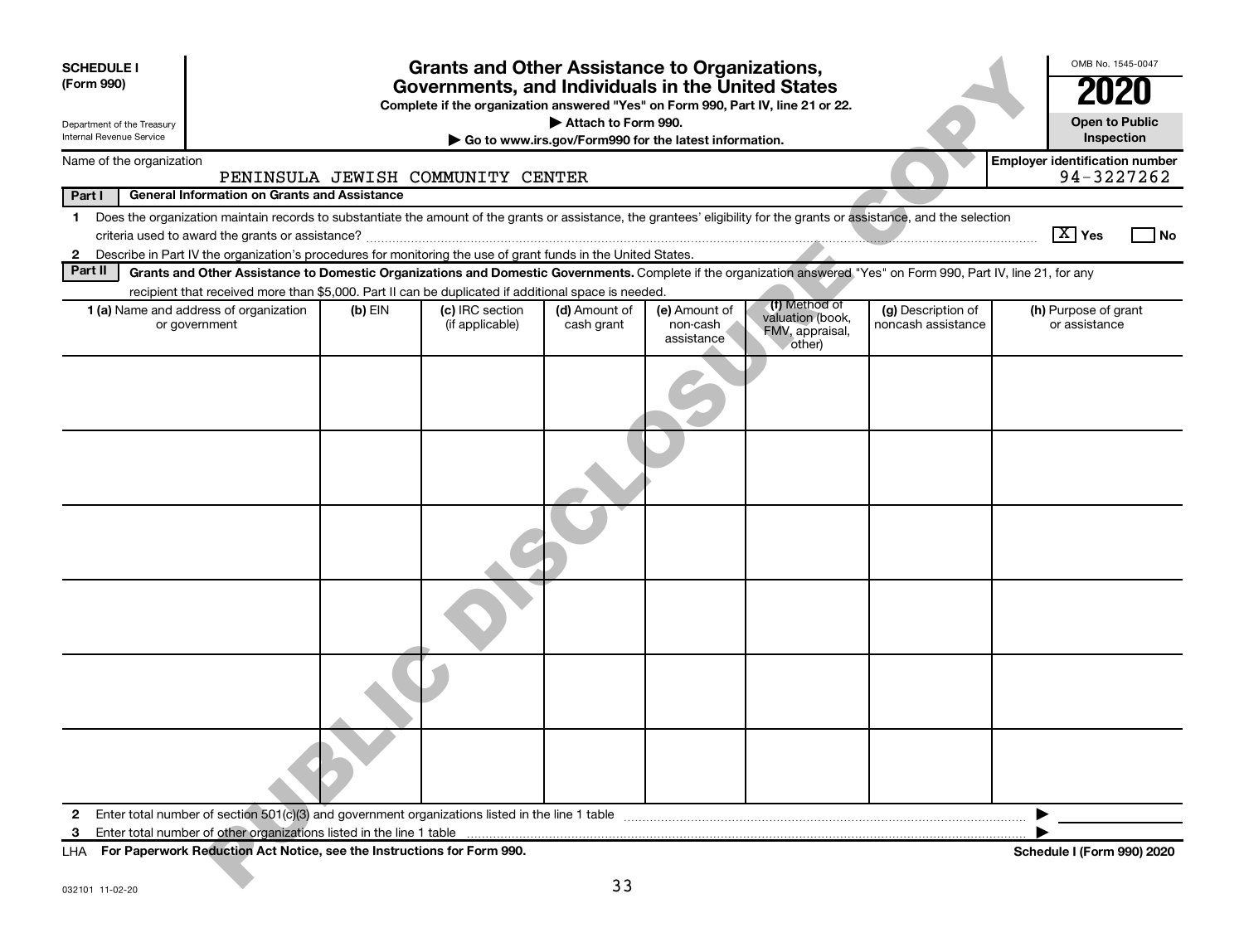#### Schedule I (Form 990) 2020 PENINSULA JEWISH COMMUNITY CENTER 94-3227262 Page

**2**

| PENINSULA JEWISH COMMUNITY CENTER<br>Schedule I (Form 990) 2020                                                                                                                                          |                             |                             |                                       |                                                          | 94-3227262                               | Page 2 |
|----------------------------------------------------------------------------------------------------------------------------------------------------------------------------------------------------------|-----------------------------|-----------------------------|---------------------------------------|----------------------------------------------------------|------------------------------------------|--------|
| Part III<br>Grants and Other Assistance to Domestic Individuals. Complete if the organization answered "Yes" on Form 990, Part IV, line 22.<br>Part III can be duplicated if additional space is needed. |                             |                             |                                       |                                                          |                                          |        |
| (a) Type of grant or assistance                                                                                                                                                                          | (b) Number of<br>recipients | (c) Amount of<br>cash grant | (d) Amount of non-<br>cash assistance | (e) Method of valuation<br>(book, FMV, appraisal, other) | (f) Description of noncash assistance    |        |
|                                                                                                                                                                                                          |                             |                             |                                       |                                                          |                                          |        |
| FINANCIAL ASSISTANCE AWARDS                                                                                                                                                                              | 190                         | 0,                          | 179,752.FMV                           |                                                          | FINANCIAL ASSISTANCE FOR OWN<br>PROGRAMS |        |
|                                                                                                                                                                                                          |                             |                             |                                       |                                                          |                                          |        |
|                                                                                                                                                                                                          |                             |                             |                                       |                                                          |                                          |        |
|                                                                                                                                                                                                          |                             |                             |                                       |                                                          |                                          |        |
|                                                                                                                                                                                                          |                             |                             |                                       |                                                          |                                          |        |
| Supplemental Information. Provide the information required in Part I, line 2; Part III, column (b); and any other additional information.<br><b>Part IV</b>                                              |                             |                             |                                       |                                                          |                                          |        |
| PART I, LINE 2:                                                                                                                                                                                          |                             |                             |                                       |                                                          |                                          |        |
| FINANCIAL ASSISTANCE AWARDS ARE ONLY GRANTED FOR PARTICIPANTS TO ATTEND THE                                                                                                                              |                             |                             |                                       |                                                          |                                          |        |
| ORGANIZATION'S OWN PROGRAMS. THE FINANCIAL ASSISTANCE AWARD GUIDELINES ARE                                                                                                                               |                             |                             |                                       |                                                          |                                          |        |
| AS FOLLOWS:                                                                                                                                                                                              |                             |                             |                                       |                                                          |                                          |        |
| 1. ALL REQUESTS FOR FINANCIAL ASSISTANCE ARE SUBJECT TO AND LIMITED BY                                                                                                                                   |                             |                             |                                       |                                                          |                                          |        |
| <b>AVAILABLE FUNDS.</b>                                                                                                                                                                                  |                             |                             |                                       |                                                          |                                          |        |
| 2. APPLICANTS FOR FINANCIAL ASSISTANCE REGARDING MEMBERSHIP MUST SUBMIT A                                                                                                                                |                             |                             |                                       |                                                          |                                          |        |
| PJCC FINANCIAL ASSISTANCE APPLICATION FORM ("FORM"), ALONG WITH REQUIRED                                                                                                                                 |                             |                             |                                       |                                                          |                                          |        |
| ATTACHMENTS. APPLICANTS FOR FINANCIAL ASSISTANCE REGARDING EARLY CHILDHOOD                                                                                                                               |                             |                             |                                       |                                                          |                                          |        |
|                                                                                                                                                                                                          |                             | $\overline{34}$             |                                       |                                                          | Schodule L (Form 000) 2020               |        |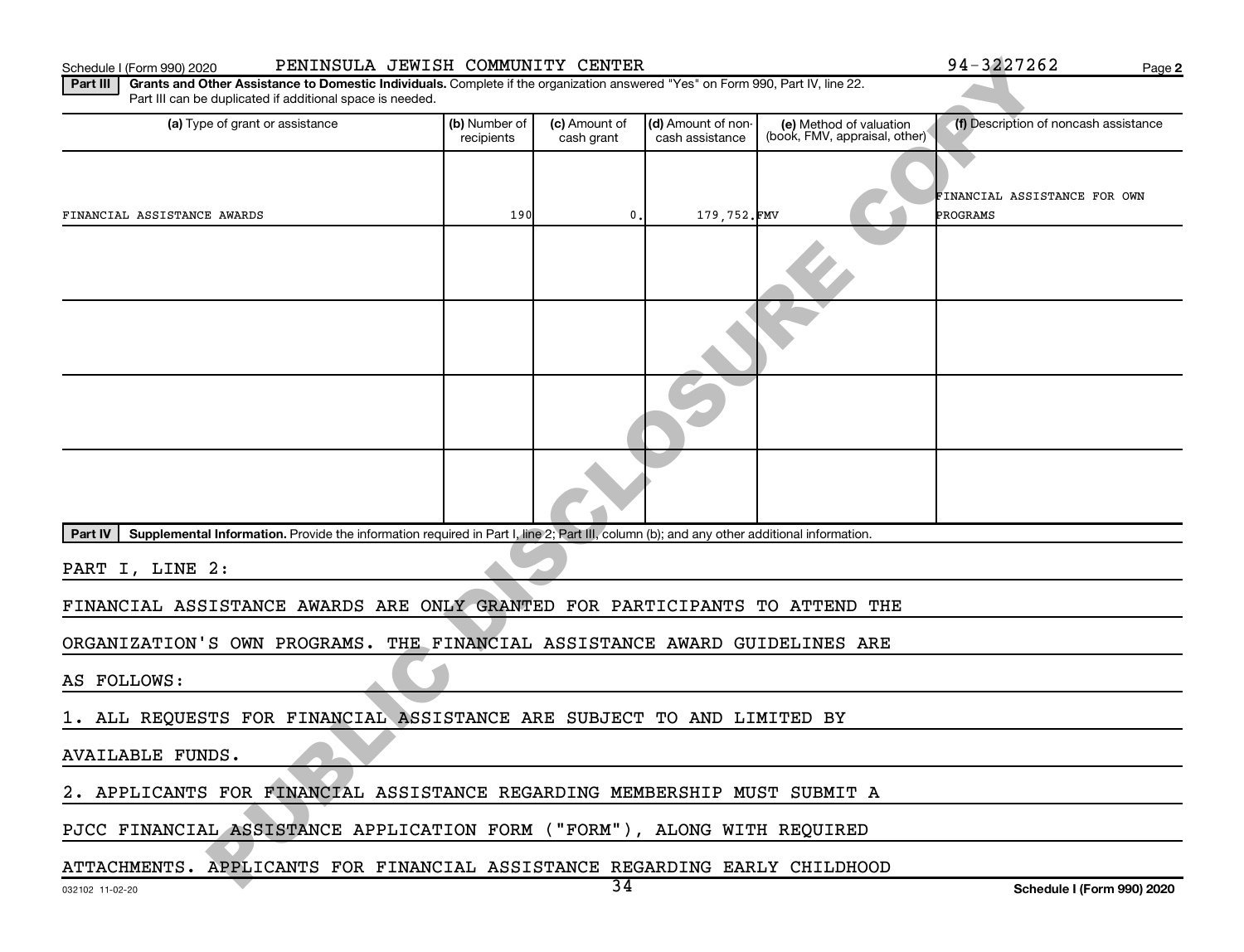| Schedule I (Form 990) PENINSULA JEWISH COMMUNITY CENTER 94-3227262 Page 2<br>Part IV   Supplemental Information |
|-----------------------------------------------------------------------------------------------------------------|
| EDUCATION AND CAMPS MUST COMPLETE AN ONLINE APPLICATION AND INFORMATION                                         |
| PROVIDED BY A THIRD-PARTY SERVICE WHICH COLLECTS, ORGANIZES AND ANALYZES                                        |
| THE APPLICANTS' INFORMATION INCLUDING FINANCIAL ATTACHMENTS (E.G.: TAX                                          |
| RETURNS). ONLY COMPLETED FORMS WITH REQUIRED ATTACHMENTS ARE CONSIDERED.                                        |
| 3. RECEIPT OF A FORM DOES NOT GUARANTEE THAT FINANCIAL ASSISTANCE WILL BE                                       |
| AWARDED.                                                                                                        |
| 4. A SINGLE FORM MAY BE SUBMITTED FOR MEMBERSHIP, EARLY CHILDHOOD                                               |
| EDUCATION, CAMP, AND OTHER PROGRAMS.                                                                            |
| 5. GENERALLY, FORMS FOR EARLY CHILDHOOD EDUCATION AND CAMP WILL BE REVIEWED                                     |
| DURING THE MONTHS OF MARCH AND APRIL, AND ALL OTHER FORMS WILL BE REVIEWED                                      |
| WITHIN 30-60 DAYS OF SUBMISSION. PRIORITY FOR ECE FINANCIAL ASSISTANCE WILL                                     |
| BE GIVEN TO FAMILIES REQUIRING FULL-TIME, YEAR-ROUND CHILDCARE. AN                                              |
| INTERVIEW MAY BE HELD WITH THE APPLICANT AS PART OF THE REVIEW PROCESS.                                         |
| APPLICANTS WILL BE NOTIFIED OF FINANCIAL ASSISTANCE DECISIONS AS SOON AS                                        |
| POSSIBLE.                                                                                                       |
| 6. PJCC MEMBERSHIP FINANCIAL ASSISTANCE ARE VALID FOR ONE YEAR.                                                 |
| 7. TIMEFRAMES FOR PROGRAM FINANCIAL ASSISTANCE WILL BE DESIGNATED BY THE                                        |
| PJCC (E.G.: A PRESCHOOL YEAR OR CAMP SESSION).                                                                  |
| 8. FINANCIAL ASSISTANCE RECIPIENTS MUST REAPPLY ANNUALLY BY SUBMITTING                                          |
| UPDATED FINANCIAL INFORMATION FOR PJCC REVIEW (SEE FORM FOR REQUIREMENTS).                                      |
| DUE TO THE LIMITED AVAILABILITY OF FUNDS FOR FINANCIAL ASSISTANCE, THE                                          |
| RECIPIENTS ARE REQUESTED THAT IF AND WHEN THEIR FINANCIAL CIRCUMSTANCES                                         |
| IMPROVE, THEY SHOULD PAY BACK ALL OR PART OF THE ASSISTANCE THEY RECEIVED.                                      |
| THIS WILL MAXIMIZE THE PJCC'S ABILITY TO<br>HELP OTHERS IN SIMILAR                                              |
| CIRCUMSTANCES.                                                                                                  |
|                                                                                                                 |

**Schedule I (Form 990)**

032291 04-01-20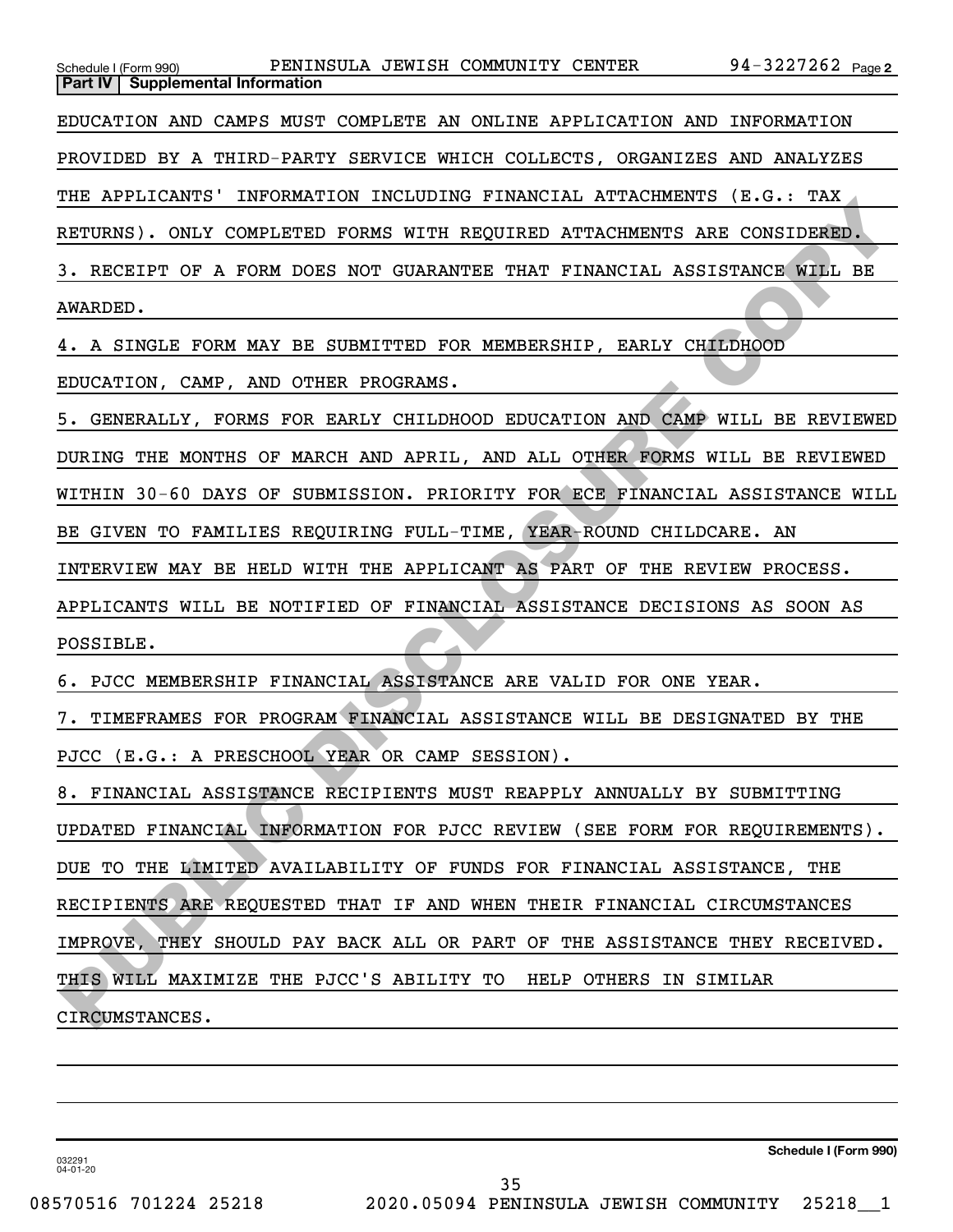|   | <b>Compensation Information</b><br>OMB No. 1545-0047<br><b>SCHEDULE J</b> |                                                                                                                                     |                                       |                       |     |                         |  |  |
|---|---------------------------------------------------------------------------|-------------------------------------------------------------------------------------------------------------------------------------|---------------------------------------|-----------------------|-----|-------------------------|--|--|
|   | (Form 990)                                                                | For certain Officers, Directors, Trustees, Key Employees, and Highest                                                               |                                       | <b>2020</b>           |     |                         |  |  |
|   |                                                                           | <b>Compensated Employees</b>                                                                                                        |                                       |                       |     |                         |  |  |
|   | Department of the Treasury                                                | Complete if the organization answered "Yes" on Form 990, Part IV, line 23.<br>Attach to Form 990.                                   |                                       | <b>Open to Public</b> |     |                         |  |  |
|   | Internal Revenue Service                                                  | Go to www.irs.gov/Form990 for instructions and the latest information.                                                              |                                       | Inspection            |     |                         |  |  |
|   | Name of the organization                                                  |                                                                                                                                     | <b>Employer identification number</b> |                       |     |                         |  |  |
|   |                                                                           | PENINSULA JEWISH COMMUNITY CENTER                                                                                                   | 94-3227262                            |                       |     |                         |  |  |
|   | Part I                                                                    | <b>Questions Regarding Compensation</b>                                                                                             |                                       |                       |     |                         |  |  |
|   |                                                                           |                                                                                                                                     |                                       |                       | Yes | No                      |  |  |
|   |                                                                           | 1a Check the appropriate box(es) if the organization provided any of the following to or for a person listed on Form 990,           |                                       |                       |     |                         |  |  |
|   |                                                                           | Part VII, Section A, line 1a. Complete Part III to provide any relevant information regarding these items.                          |                                       |                       |     |                         |  |  |
|   | First-class or charter travel                                             | Housing allowance or residence for personal use                                                                                     |                                       |                       |     |                         |  |  |
|   | Travel for companions                                                     | Payments for business use of personal residence                                                                                     |                                       |                       |     |                         |  |  |
|   |                                                                           | Health or social club dues or initiation fees<br>Tax indemnification and gross-up payments                                          |                                       |                       |     |                         |  |  |
|   |                                                                           | Discretionary spending account<br>Personal services (such as maid, chauffeur, chef)                                                 |                                       |                       |     |                         |  |  |
|   |                                                                           |                                                                                                                                     |                                       |                       |     |                         |  |  |
|   |                                                                           | <b>b</b> If any of the boxes on line 1a are checked, did the organization follow a written policy regarding payment or              |                                       |                       |     |                         |  |  |
|   |                                                                           | reimbursement or provision of all of the expenses described above? If "No," complete Part III to explain                            |                                       | 1b                    |     |                         |  |  |
| 2 |                                                                           | Did the organization require substantiation prior to reimbursing or allowing expenses incurred by all directors,                    |                                       |                       |     |                         |  |  |
|   |                                                                           | trustees, and officers, including the CEO/Executive Director, regarding the items checked on line 1a?                               |                                       | $\mathbf{2}$          |     |                         |  |  |
|   |                                                                           |                                                                                                                                     |                                       |                       |     |                         |  |  |
| З |                                                                           | Indicate which, if any, of the following the organization used to establish the compensation of the organization's                  |                                       |                       |     |                         |  |  |
|   |                                                                           | CEO/Executive Director. Check all that apply. Do not check any boxes for methods used by a related organization to                  |                                       |                       |     |                         |  |  |
|   |                                                                           | establish compensation of the CEO/Executive Director, but explain in Part III.                                                      |                                       |                       |     |                         |  |  |
|   | Compensation committee                                                    | Written employment contract<br>$\mathbf{X}$                                                                                         |                                       |                       |     |                         |  |  |
|   | $\lfloor x \rfloor$ Form 990 of other organizations                       | Compensation survey or study<br>Independent compensation consultant<br>$\mathbf{X}$ Approval by the board or compensation committee |                                       |                       |     |                         |  |  |
|   |                                                                           |                                                                                                                                     |                                       |                       |     |                         |  |  |
|   |                                                                           |                                                                                                                                     |                                       |                       |     |                         |  |  |
| 4 | organization or a related organization:                                   | During the year, did any person listed on Form 990, Part VII, Section A, line 1a, with respect to the filing                        |                                       |                       |     |                         |  |  |
| а |                                                                           | Receive a severance payment or change-of-control payment?                                                                           |                                       | 4a                    |     | x                       |  |  |
| b |                                                                           |                                                                                                                                     |                                       | 4b                    |     | $\overline{\textbf{x}}$ |  |  |
| c |                                                                           |                                                                                                                                     |                                       | 4c                    |     | X                       |  |  |
|   |                                                                           | If "Yes" to any of lines 4a-c, list the persons and provide the applicable amounts for each item in Part III.                       |                                       |                       |     |                         |  |  |
|   |                                                                           |                                                                                                                                     |                                       |                       |     |                         |  |  |
|   |                                                                           | Only section 501(c)(3), 501(c)(4), and 501(c)(29) organizations must complete lines 5-9.                                            |                                       |                       |     |                         |  |  |
|   |                                                                           | For persons listed on Form 990, Part VII, Section A, line 1a, did the organization pay or accrue any compensation                   |                                       |                       |     |                         |  |  |
|   | contingent on the revenues of:                                            |                                                                                                                                     |                                       |                       |     |                         |  |  |
|   |                                                                           |                                                                                                                                     |                                       | 5a                    |     | x                       |  |  |
|   |                                                                           |                                                                                                                                     |                                       | 5b                    |     | х                       |  |  |
|   |                                                                           | If "Yes" on line 5a or 5b, describe in Part III.                                                                                    |                                       |                       |     |                         |  |  |
|   |                                                                           | 6 For persons listed on Form 990, Part VII, Section A, line 1a, did the organization pay or accrue any compensation                 |                                       |                       |     |                         |  |  |
|   | contingent on the net earnings of:                                        |                                                                                                                                     |                                       |                       |     |                         |  |  |
|   |                                                                           | a The organization?                                                                                                                 |                                       | 6a                    |     | x                       |  |  |
|   |                                                                           |                                                                                                                                     |                                       | 6b                    |     | $\overline{\textbf{X}}$ |  |  |
|   |                                                                           | If "Yes" on line 6a or 6b, describe in Part III.                                                                                    |                                       |                       |     |                         |  |  |
|   |                                                                           | 7 For persons listed on Form 990, Part VII, Section A, line 1a, did the organization provide any nonfixed payments                  |                                       |                       |     |                         |  |  |
|   |                                                                           |                                                                                                                                     |                                       | 7                     |     | x                       |  |  |
| 8 |                                                                           | Were any amounts reported on Form 990, Part VII, paid or accrued pursuant to a contract that was subject to the                     |                                       |                       |     |                         |  |  |
|   |                                                                           |                                                                                                                                     |                                       | 8                     |     | х                       |  |  |
|   |                                                                           | 9 If "Yes" on line 8, did the organization also follow the rebuttable presumption procedure described in                            |                                       |                       |     |                         |  |  |
|   |                                                                           |                                                                                                                                     |                                       | 9                     |     |                         |  |  |
|   |                                                                           | LHA For Paperwork Reduction Act Notice, see the Instructions for Form 990.                                                          | Schedule J (Form 990) 2020            |                       |     |                         |  |  |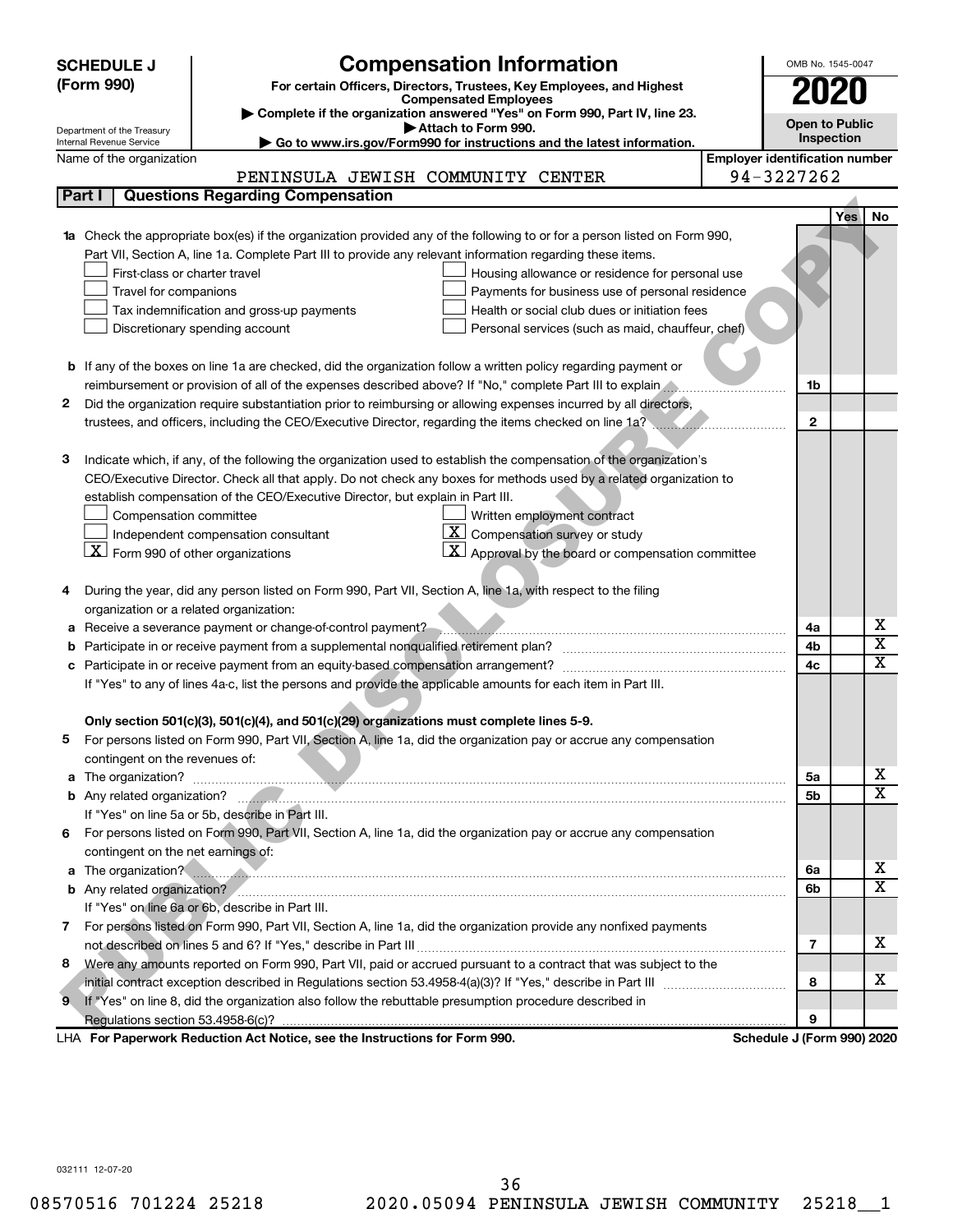#### Part II | Officers, Directors, Trustees, Key Employees, and Highest Compensated Employees. Use duplicate copies if additional space is needed.

| Schedule J (Form 990) 2020                                                                                                                                                                              |                    | PENINSULA JEWISH COMMUNITY CENTER |                                                    |                           | 94-3227262                     |                |                      | Page 2                                |
|---------------------------------------------------------------------------------------------------------------------------------------------------------------------------------------------------------|--------------------|-----------------------------------|----------------------------------------------------|---------------------------|--------------------------------|----------------|----------------------|---------------------------------------|
| Part II   Officers, Directors, Trustees, Key Employees, and Highest Compensated Employees. Use duplicate copies if additional space is needed.                                                          |                    |                                   |                                                    |                           |                                |                |                      |                                       |
| For each individual whose compensation must be reported on Schedule J, report compensation from the organization on row (i) and from related organizations, described in the instructions, on row (ii). |                    |                                   |                                                    |                           |                                |                |                      |                                       |
| Do not list any individuals that aren't listed on Form 990, Part VII.                                                                                                                                   |                    |                                   |                                                    |                           |                                |                |                      |                                       |
| Note: The sum of columns (B)(i)-(iii) for each listed individual must equal the total amount of Form 990, Part VII, Section A, line 1a, applicable column (D) and (E) amounts for that individual.      |                    |                                   |                                                    |                           |                                |                |                      |                                       |
|                                                                                                                                                                                                         |                    |                                   | (B) Breakdown of W-2 and/or 1099-MISC compensation |                           | (C) Retirement and             | (D) Nontaxable | (E) Total of columns | (F) Compensation                      |
|                                                                                                                                                                                                         |                    | (i) Base                          | (ii) Bonus &                                       | (iii) Other               | other deferred<br>compensation | benefits       | $(B)(i)$ - $(D)$     | in column (B)<br>reported as deferred |
| (A) Name and Title                                                                                                                                                                                      |                    | compensation                      | incentive                                          | reportable                |                                |                |                      | on prior Form 990                     |
|                                                                                                                                                                                                         |                    |                                   | compensation                                       | compensation              |                                |                |                      |                                       |
| PAUL GEDULDIG<br>(1)                                                                                                                                                                                    | (i)                | 314,526.                          | 0.                                                 | 0.                        | 5,052.                         | 12,062.        | 331,640.             | $0$ .                                 |
| CEO                                                                                                                                                                                                     | (ii)               | 0.                                | $\overline{0}$ .                                   | 0.                        | $0$ .                          | 0.             | $\overline{0}$ .     | $\overline{0}$ .                      |
| FRED WEINER<br>(2)                                                                                                                                                                                      | (i)                | 197,457.                          | $\overline{0}$ .                                   | 1,978.                    | 3,706.                         | 6,060.         | 209, 201             | $\overline{0}$ .                      |
| INTERIM CEO & CFO                                                                                                                                                                                       | (ii)               | 0.                                | $\overline{0}$ .                                   | 0.                        | $\overline{\mathbf{0}}$ .      | $\Omega$ .     | $\overline{0}$ .     | $\overline{0}$ .                      |
| STEPHANIE LEVIN<br>(3)                                                                                                                                                                                  | (i)                | 151, 290.                         | $\overline{0}$ .                                   | $\overline{\mathbf{0}}$ . | 2,771.                         | 10,655.        | 164, 716.            | $\overline{0}$ .                      |
| CHIEF ENGAGEMENT & INNOVAT                                                                                                                                                                              | (ii)               | 0.                                | $\overline{0}$ .                                   | 0.                        | 0.                             | 0.             | 0.                   | $\overline{0}$ .                      |
| LAURA TOLLER GARDNER<br>(4)                                                                                                                                                                             | (i)                | 152,009.                          | $\overline{0}$ .                                   | $\overline{0}$ .          | 2,565.                         | 11,262.        | 165,836.             | $\overline{0}$ .                      |
| CHIEF MARKETING OFFICER                                                                                                                                                                                 | (ii)               | 0.                                | $\overline{0}$ .                                   | 0.                        | 0.                             | 0.             | 0.                   | $\overline{0}$ .                      |
| <b>SETH HAZEN</b><br>(5)                                                                                                                                                                                | (i)                | 148,025.                          | $\overline{0}$ .                                   | 0.                        | 2, 264.                        | 11,679.        | 161,968.             | $\overline{0}$ .                      |
| CHIEF WELLNESS OFFICER                                                                                                                                                                                  | (ii)               | 0.                                | $\overline{0}$ .                                   | $\overline{0}$ .          | 0.                             | $\Omega$ .     | 0.                   | $\overline{0}$ .                      |
| MANPREET SINGH<br>(6)                                                                                                                                                                                   | (i)                | 153,559.                          | 0.                                                 | $\overline{0}$ .          | 1,986.                         | 7,841          | 163, 386.            | $\overline{0}$ .                      |
| DIRECTOR OF INFORMATION TECHNOLOGY                                                                                                                                                                      | (ii)               | 0.                                | 0.                                                 | 0.                        | 0.                             | $\Omega$       | 0.                   | $\overline{0}$ .                      |
|                                                                                                                                                                                                         | (i)                |                                   |                                                    |                           |                                |                |                      |                                       |
|                                                                                                                                                                                                         | (i)                |                                   |                                                    |                           |                                |                |                      |                                       |
|                                                                                                                                                                                                         | (i)                |                                   |                                                    |                           |                                |                |                      |                                       |
|                                                                                                                                                                                                         | (i)                |                                   |                                                    |                           |                                |                |                      |                                       |
|                                                                                                                                                                                                         | (i)                |                                   |                                                    |                           |                                |                |                      |                                       |
|                                                                                                                                                                                                         | (i)                |                                   |                                                    |                           |                                |                |                      |                                       |
|                                                                                                                                                                                                         | (i)                |                                   |                                                    |                           |                                |                |                      |                                       |
|                                                                                                                                                                                                         | (i)                |                                   |                                                    |                           |                                |                |                      |                                       |
|                                                                                                                                                                                                         | (i)<br>(ii)        |                                   |                                                    |                           |                                |                |                      |                                       |
|                                                                                                                                                                                                         | (i)                |                                   |                                                    |                           |                                |                |                      |                                       |
|                                                                                                                                                                                                         | (i)                |                                   |                                                    |                           |                                |                |                      |                                       |
|                                                                                                                                                                                                         | $\left( i \right)$ |                                   |                                                    |                           |                                |                |                      |                                       |
|                                                                                                                                                                                                         | (ii)               |                                   |                                                    |                           |                                |                |                      |                                       |
|                                                                                                                                                                                                         | $\left  \right $   |                                   |                                                    |                           |                                |                |                      |                                       |
|                                                                                                                                                                                                         | (ii)               |                                   |                                                    |                           |                                |                |                      |                                       |
|                                                                                                                                                                                                         | (i)                |                                   |                                                    |                           |                                |                |                      |                                       |
|                                                                                                                                                                                                         | (ii)               |                                   |                                                    |                           |                                |                |                      |                                       |
|                                                                                                                                                                                                         | (i)                |                                   |                                                    |                           |                                |                |                      |                                       |
|                                                                                                                                                                                                         | (ii)               |                                   |                                                    |                           |                                |                |                      |                                       |
|                                                                                                                                                                                                         |                    |                                   |                                                    | 37                        |                                |                |                      | Schedule J (Form 990) 2020            |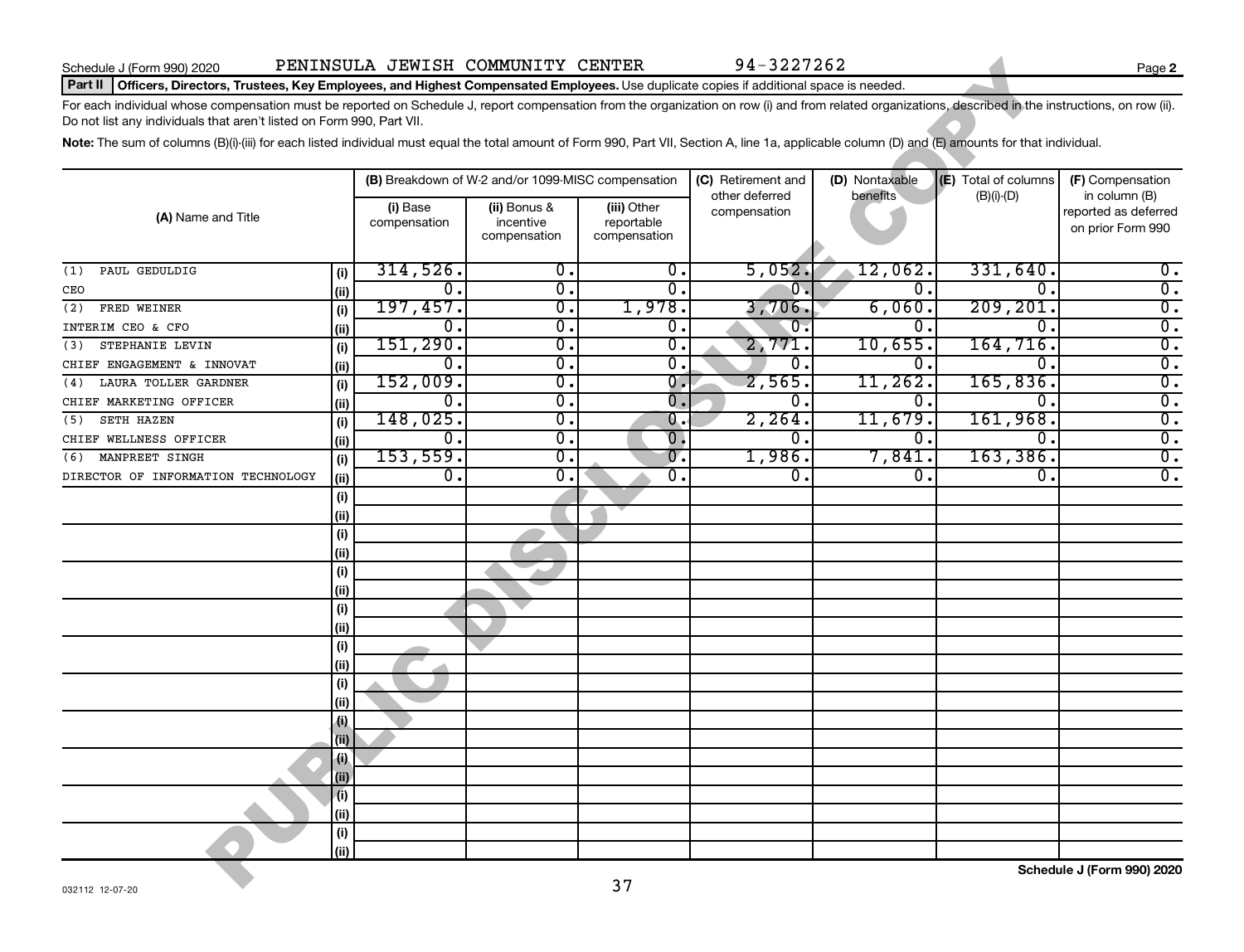| Schedule J (Form 990) 2020        | PENINSULA JEWISH COMMUNITY CENTER                                                                                                                                                                          | 94-3227262 | Page 3                     |
|-----------------------------------|------------------------------------------------------------------------------------------------------------------------------------------------------------------------------------------------------------|------------|----------------------------|
| Part III Supplemental Information |                                                                                                                                                                                                            |            |                            |
|                                   | Provide the information, explanation, or descriptions required for Part I, lines 1a, 1b, 3, 4a, 4b, 4c, 5a, 5b, 6a, 6b, 7, and 8, and for Part II. Also complete this part for any additional information. |            |                            |
|                                   |                                                                                                                                                                                                            |            |                            |
|                                   |                                                                                                                                                                                                            |            |                            |
|                                   |                                                                                                                                                                                                            |            |                            |
|                                   |                                                                                                                                                                                                            |            |                            |
|                                   |                                                                                                                                                                                                            |            |                            |
|                                   |                                                                                                                                                                                                            |            |                            |
|                                   |                                                                                                                                                                                                            |            |                            |
|                                   |                                                                                                                                                                                                            |            |                            |
|                                   |                                                                                                                                                                                                            |            |                            |
|                                   |                                                                                                                                                                                                            |            |                            |
|                                   |                                                                                                                                                                                                            |            |                            |
|                                   |                                                                                                                                                                                                            |            |                            |
|                                   |                                                                                                                                                                                                            |            |                            |
|                                   |                                                                                                                                                                                                            |            |                            |
|                                   |                                                                                                                                                                                                            |            |                            |
|                                   |                                                                                                                                                                                                            |            |                            |
|                                   |                                                                                                                                                                                                            |            |                            |
|                                   |                                                                                                                                                                                                            |            |                            |
|                                   |                                                                                                                                                                                                            |            |                            |
|                                   |                                                                                                                                                                                                            |            |                            |
|                                   |                                                                                                                                                                                                            |            |                            |
|                                   |                                                                                                                                                                                                            |            | Schedule J (Form 990) 2020 |
| 020112 10.07.20                   | 38                                                                                                                                                                                                         |            |                            |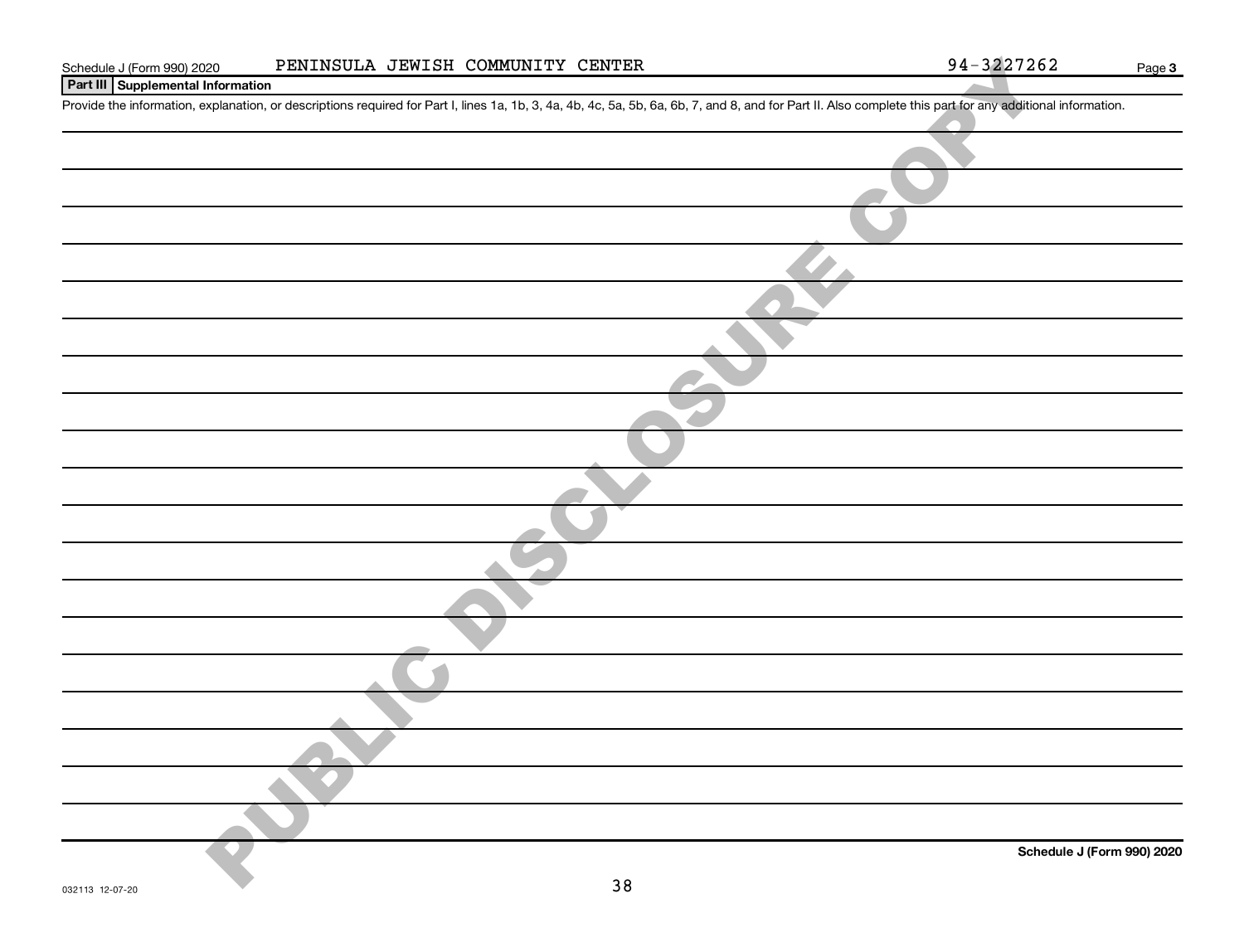#### **SCHEDULE M (Form 990)**

# **Noncash Contributions**

OMB No. 1545-0047

Department of the Treasury Internal Revenue Service

◆ Complete if the organizations answered "Yes" on Form 990, Part IV, lines 29 or 30.<br>● Complete if the organizations answered "Yes" on Form 990, Part IV, lines 29 or 30. **Attach to Form 990.** J

 $\blacktriangleright$ 

 **Go to www.irs.gov/Form990 for instructions and the latest information.**

**Inspection Employer identification number**

**Open to Public**

| Name of the organization |  |
|--------------------------|--|
|--------------------------|--|

#### PENINSULA JEWISH COMMUNITY CENTER 94-3227262

| Part I | <b>Types of Property</b>                                                                                                       |                       |                  |                                                                       |                              |            |     |    |
|--------|--------------------------------------------------------------------------------------------------------------------------------|-----------------------|------------------|-----------------------------------------------------------------------|------------------------------|------------|-----|----|
|        |                                                                                                                                | (a)<br>Check if       | (b)<br>Number of | (c)<br>Noncash contribution                                           | (d)<br>Method of determining |            |     |    |
|        |                                                                                                                                | applicable            | contributions or | amounts reported on<br>items contributed Form 990, Part VIII, line 1g | noncash contribution amounts |            |     |    |
| 1.     |                                                                                                                                |                       |                  |                                                                       |                              |            |     |    |
| 2      |                                                                                                                                |                       |                  |                                                                       |                              |            |     |    |
| З      | Art - Fractional interests                                                                                                     |                       |                  |                                                                       |                              |            |     |    |
| 4      |                                                                                                                                |                       |                  |                                                                       |                              |            |     |    |
| 5      | Clothing and household goods                                                                                                   |                       |                  |                                                                       |                              |            |     |    |
| 6      | Cars and other vehicles                                                                                                        | $\overline{\text{x}}$ | 1                | $6,000$ . FMV                                                         |                              |            |     |    |
| 7      |                                                                                                                                |                       |                  |                                                                       |                              |            |     |    |
| 8      |                                                                                                                                |                       |                  |                                                                       |                              |            |     |    |
| 9      | Securities - Publicly traded                                                                                                   | $\overline{\text{x}}$ | 14               | 5,116.FMV                                                             |                              |            |     |    |
| 10     | Securities - Closely held stock                                                                                                |                       |                  |                                                                       |                              |            |     |    |
| 11     | Securities - Partnership, LLC, or                                                                                              |                       |                  |                                                                       |                              |            |     |    |
|        | trust interests                                                                                                                |                       |                  |                                                                       |                              |            |     |    |
| 12     | Securities - Miscellaneous                                                                                                     |                       |                  |                                                                       |                              |            |     |    |
| 13     | Qualified conservation contribution -                                                                                          |                       |                  |                                                                       |                              |            |     |    |
|        |                                                                                                                                |                       |                  |                                                                       |                              |            |     |    |
| 14     | Qualified conservation contribution - Other                                                                                    |                       |                  |                                                                       |                              |            |     |    |
| 15     | Real estate - Residential                                                                                                      |                       |                  |                                                                       |                              |            |     |    |
| 16     | Real estate - Commercial                                                                                                       |                       |                  |                                                                       |                              |            |     |    |
| 17     |                                                                                                                                |                       |                  |                                                                       |                              |            |     |    |
| 18     |                                                                                                                                |                       |                  |                                                                       |                              |            |     |    |
| 19     |                                                                                                                                |                       |                  |                                                                       |                              |            |     |    |
| 20     |                                                                                                                                |                       |                  |                                                                       |                              |            |     |    |
| 21     |                                                                                                                                |                       |                  |                                                                       |                              |            |     |    |
| 22     |                                                                                                                                |                       |                  |                                                                       |                              |            |     |    |
| 23     |                                                                                                                                |                       |                  |                                                                       |                              |            |     |    |
| 24     |                                                                                                                                |                       |                  |                                                                       |                              |            |     |    |
| 25     | ( EQUIPMENT<br>Other $\blacktriangleright$                                                                                     | х                     |                  | 63,230.FMV                                                            |                              |            |     |    |
| 26     | Other $\blacktriangleright$                                                                                                    |                       |                  |                                                                       |                              |            |     |    |
| 27     | Other                                                                                                                          |                       |                  |                                                                       |                              |            |     |    |
| 28     | Other                                                                                                                          |                       |                  |                                                                       |                              |            |     |    |
| 29     | Number of Forms 8283 received by the organization during the tax year for contributions                                        |                       |                  |                                                                       |                              |            |     |    |
|        | for which the organization completed Form 8283, Part V, Donee Acknowledgement                                                  |                       |                  | 29                                                                    |                              |            |     |    |
|        |                                                                                                                                |                       |                  |                                                                       |                              |            | Yes | No |
|        | 30a During the year, did the organization receive by contribution any property reported in Part I, lines 1 through 28, that it |                       |                  |                                                                       |                              |            |     |    |
|        | must hold for at least three years from the date of the initial contribution, and which isn't required to be used for          |                       |                  |                                                                       |                              |            |     |    |
|        |                                                                                                                                |                       |                  |                                                                       |                              | <b>30a</b> |     | x  |
|        | <b>b</b> If "Yes," describe the arrangement in Part II.                                                                        |                       |                  |                                                                       |                              |            |     |    |
| 31     | Does the organization have a gift acceptance policy that requires the review of any nonstandard contributions?                 |                       |                  |                                                                       |                              | 31         |     | x  |
|        | 32a Does the organization hire or use third parties or related organizations to solicit, process, or sell noncash              |                       |                  |                                                                       |                              |            |     |    |
|        | contributions?                                                                                                                 |                       |                  |                                                                       |                              | 32a        |     | х  |
|        | b If "Yes," describe in Part II.                                                                                               |                       |                  |                                                                       |                              |            |     |    |
|        | 23 If the organization didn't report an amount in column (c) for a type of property for which column (a) is checked            |                       |                  |                                                                       |                              |            |     |    |

**33** amount in column (c) for a type describe in Part II.

**For Paperwork Reduction Act Notice, see the Instructions for Form 990. Schedule M (Form 990) 2020** LHA

032141 11-23-20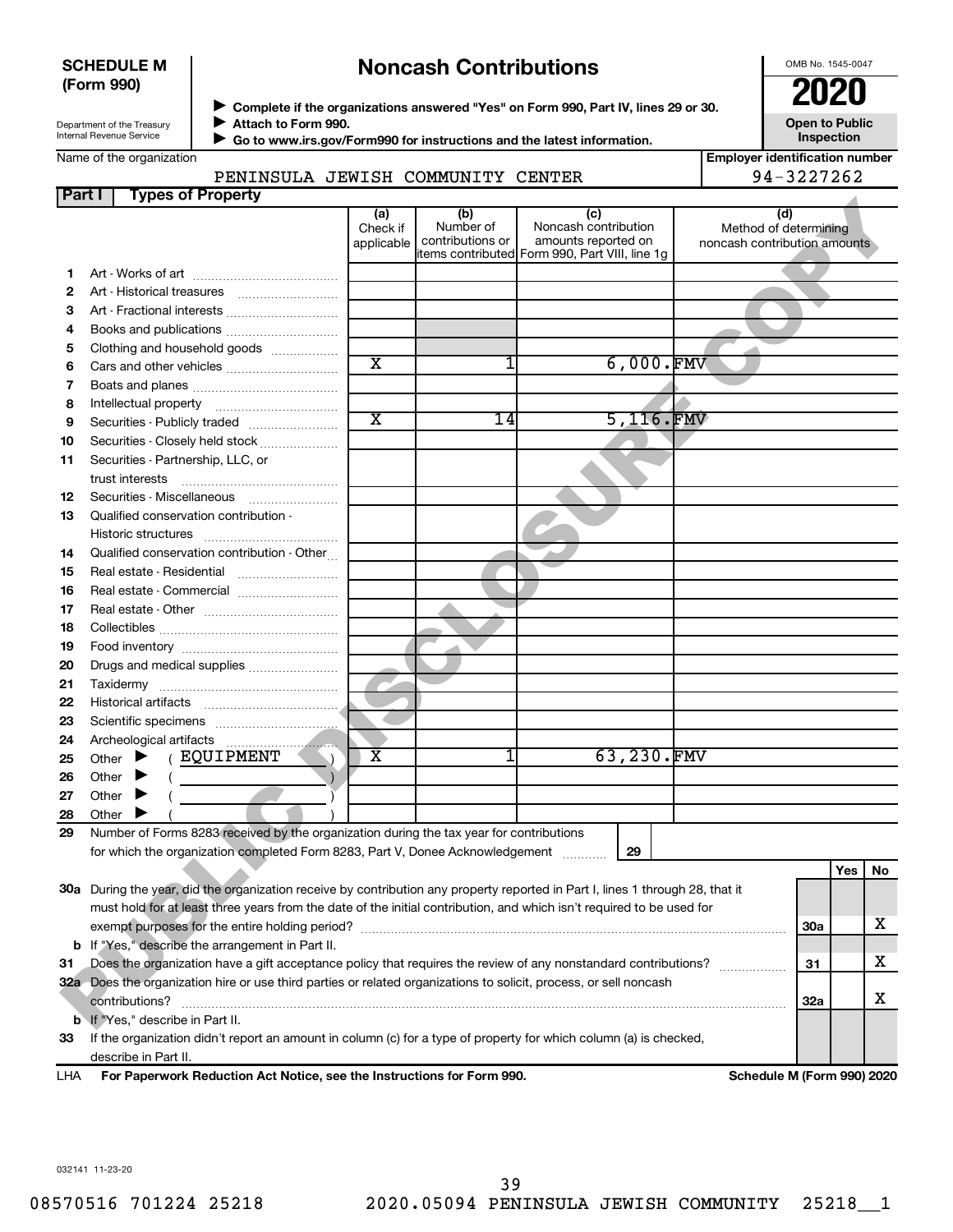| this part for any additional information. |                            |
|-------------------------------------------|----------------------------|
|                                           |                            |
|                                           |                            |
|                                           |                            |
|                                           |                            |
|                                           |                            |
|                                           |                            |
|                                           |                            |
|                                           |                            |
|                                           |                            |
|                                           |                            |
|                                           |                            |
|                                           |                            |
|                                           |                            |
|                                           |                            |
|                                           |                            |
|                                           |                            |
|                                           |                            |
|                                           |                            |
|                                           |                            |
|                                           |                            |
|                                           |                            |
|                                           |                            |
|                                           |                            |
|                                           |                            |
|                                           |                            |
|                                           |                            |
|                                           |                            |
|                                           |                            |
|                                           |                            |
|                                           |                            |
| 032142 11-23-20                           | Schedule M (Form 990) 2020 |
| $4\,0$                                    |                            |
|                                           |                            |

Schedule M (Form 990) 2020 PENINSULA JEWISH COMMUNITY CENTER  $94-3227262$  Page Part II | Supplemental Information. Provide the information required by Part I, lines 30b, 32b, and 33, and whether the organization

is reporting in Part I, column (b), the number of contributions, the number of items received, or a combination of both. Also complete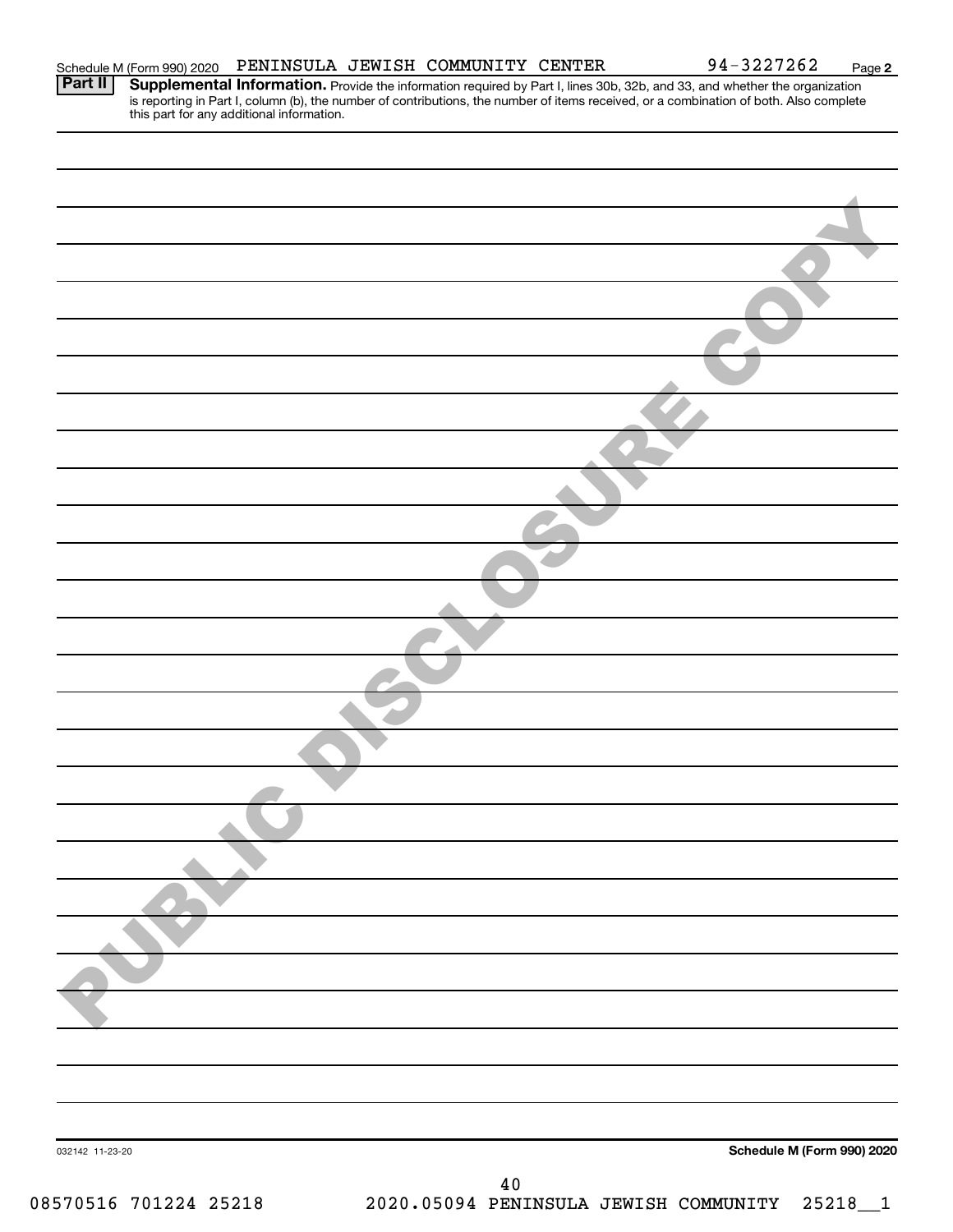OMB No. 1545-0047 Department of the Treasury Internal Revenue Service **Complete to provide information for responses to specific questions on Form 990 or 990-EZ or to provide any additional information. | Attach to Form 990 or 990-EZ. | Go to www.irs.gov/Form990 for the latest information. (Form 990 or 990-EZ) Open to Public Inspection Employer identification number** Name of the organization **SCHEDULE O Supplemental Information to Form 990 or 990-EZ 2020**<br>(Form 990 or 990-EZ) Complete to provide information for responses to specific questions on PENINSULA JEWISH COMMUNITY CENTER | 94-3227262 FORM 990, PART III, LINE 4D, OTHER PROGRAM SERVICES: OTHER PROGRAM SERVICES: PJCC OFFERS A VARIETY OF JEWISH PROGRAMS AND EVENTS THROUGHOUT THE YEAR THAT OFFER A CHANCE TO MEET NEW PEOPLE AND GET INVOLVED IN CULTURAL ACTIVITIES AND HOLIDAY CELEBRATIONS. JEWISH WELLNESS CLASSES OFFER JUDAISM'S WISDOM, TEACHINGS, AND PRACTICES FOR RESOURCEFUL, INTEGRATED, AND RESILIENT LIVES TO ENHANCE OUR PHYSICAL, EMOTIONAL, MENTAL, AND SPIRITUAL WELL-BEING. ADULT PJCC PROVIDES SOCIAL AND EMOTIONAL SUPPORT PROGRAMMING FOR ACTIVE OLDER ADULTS, AND CRITICAL TRANSPORTATION SERVICES FOR FRAIL ELDERS LIVING ALONE. RECREATION: PJCC OFFERS ACTIVE RECREATION PROGRAMMING FOR ALL AGES BECAUSE HUMAN BEINGS LEARN, EVOLVE, AND THRIVE THROUGH PURPOSEFUL PLAY. SOCIAL ACTION: TAKING THE JEWISH DUTY OF TIKKUN OLAM (REPAIRING THE WORLD) SERIOUSLY, PJCC LEADS BY OFFERING DIVERSE, SOCIAL ACTION VOLUNTEER OPPORTUNITIES. EXPENSES \$ 1,146,329. INCLUDING GRANTS OF \$ 0. REVENUE \$ 55,138. FORM 990, PART VI, SECTION B, LINE 11B: THE COMPLETED FORM 990 IS EMAILED TO ALL MEMBERS OF THE GOVERNING BODY FOR REVIEW. FORM 990, PART VI, SECTION B, LINE 12C: THE ORGANIZATION HAS INTERESTED PARTIES ANNUALLY REVIEW THE POLICY AND SUBMIT SIGNED POTENTIAL CONFLICT OF INTEREST STATEMENTS IF A CONFLICT ARISES. THE STATEMENTS ARE REVIEWED BY THE ORGANIZATION'S PRESIDENT, WHO ADVISES THE EXECUTIVE COMMITTEE OF THE CONFLICT AND ATTEMPTS TO RESOLVE ANY FORM SOURANT III, DAR TOT THE THOUGH FACENDA SERVICES. THE DOGRAMS AND<br>FORM SPROGRAM SERVICES: FICC OFFERS A VARISTY OF JEWISH PROGRAMS AND<br>FUELTING IN CULTURAL ACTIVITIES AND HOLIDAY CELEBRATIONS. JEWISH<br>FUELTINGS CLASSES

032211 11-20-20 **For Paperwork Reduction Act Notice, see the Instructions for Form 990 or 990-EZ. Schedule O (Form 990 or 990-EZ) 2020** LHA ACTUAL OR POTENTIAL CONFLICT. IN THE ABSENCE OF RESOLUTION, THE MATTER IS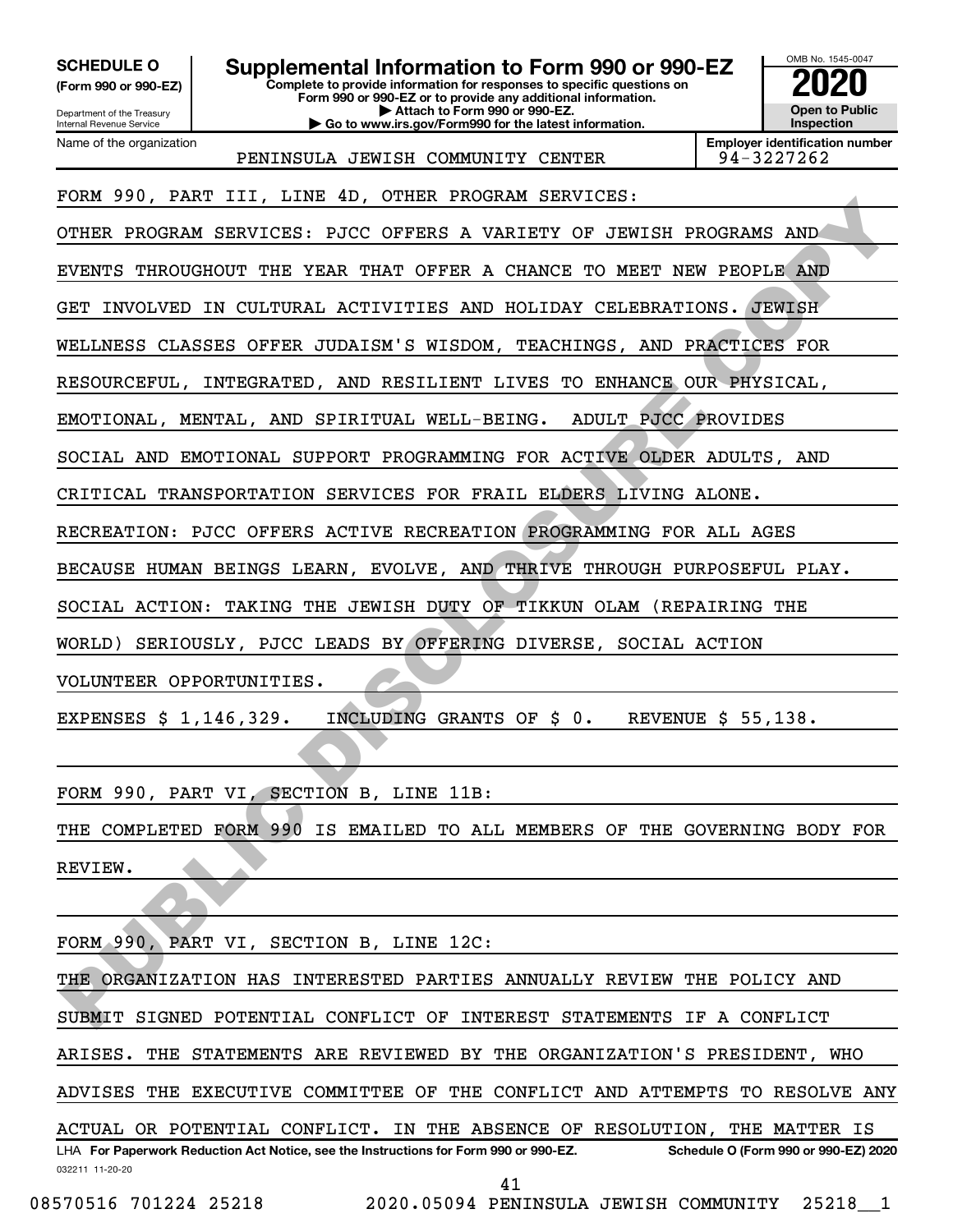| Name of the organization<br>PENINSULA JEWISH COMMUNITY CENTER                  | <b>Employer identification number</b><br>94-3227262 |
|--------------------------------------------------------------------------------|-----------------------------------------------------|
| REFERRED TO THE BOARD OF DIRECTORS AS APPROPRIATE.                             |                                                     |
| FORM 990, PART VI, SECTION B, LINE 15:                                         |                                                     |
| THE BOARD OF DIRECTORS REVIEWS THE COMPENSATION OF<br>THE                      | CHIEF EXECUTIVE                                     |
| OFFICER BASED ON THE TIMING OF<br>THE EMPLOYMENT AGREEMENT.                    | THE CHIEF                                           |
| EXECUTIVE OFFICER PERIODICALLY REVIEWS THE COMPENSATION OF THE MANAGEMENT      |                                                     |
| TEAM MEMBERS: CHIEF FINANCIAL OFFICER, CHIEF MARKETING OFFICER,                | <b>CHIEF</b>                                        |
| WELLNESS OFFICER AND CHIEF ENGAGEMENT AND INNOVATION OFFICER, AS WELL AS       |                                                     |
| THE DIRECTOR OF JEWISH LIFE. THE CHIEF EXECUTIVE OFFICER CONSULTS WITH THE     |                                                     |
| BOARD PRESIDENT AND BOARD EXECUTIVE COMMITTEE AS APPROPRIATE.                  | IN EACH                                             |
| PROCESS, THE FOLLOWING IS DONE:                                                |                                                     |
| REVIEW AND APPROVAL BY INDEPENDENT PERSONS OR CONSULTANTS; PRESIDENT AND<br>А. |                                                     |
| BOARD EXECUTIVE COMMITTEE AS APPROPRIATE                                       |                                                     |
| REVIEW OF POLICIES AND PROCEDURES OF SIMILAR ORGANIZATIONS<br>в.               |                                                     |
| PERIODIC COMPENSATION SURVEYS<br>c.                                            |                                                     |
| WRITTEN EMPLOYMENT AGREEMENTS<br>D.                                            |                                                     |
| DOCUMENTATION IN PERSONNEL ACTION FORMS WITH SIGNATURE APPROVALS<br>Е.         |                                                     |
| FORM 990, PART VI, SECTION C, LINE 19:                                         |                                                     |
| THE ORGANIZATION MAKES ITS GOVERNING DOCUMENTS, CONFLICT OF INTEREST           |                                                     |
| POLICY, AND FINANCIAL STATEMENTS AVAILABLE UPON REQUEST.                       |                                                     |
|                                                                                |                                                     |
|                                                                                |                                                     |
|                                                                                |                                                     |
|                                                                                |                                                     |
|                                                                                |                                                     |
|                                                                                |                                                     |
| 032212 11-20-20                                                                | Schedule O (Form 990 or 990-EZ) 2020                |
|                                                                                |                                                     |

Schedule O (Form 990 or 990-EZ) 2020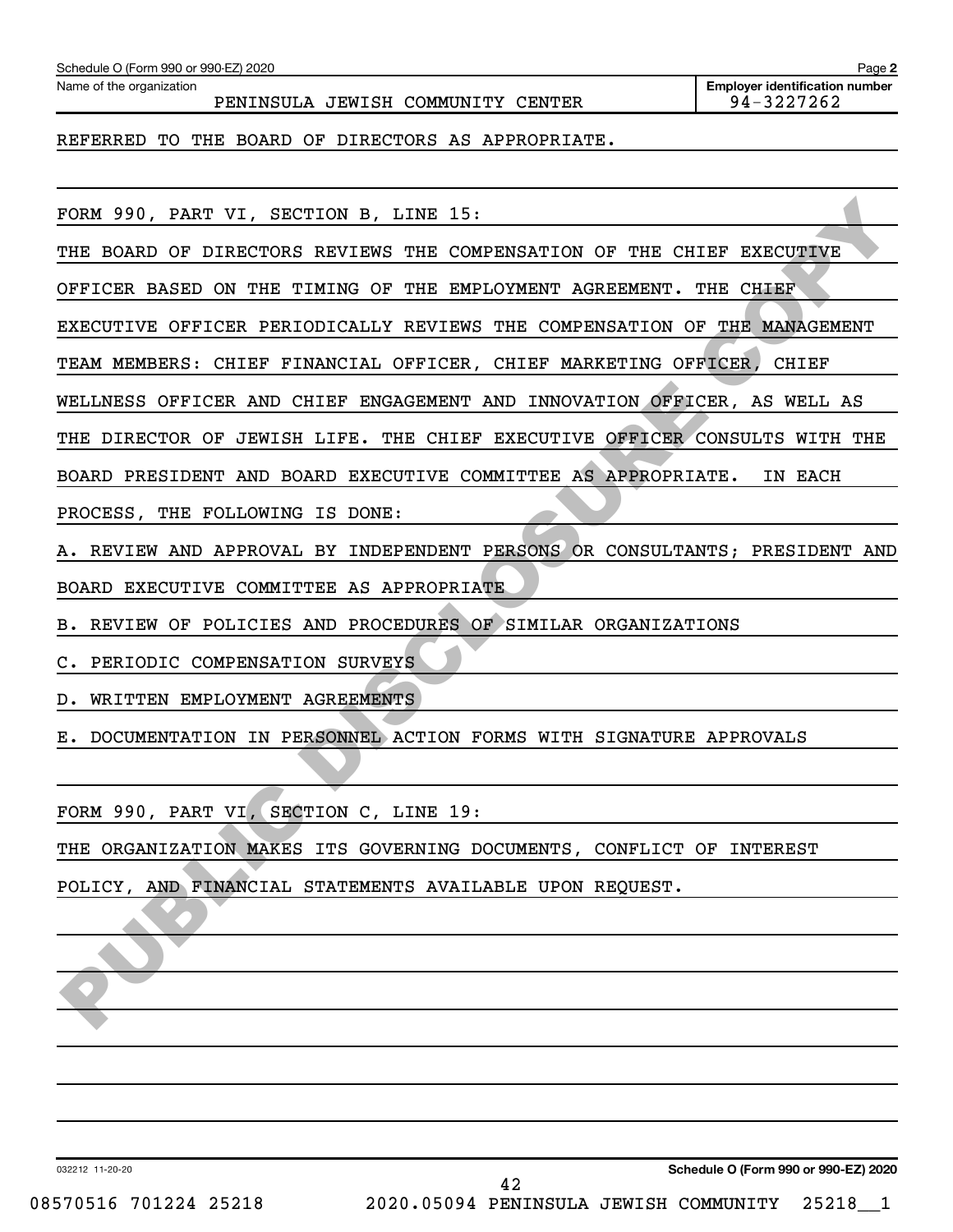| <b>SCHEDULE R</b> |  |
|-------------------|--|
|                   |  |

#### Department of the Treasury Internal Revenue Service

### **Related Organizations and Unrelated Partnerships**

#### PENINSULA JEWISH COMMUNITY CENTER

| <b>SCHEDULE R</b><br>(Form 990)<br>Department of the Treasury |                                                                                                                                                                                                                    | <b>Related Organizations and Unrelated Partnerships</b><br>> Complete if the organization answered "Yes" on Form 990, Part IV, line 33, 34, 35b, 36, or 37.<br>Attach to Form 990. |                                                     |                                      |                                                          |                                     |                                                     |                                                      |     |  |
|---------------------------------------------------------------|--------------------------------------------------------------------------------------------------------------------------------------------------------------------------------------------------------------------|------------------------------------------------------------------------------------------------------------------------------------------------------------------------------------|-----------------------------------------------------|--------------------------------------|----------------------------------------------------------|-------------------------------------|-----------------------------------------------------|------------------------------------------------------|-----|--|
|                                                               | Go to www.irs.gov/Form990 for instructions and the latest information.<br>Internal Revenue Service                                                                                                                 |                                                                                                                                                                                    |                                                     |                                      |                                                          |                                     |                                                     |                                                      |     |  |
| Name of the organization                                      |                                                                                                                                                                                                                    | PENINSULA JEWISH COMMUNITY CENTER                                                                                                                                                  |                                                     |                                      |                                                          |                                     | <b>Employer identification number</b><br>94-3227262 |                                                      |     |  |
| Part I                                                        | Identification of Disregarded Entities. Complete if the organization answered "Yes" on Form 990, Part IV, line 33.                                                                                                 |                                                                                                                                                                                    |                                                     |                                      |                                                          |                                     |                                                     |                                                      |     |  |
|                                                               | (a)<br>Name, address, and EIN (if applicable)<br>Primary activity<br>of disregarded entity                                                                                                                         |                                                                                                                                                                                    | (c)<br>Legal domicile (state or<br>foreign country) | (d)<br>Total income                  | (e)<br>End-of-year assets                                |                                     |                                                     | (f)<br>Direct controlling<br>entity                  |     |  |
|                                                               |                                                                                                                                                                                                                    |                                                                                                                                                                                    |                                                     |                                      |                                                          |                                     |                                                     |                                                      |     |  |
|                                                               |                                                                                                                                                                                                                    |                                                                                                                                                                                    |                                                     |                                      |                                                          |                                     |                                                     |                                                      |     |  |
|                                                               |                                                                                                                                                                                                                    |                                                                                                                                                                                    |                                                     |                                      |                                                          |                                     |                                                     |                                                      |     |  |
|                                                               |                                                                                                                                                                                                                    |                                                                                                                                                                                    |                                                     |                                      |                                                          |                                     |                                                     |                                                      |     |  |
| Part II                                                       | Identification of Related Tax-Exempt Organizations. Complete if the organization answered "Yes" on Form 990, Part IV, line 34, because it had one or more related tax-exempt<br>organizations during the tax year. |                                                                                                                                                                                    |                                                     |                                      |                                                          |                                     |                                                     |                                                      |     |  |
|                                                               | (a)<br>Name, address, and EIN<br>of related organization                                                                                                                                                           | (b)<br>Primary activity                                                                                                                                                            | (c)<br>Legal domicile (state or<br>foreign country) | (d)<br><b>Exempt Code</b><br>section | (e)<br>Public charity<br>status (if section<br>501(c)(3) | (f)<br>Direct controlling<br>entity |                                                     | $(g)$<br>Section 512(b)(13)<br>controlled<br>entity? |     |  |
|                                                               | NORTH PENINSULA JEWISH CAMPUS - 94-3362338                                                                                                                                                                         | TO ENSURE THE DEVELOPMENT                                                                                                                                                          |                                                     |                                      |                                                          |                                     |                                                     | Yes                                                  | No. |  |
| 800 FOSTER CITY BOULEVARD                                     |                                                                                                                                                                                                                    | AND FINANCIAL MANAGEMENT                                                                                                                                                           |                                                     |                                      |                                                          |                                     |                                                     |                                                      |     |  |

#### **Part II** Identification of Related Tax-Exempt Organizations. Complete if the organization answered "Yes" on Form 990, Part IV, line 34, because it had one or more related tax-exempt<br>Part II acconizations during the tax ye organizations during the tax year.

| (a)<br>Name, address, and EIN<br>of related organization                                                      | (b)<br>Primary activity               | (c)<br>Legal domicile (state or<br>foreign country) | (d)<br>Exempt Code<br>section | (e)<br>Public charity<br>status (if section | (f)<br>Direct controlling<br>entity |     | $(g)$<br>Section 512(b)(13)<br>controlled<br>entity? |
|---------------------------------------------------------------------------------------------------------------|---------------------------------------|-----------------------------------------------------|-------------------------------|---------------------------------------------|-------------------------------------|-----|------------------------------------------------------|
|                                                                                                               |                                       |                                                     |                               | 501(c)(3))                                  |                                     | Yes | No                                                   |
| NORTH PENINSULA JEWISH CAMPUS - 94-3362338                                                                    | TO ENSURE THE DEVELOPMENT             |                                                     |                               |                                             |                                     |     |                                                      |
| 800 FOSTER CITY BOULEVARD                                                                                     | AND FINANCIAL MANAGEMENT              |                                                     |                               |                                             |                                     |     |                                                      |
| FOSTER CITY, CA 94404                                                                                         | OF THE CAMPUS FACILITIES              | CALIFORNIA                                          | 501(C)(3)                     | LINE 12B, II                                |                                     |     | x                                                    |
| RONALD C. WORNICK JEWISH DAY SCHOOL -                                                                         | EDUCATE K-8 CHILDREN IN A             |                                                     |                               |                                             |                                     |     |                                                      |
| 94-2993909, 800 FOSTER CITY BOULEVARD,                                                                        | WAY THAT INSPIRES A                   |                                                     |                               |                                             |                                     |     |                                                      |
| FOSTER CITY, CA 94404                                                                                         | LIFE-LONG JOY OF LEARNING. CALIFORNIA |                                                     | 501(C)(3)                     | LINE 2                                      |                                     |     | х                                                    |
|                                                                                                               |                                       |                                                     |                               |                                             |                                     |     |                                                      |
|                                                                                                               |                                       |                                                     |                               |                                             |                                     |     |                                                      |
| For Paperwork Reduction Act Notice, see the Instructions for Form 990.<br>$0.00161, 10.00, 00$ $\blacksquare$ |                                       | 43                                                  |                               |                                             | Schedule R (Form 990) 2020          |     |                                                      |

OMB No. 1545-0047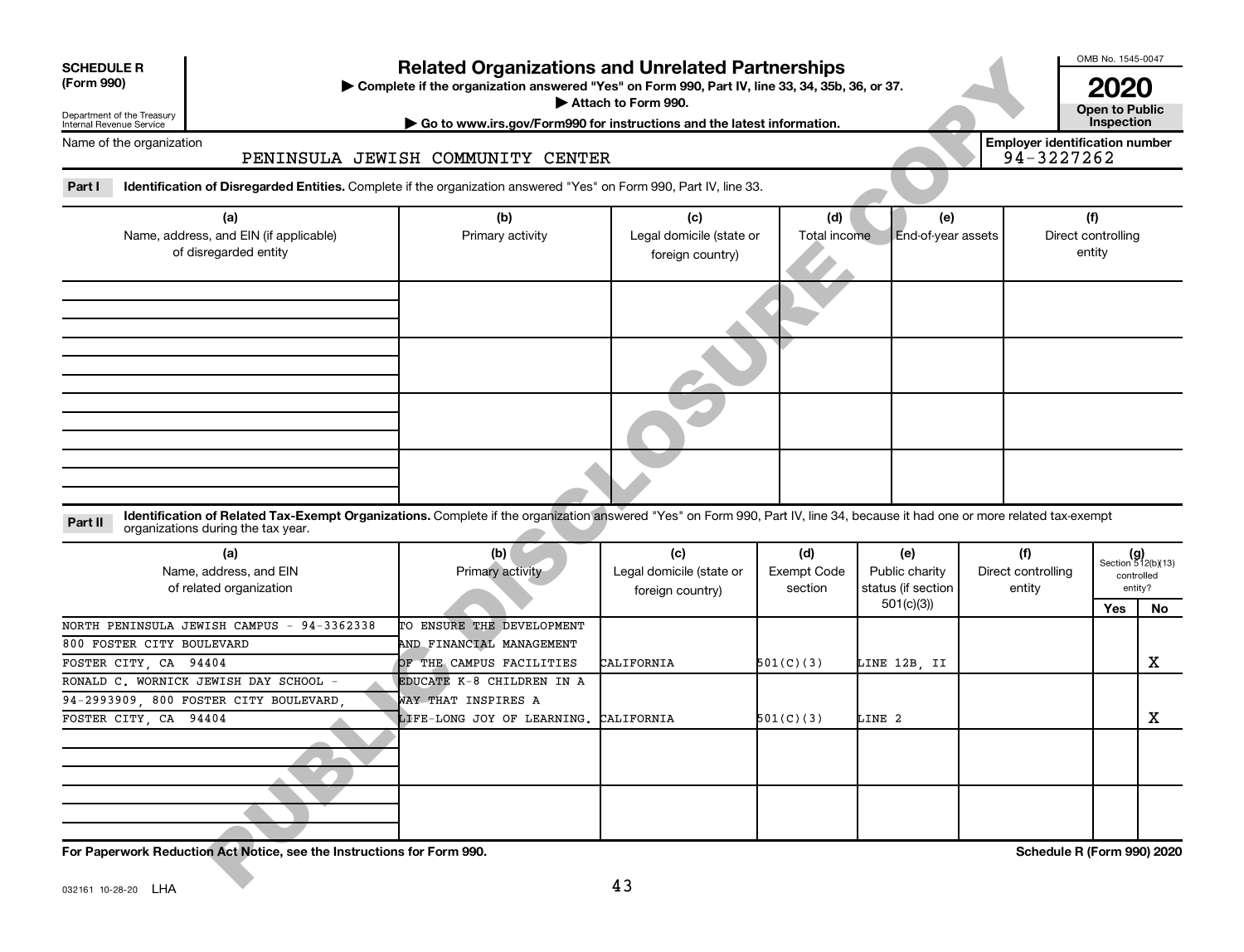#### Schedule R (Form 990) 2020 PENINSULA JEWISH COMMUNITY CENTER  $\footnotesize\phantom{a}$  94–3227262  $\footnotesize\phantom{a}$  Page

**2**

**Disproportionate** allocations? Legal domicile (state or foreign country) General or Percentage managing partner? Part III Identification of Related Organizations Taxable as a Partnership. Complete if the organization answered "Yes" on Form 990, Part IV, line 34, because it had one or more related<br>Read to the organizations tracted as **(a) (b) (c) (d) (e) (f) (g) (h) (i) (j) (k) Yes | No |** K-1 (Form 1065) **Yes No** Predominant income (related, unrelated, excluded from tax under sections 512-514) organizations treated as a partnership during the tax year. Name, address, and EIN of related organization Primary activity  $\left| \begin{array}{c} \text{Legal} \\ \text{demiilla} \end{array} \right|$  Direct controlling entity Share of total income Share of end-of-year assets Code V-UBI amount in box 20 of Schedule ownership **OMVIDITY CENTER**<br>
The controlling (a)<br>
Direct controlling Predominant income<br>
(a) (b) (b) (b) (b) (b) (b)<br>
Direct controlling Predominant income<br>
entity (b)<br>
entity (b) (b) (b) (b)<br>
and of your final of the controlling St

| Part IV | i axablc<br><b>Identification</b><br>aater:<br><i>r</i> oaniz<br>organi:<br>. ration<br>mus<br>……us treate⊂<br>™m | Trus.<br>as :<br>.corp<br>וח חסודו <i>ב</i> זנ<br>tax vea.<br>TNE.<br>ırırır | nniete | orgal<br>במדו<br>74 I II | n answered. | "Yes' | " on Form 990.<br>Part IV.<br>line | . her<br>cause | na | elated |
|---------|-------------------------------------------------------------------------------------------------------------------|------------------------------------------------------------------------------|--------|--------------------------|-------------|-------|------------------------------------|----------------|----|--------|
|         |                                                                                                                   |                                                                              |        |                          |             |       |                                    |                |    |        |

| (a)                                               | (b)              | (c)                         | (d)                          | (e)                                                                         | (f)      | (g)         | (h)                        |                                                                                                                                   |  |
|---------------------------------------------------|------------------|-----------------------------|------------------------------|-----------------------------------------------------------------------------|----------|-------------|----------------------------|-----------------------------------------------------------------------------------------------------------------------------------|--|
| Name, address, and EIN<br>of related organization | Primary activity | Legal domicile<br>(state or | Direct controlling<br>entity | Type of entity<br>(C corp, S corp,<br>or trust)<br>Share of total<br>income | Share of | end-of-year | Percentage<br>ownership    | $\begin{array}{c} \textbf{(i)}\\ \text{Section}\\ 5\,12 \text{(b)} \text{(13)}\\ \text{controlled} \\ \text{entity?} \end{array}$ |  |
|                                                   |                  | foreign<br>country)         |                              |                                                                             |          | assets      |                            | $Yes \mid No$                                                                                                                     |  |
|                                                   |                  |                             |                              |                                                                             |          |             |                            |                                                                                                                                   |  |
|                                                   |                  |                             |                              |                                                                             |          |             |                            |                                                                                                                                   |  |
|                                                   |                  |                             |                              |                                                                             |          |             |                            |                                                                                                                                   |  |
|                                                   |                  |                             |                              |                                                                             |          |             |                            |                                                                                                                                   |  |
|                                                   |                  |                             |                              |                                                                             |          |             |                            |                                                                                                                                   |  |
|                                                   |                  |                             |                              |                                                                             |          |             |                            |                                                                                                                                   |  |
|                                                   |                  |                             |                              |                                                                             |          |             |                            |                                                                                                                                   |  |
|                                                   |                  |                             |                              |                                                                             |          |             |                            |                                                                                                                                   |  |
|                                                   |                  |                             |                              |                                                                             |          |             |                            |                                                                                                                                   |  |
|                                                   |                  |                             |                              |                                                                             |          |             |                            |                                                                                                                                   |  |
|                                                   |                  |                             |                              |                                                                             |          |             |                            |                                                                                                                                   |  |
|                                                   |                  |                             |                              |                                                                             |          |             |                            |                                                                                                                                   |  |
|                                                   |                  |                             |                              |                                                                             |          |             |                            |                                                                                                                                   |  |
|                                                   |                  |                             |                              |                                                                             |          |             |                            |                                                                                                                                   |  |
|                                                   |                  |                             |                              |                                                                             |          |             |                            |                                                                                                                                   |  |
| 0.00160, 10, 00, 00                               |                  | $\overline{44}$             |                              |                                                                             |          |             | Schodule D (Form 000) 2020 |                                                                                                                                   |  |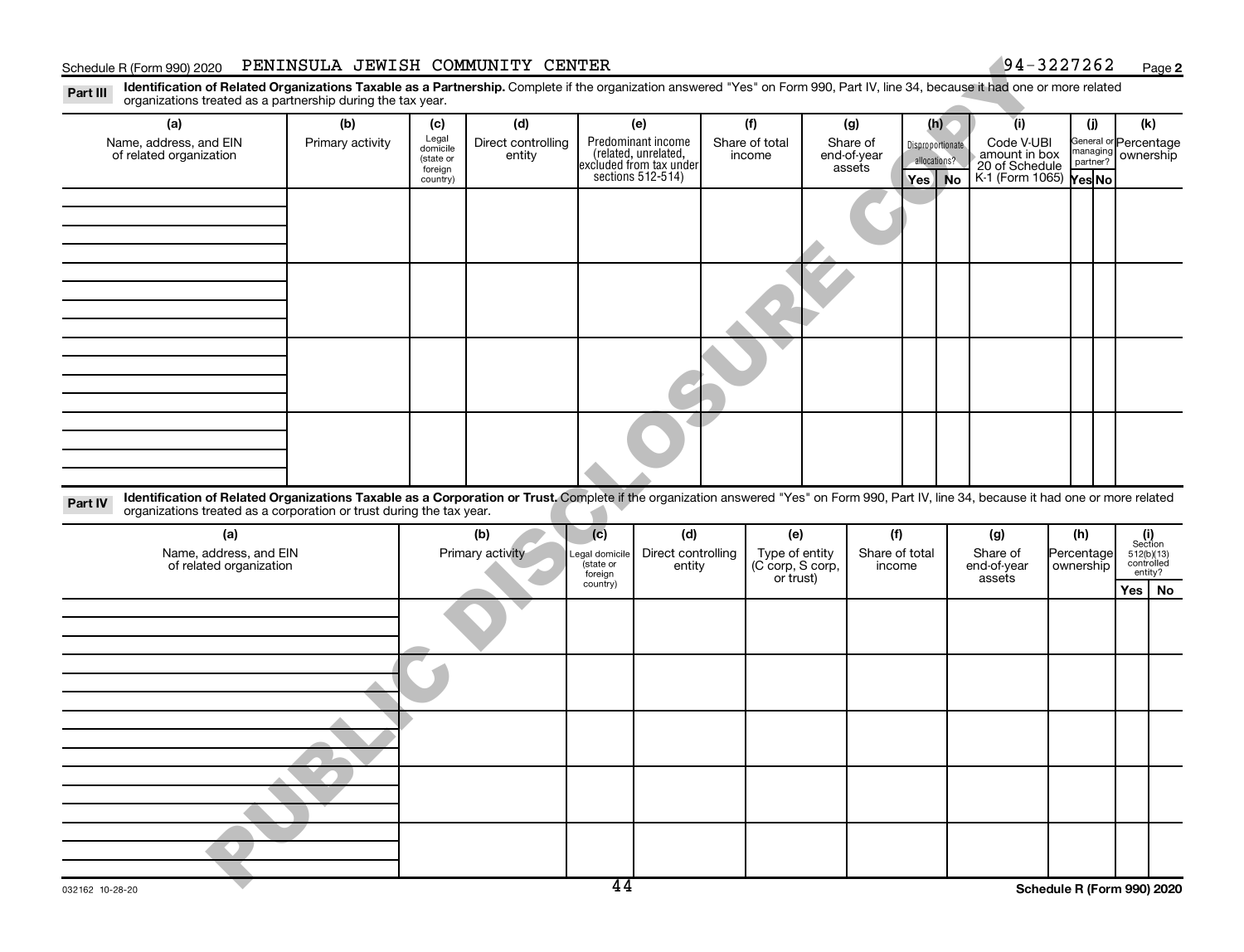#### Schedule R (Form 990) 2020 PENINSULA JEWISH COMMUNITY CENTER  $\footnotesize\phantom{a}$  94–3227262  $\footnotesize\phantom{a}$  Page

|        | Schedule R (Form 990) 2020 PENINSULA JEWISH COMMUNITY CENTER                                                                                                                                                                   |                                  |                        |                     | $94 - 3227262$                               |     |     | Page 3                  |
|--------|--------------------------------------------------------------------------------------------------------------------------------------------------------------------------------------------------------------------------------|----------------------------------|------------------------|---------------------|----------------------------------------------|-----|-----|-------------------------|
| Part V | Transactions With Related Organizations. Complete if the organization answered "Yes" on Form 990, Part IV, line 34, 35b, or 36.                                                                                                |                                  |                        |                     |                                              |     |     |                         |
|        | Note: Complete line 1 if any entity is listed in Parts II, III, or IV of this schedule.                                                                                                                                        |                                  |                        |                     |                                              |     | Yes | No                      |
|        | During the tax year, did the organization engage in any of the following transactions with one or more related organizations listed in Parts II-IV?                                                                            |                                  |                        |                     |                                              |     |     |                         |
|        |                                                                                                                                                                                                                                |                                  |                        |                     |                                              | 1a  |     | $\overline{\mathbf{X}}$ |
|        |                                                                                                                                                                                                                                |                                  |                        |                     |                                              | 1b  |     | $\overline{\mathbf{x}}$ |
|        |                                                                                                                                                                                                                                |                                  |                        |                     |                                              | 1c  | х   |                         |
|        |                                                                                                                                                                                                                                |                                  |                        |                     |                                              | 1d  |     | $\overline{\mathbf{X}}$ |
|        | e Loans or loan guarantees by related organization(s) material contents and content to content and content and content and content and content and content and content and content and content and content and content and con |                                  |                        |                     |                                              | 1e  |     | $\overline{\mathbf{x}}$ |
|        |                                                                                                                                                                                                                                |                                  |                        |                     |                                              |     |     |                         |
|        |                                                                                                                                                                                                                                |                                  |                        |                     |                                              |     |     | Χ                       |
|        | g Sale of assets to related organization(s) material contents and content to the content of the content of the content of the content of the content of the content of the content of the content of the content of the conten |                                  |                        |                     |                                              | 1g  |     | $\overline{\mathbf{x}}$ |
|        | h Purchase of assets from related organization(s) manufactured content to the content of the content of the content of the content of the content of the content of the content of the content of the content of the content o |                                  |                        |                     |                                              | 1h  |     | $\overline{\mathbf{X}}$ |
|        | i Exchange of assets with related organization(s) manufactured and content and content and content and content and content and content and content and content and content and content and content and content and content and |                                  |                        |                     |                                              | 1i. |     | $\overline{\mathbf{x}}$ |
|        |                                                                                                                                                                                                                                |                                  |                        |                     |                                              | 1i. |     | $\overline{\textbf{x}}$ |
|        |                                                                                                                                                                                                                                |                                  |                        |                     |                                              |     |     |                         |
|        |                                                                                                                                                                                                                                |                                  |                        |                     |                                              | 1k  |     | Χ                       |
|        |                                                                                                                                                                                                                                |                                  |                        |                     |                                              | 11  |     | $\overline{\mathbf{x}}$ |
|        |                                                                                                                                                                                                                                |                                  |                        |                     |                                              | 1m  |     | $\overline{\mathbf{X}}$ |
|        | n Sharing of facilities, equipment, mailing lists, or other assets with related organization(s) manuscription manuscription and content and the state of facilities, equipment, mailing lists, or other assets with related or |                                  |                        |                     |                                              | 1n  |     | $\overline{\mathbf{x}}$ |
|        | o Sharing of paid employees with related organization(s) manufactured and content to the state of the state organization (s)                                                                                                   |                                  |                        |                     |                                              | 1о  |     | $\overline{\mathbf{x}}$ |
|        |                                                                                                                                                                                                                                |                                  |                        |                     |                                              |     |     |                         |
|        |                                                                                                                                                                                                                                |                                  |                        |                     |                                              | 1p  | x   |                         |
|        |                                                                                                                                                                                                                                |                                  |                        |                     |                                              | 1q  |     | $\overline{\mathbf{X}}$ |
|        |                                                                                                                                                                                                                                |                                  |                        |                     |                                              |     |     |                         |
|        |                                                                                                                                                                                                                                |                                  |                        |                     |                                              | 1r  |     | Χ                       |
|        |                                                                                                                                                                                                                                |                                  |                        |                     |                                              | 1s  |     | $\overline{\textbf{x}}$ |
| 2      | If the answer to any of the above is "Yes," see the instructions for information on who must complete this line, including covered relationships and transaction thresholds.                                                   |                                  |                        |                     |                                              |     |     |                         |
|        |                                                                                                                                                                                                                                |                                  |                        |                     |                                              |     |     |                         |
|        | (a)<br>Name of related organization                                                                                                                                                                                            | (b)<br>Transaction<br>type (a-s) | (c)<br>Amount involved |                     | (d)<br>Method of determining amount involved |     |     |                         |
|        | (1) NORTH PENINSULA JEWISH CAMPUS                                                                                                                                                                                              | C                                |                        | 63,230.CASH VALUE   |                                              |     |     |                         |
|        | (2) NORTH PENINSULA JEWISH CAMPUS                                                                                                                                                                                              | P                                |                        | 839,577. CASH VALUE |                                              |     |     |                         |
| (3)    |                                                                                                                                                                                                                                |                                  |                        |                     |                                              |     |     |                         |
| (4)    |                                                                                                                                                                                                                                |                                  |                        |                     |                                              |     |     |                         |
| (5)    |                                                                                                                                                                                                                                |                                  |                        |                     |                                              |     |     |                         |
| (6)    |                                                                                                                                                                                                                                |                                  |                        |                     |                                              |     |     |                         |
|        |                                                                                                                                                                                                                                | 45                               |                        |                     | Schodule D (Form 000) 2020                   |     |     |                         |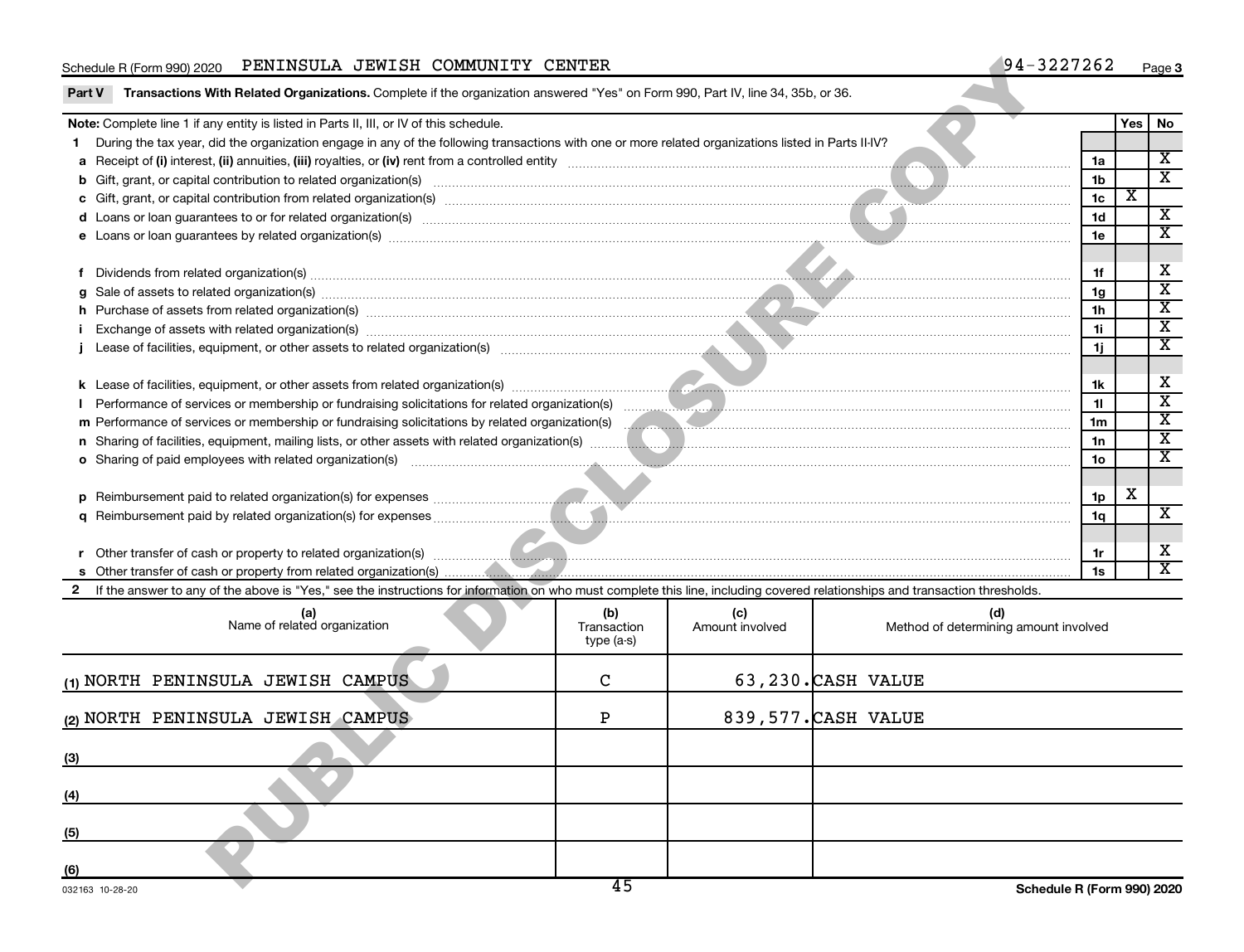#### Schedule R (Form 990) 2020 PENINSULA JEWISH COMMUNITY CENTER  $94-3227262$  Page

| Schedule R (Form 990) 2020                                                                                                                                                                                                                                                                                               | PENINSULA JEWISH COMMUNITY CENTER |                                                 |                                                                                              |                                                             |                             |                                   |                                                 | 94-3227262                                                                                                         |        | Page 4                     |
|--------------------------------------------------------------------------------------------------------------------------------------------------------------------------------------------------------------------------------------------------------------------------------------------------------------------------|-----------------------------------|-------------------------------------------------|----------------------------------------------------------------------------------------------|-------------------------------------------------------------|-----------------------------|-----------------------------------|-------------------------------------------------|--------------------------------------------------------------------------------------------------------------------|--------|----------------------------|
| Part VI Unrelated Organizations Taxable as a Partnership. Complete if the organization answered "Yes" on Form 990, Part IV, line 37.                                                                                                                                                                                     |                                   |                                                 |                                                                                              |                                                             |                             |                                   |                                                 |                                                                                                                    |        |                            |
| Provide the following information for each entity taxed as a partnership through which the organization conducted more than five percent of its activities (measured by total assets or gross revenue)<br>that was not a related organization. See instructions regarding exclusion for certain investment partnerships. |                                   |                                                 |                                                                                              |                                                             |                             |                                   |                                                 |                                                                                                                    |        |                            |
| (a)                                                                                                                                                                                                                                                                                                                      | (b)                               | (c)                                             | (d)                                                                                          | (e)                                                         | (f)                         | (g)                               | (h)                                             | (i)                                                                                                                | (j)    | (k)                        |
| Name, address, and EIN<br>of entity                                                                                                                                                                                                                                                                                      | Primary activity                  | Legal domicile<br>(state or foreign<br>country) | Predominant income<br>related, unrelated,<br>excluded from tax under<br>sections $512-514$ ) | Are all<br>partners sec.<br>$501(c)(3)$<br>orgs.?<br>Yes No | Share of<br>total<br>income | Share of<br>end-of-year<br>assets | Dispropor-<br>tionate<br>allocations?<br>Yes No | Code V-UBI General or Percentage<br>amount in box 20 managing<br>of Schedule K-1 partner? ownership<br>(Form 1065) | Yes NO |                            |
|                                                                                                                                                                                                                                                                                                                          |                                   |                                                 |                                                                                              |                                                             |                             |                                   |                                                 |                                                                                                                    |        |                            |
|                                                                                                                                                                                                                                                                                                                          |                                   |                                                 |                                                                                              |                                                             |                             |                                   |                                                 |                                                                                                                    |        |                            |
|                                                                                                                                                                                                                                                                                                                          |                                   |                                                 |                                                                                              |                                                             |                             |                                   |                                                 |                                                                                                                    |        |                            |
|                                                                                                                                                                                                                                                                                                                          |                                   |                                                 |                                                                                              |                                                             |                             |                                   |                                                 |                                                                                                                    |        |                            |
|                                                                                                                                                                                                                                                                                                                          |                                   |                                                 |                                                                                              |                                                             |                             |                                   |                                                 |                                                                                                                    |        |                            |
|                                                                                                                                                                                                                                                                                                                          |                                   |                                                 |                                                                                              |                                                             |                             |                                   |                                                 |                                                                                                                    |        |                            |
|                                                                                                                                                                                                                                                                                                                          |                                   |                                                 |                                                                                              |                                                             |                             |                                   |                                                 |                                                                                                                    |        |                            |
|                                                                                                                                                                                                                                                                                                                          |                                   |                                                 |                                                                                              |                                                             |                             |                                   |                                                 |                                                                                                                    |        |                            |
|                                                                                                                                                                                                                                                                                                                          |                                   |                                                 | 46                                                                                           |                                                             |                             |                                   |                                                 |                                                                                                                    |        | Schedule R (Form 990) 2020 |